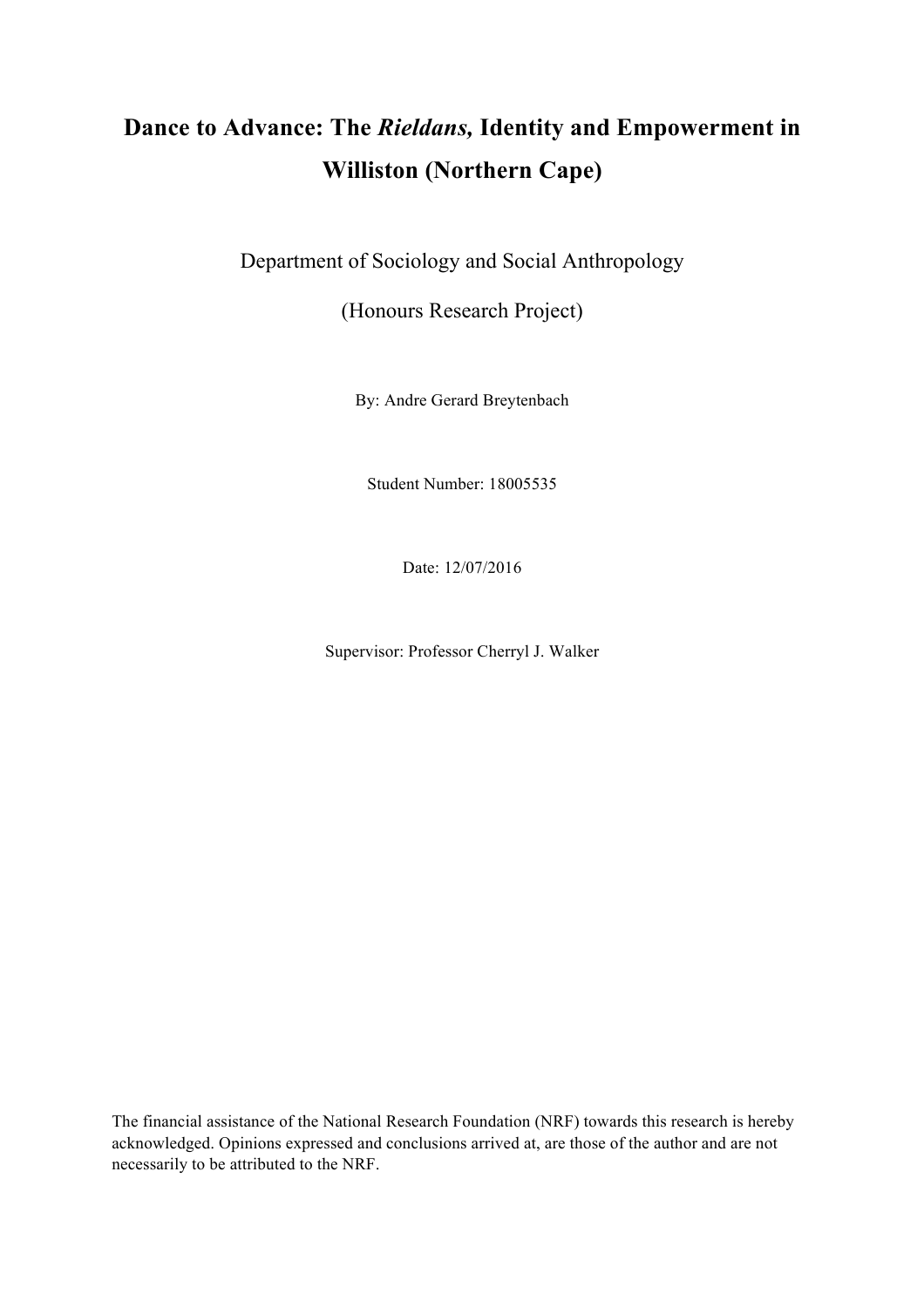# Table of Contents

 $\begin{array}{c} \hline \end{array}$ 

| 2.3. Personal and Community Empowerment: The key to sustainable development 16 |  |
|--------------------------------------------------------------------------------|--|
|                                                                                |  |
|                                                                                |  |
|                                                                                |  |
|                                                                                |  |
|                                                                                |  |
|                                                                                |  |
|                                                                                |  |
|                                                                                |  |
|                                                                                |  |
|                                                                                |  |
|                                                                                |  |
|                                                                                |  |

Cherry **Dele** 

Cherry **Dele** 

Cherry **Delet** Cherry **Dele**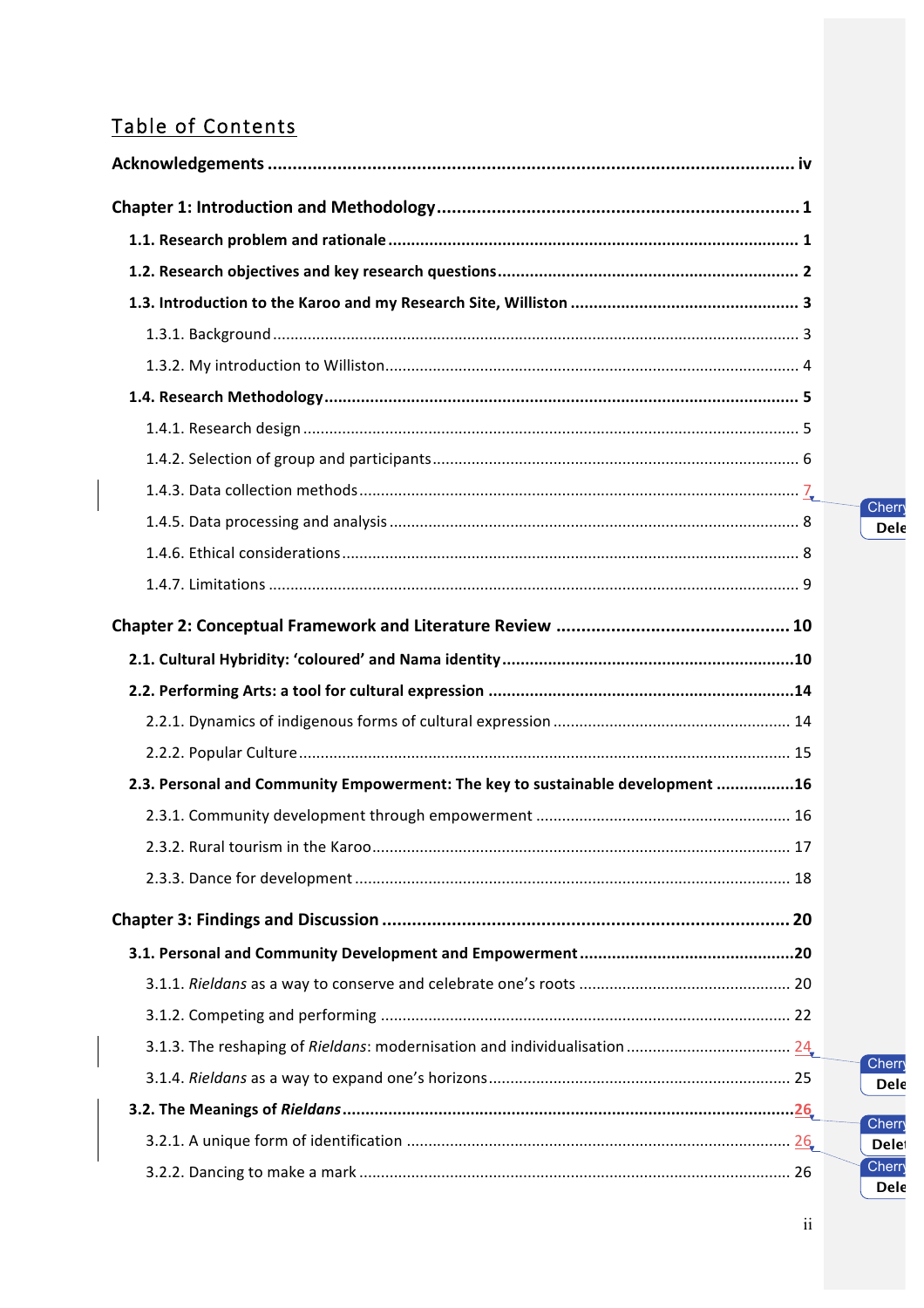|  | Cherr<br><b>Dele</b>   |
|--|------------------------|
|  | Cherry                 |
|  | Dele<br><b>Cherry</b>  |
|  | <b>Delet</b>           |
|  | Cherry<br>Dele         |
|  | Cherry                 |
|  | Dele                   |
|  | Cherry<br><b>Delet</b> |
|  | Cherr<br>Dele          |
|  | Cherry<br><b>Dele</b>  |
|  | Cherry<br><b>Delet</b> |
|  | Cherry                 |
|  | <b>Delet</b>           |
|  | Cherr<br><b>Delet</b>  |
|  | <b>Cherry</b>          |
|  | Dele<br>Cherry         |
|  | Dele                   |
|  | Cherry                 |
|  | Dele<br>Cherr          |
|  | <b>Delet</b>           |

Cherry

 $\overline{\text{Delete}}$ Cherry **Delet** Cherry **Delet** Cherry **Delet**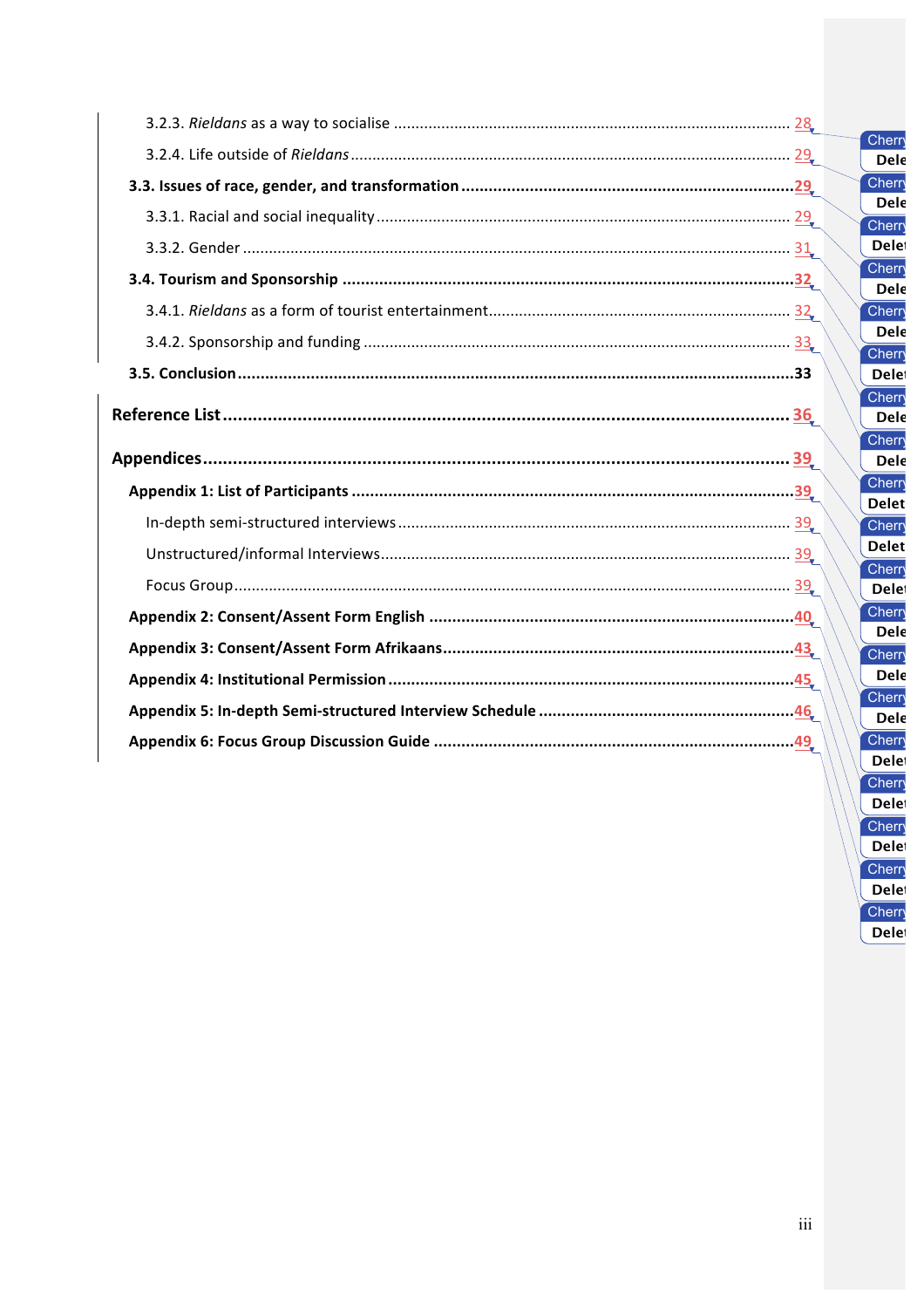# **Acknowledgements**

First of all, I would like to acknowledge The Lord Jesus Christ, whom I believe provided me with the necessary strength and intelligence to complete this research project.

I would also like to acknowledge my parents, Sherilyn and Gerard Breytenbach, who reside in Zimbabwe, for their selfless sacrifices to ensure that I was given the opportunity to receive a higher standard of education, as well as their continual support throughout this year.

A resounding 'thank you!' to Professor Cherryl J. Walker for her committed guidance throughout the year, and for maturing me into a more critical and calculated sociological thinker and without whom I would not have achieved a piece of work of this standard or quality.

Thank you to my supportive girlfriend, Vasti Botma, and to my sister, Kristin Anne-Michelle Breytenbach, for their constant motivation and support from the side-lines.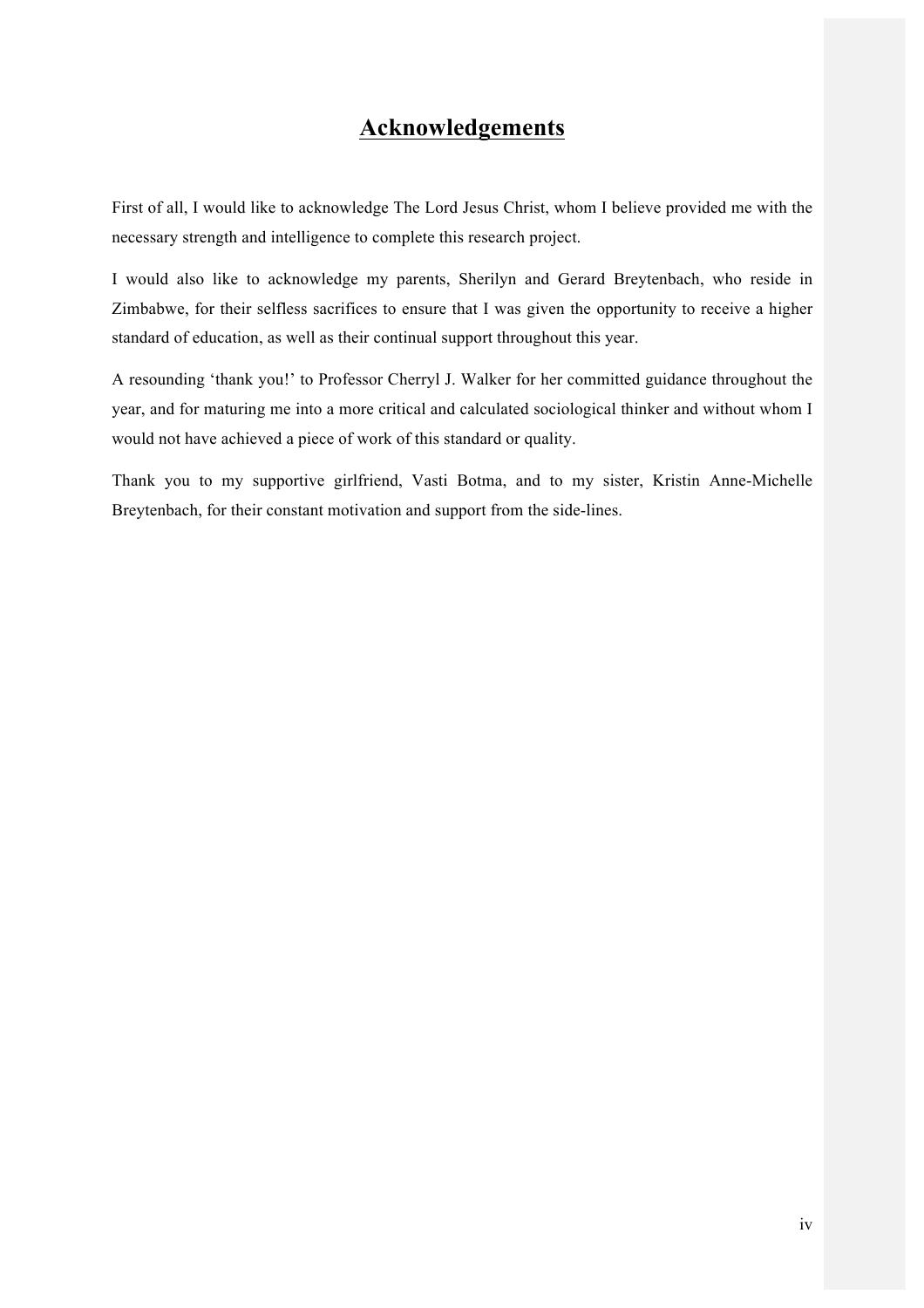# **Chapter 1: Introduction and Methodology**

## **1.1. Research problem and rationale**

This research project looks at the *Rieldans*,<sup>1</sup> a traditional Nama dance form, and its significance as a source of identity and community empowerment in Williston, a town in the Northern Cape. A qualitative research methodology was adopted, as it best served the exploratory nature of my research design.

When the first permanent European settlers established themselves at the Cape of Good Hope in 1652, they found the land inhabited by indigenous KhoiKhoi and San groups. The Nama people of the Northern Cape are a KhoiKhoi grouping who trace their origins back into the deep pre-colonial past (Freedman, 1973:688). In the apartheid era the state classified them as 'coloured',  $2$  but elements of Nama culture, including their language, have survived. In recent times, traditional Nama dance forms have begun to receive renewed attention in the public sphere. The *Nama Stap* is one such dance form that has been handed down over generations (Johnson-Jones, 2011:1). According to Van Wyk (2014:184), it embraces symbolic movement sequences and serves as an identifier of Nama-Khoisan culture and heritage. The *Rieldans* also finds its roots in Nama-Khoisan tradition, but is a hybrid form of the *Nama Stap* and originates much later (Van Wyk, 2012:52).

Van Wyk (2012:52) claims that what the *Rieldans* might have looked like in its purest form is not known. What is known is that it is similar to the *Nama Stap* in terms of its cultural heritage, and was being performed by youth in working-class communities in the Northern Cape from the 1940s, as a form of socialisation (Van Wyk, 2012:52). Today it is still a predominantly youthful and workingclass phenomenon that has taken off to such an extent that its newfound popularity has allowed it to be displayed on international stages. Locally the *Rieldans* is performed as a form of entertainment at social events at schools and festivals and, more recently, at dance competitions at the Grahamstown Festival, the *Klein Karoo Nasionale Kunstefees* (the Oudtshoorn Festival/KKNK), and the *Oesfees* at the Solms-Delta estate near Franschhoek (Hauptfleisch, 2007:83). However, despite its growing popularity and some attention in the popular media, it is still a relatively under-researched phenomenon.

According to Hauptfleisch (2007), the rise of local arts festivals has provided a platform for the emergence of new hybrid dance forms and the promotion of cultural identities through the

 <sup>1</sup> Very little is written and known about the origins of the term *Rieldans* However, Van Wyk (2012) states that it is through the merging of Khoisan and Nama dance traditions with contemporary influences such as Scottish reel dancing that generated the term Rieldans.

<sup>&</sup>lt;sup>2</sup> I place the term 'coloured' in inverted commas in recognition that it is a contested term.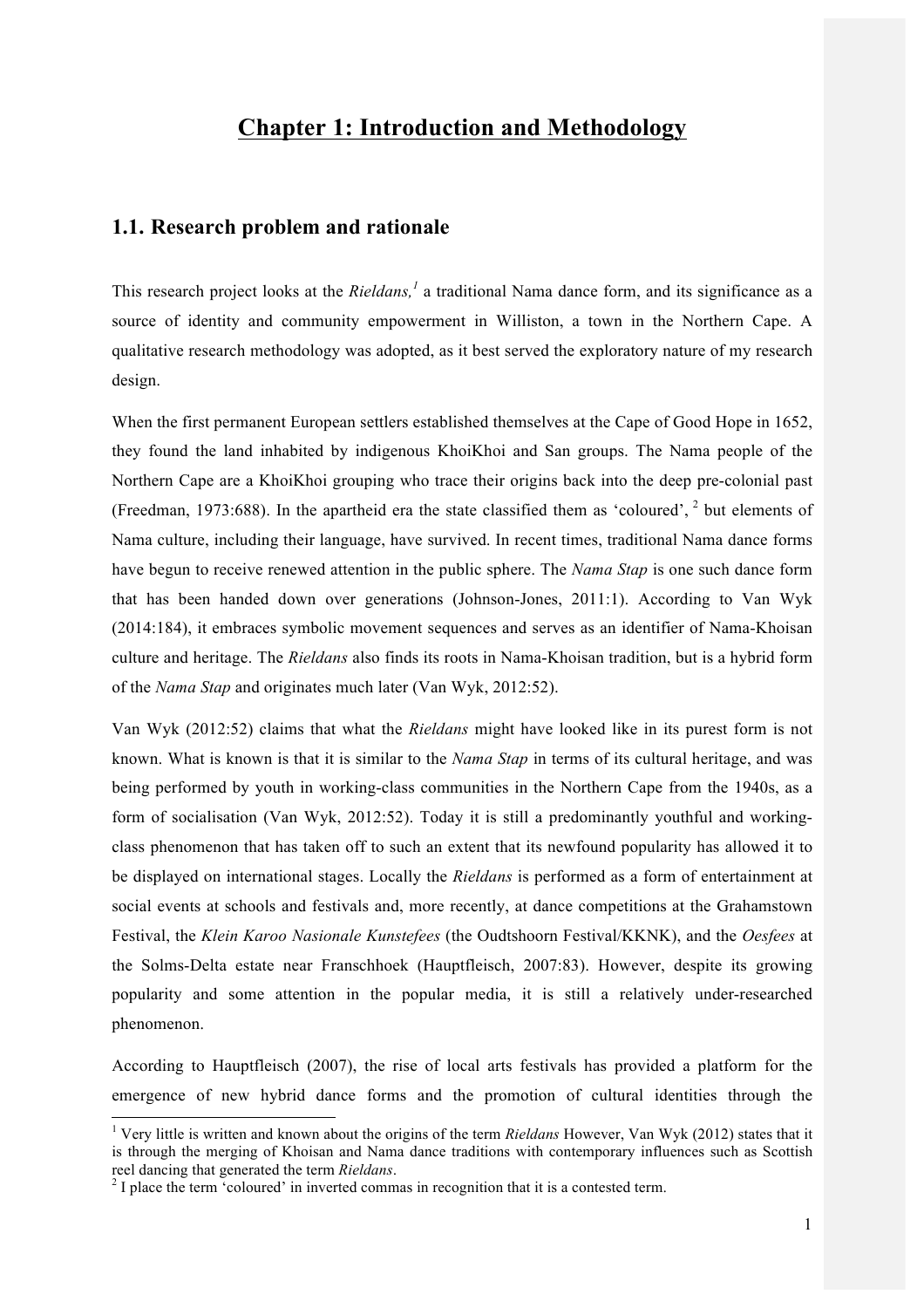resurrection of 'traditional' practices as well as the encouragement of new enterprises. Thus, the performance of the *Rieldans* at local festivals can be linked to the re-emergence of Nama-Khoisan identity. At the same time, Hauptfleisch also insists that the festival circuit provides an opportunity for local tourism, which has encouraged an interest in 'traditional' cultural practices among local people as well as tourists from elsewhere. According to Kay (2000:415), this has encouraged community development workers to consider the potential that artistic expression has for enabling community empowerment and a stronger sense of community identity. This, coupled with my own interest in the potential of the performing arts in community development, has sparked my interest in this underresearched topic.

In the rest of this chapter, I discuss my research objectives, provide some background context on Williston, and reflect on my research methodology. In chapter 2, I set out the general conceptual framework that has informed my study, beginning with an historical framing of Nama and 'coloured' identity as well as cultural hybridity within South Africa and the Northern Cape. Thereafter, I reflect on the performing arts as tools for positive cultural expression in post-apartheid South Africa, and the issue of personal and community empowerment through development. In Chapter 3, I discuss my research findings based primarily on field trips, first to Williston in the Northern Cape, and then to Clanwilliam and Lambertsbaai.

## **1.2. Research objectives and key research questions**

As already indicated, the primary objective of this research is to explore the *Rieldans* phenomenon, through a case study of a dance group based in Williston in the Northern Cape Province. I am interested in the meaning(s) this cultural practice has for the individuals who participate in it, and to consider the potential that it has for community empowerment, including economic development through, for instance, cultural tourism.

My primary research questions were thus as follows:

- What meaning(s) does the *Rieldans* hold for participants?
- Does the *Rieldans* contribute to a sense of personal and/or community empowerment through development, and if so, in what way(s)?

Subsidiary questions included the following:

• Why do people participate in the *Rieldans?* Is it voluntary, or is it something that they are required to do by, for instance, school educators or family members?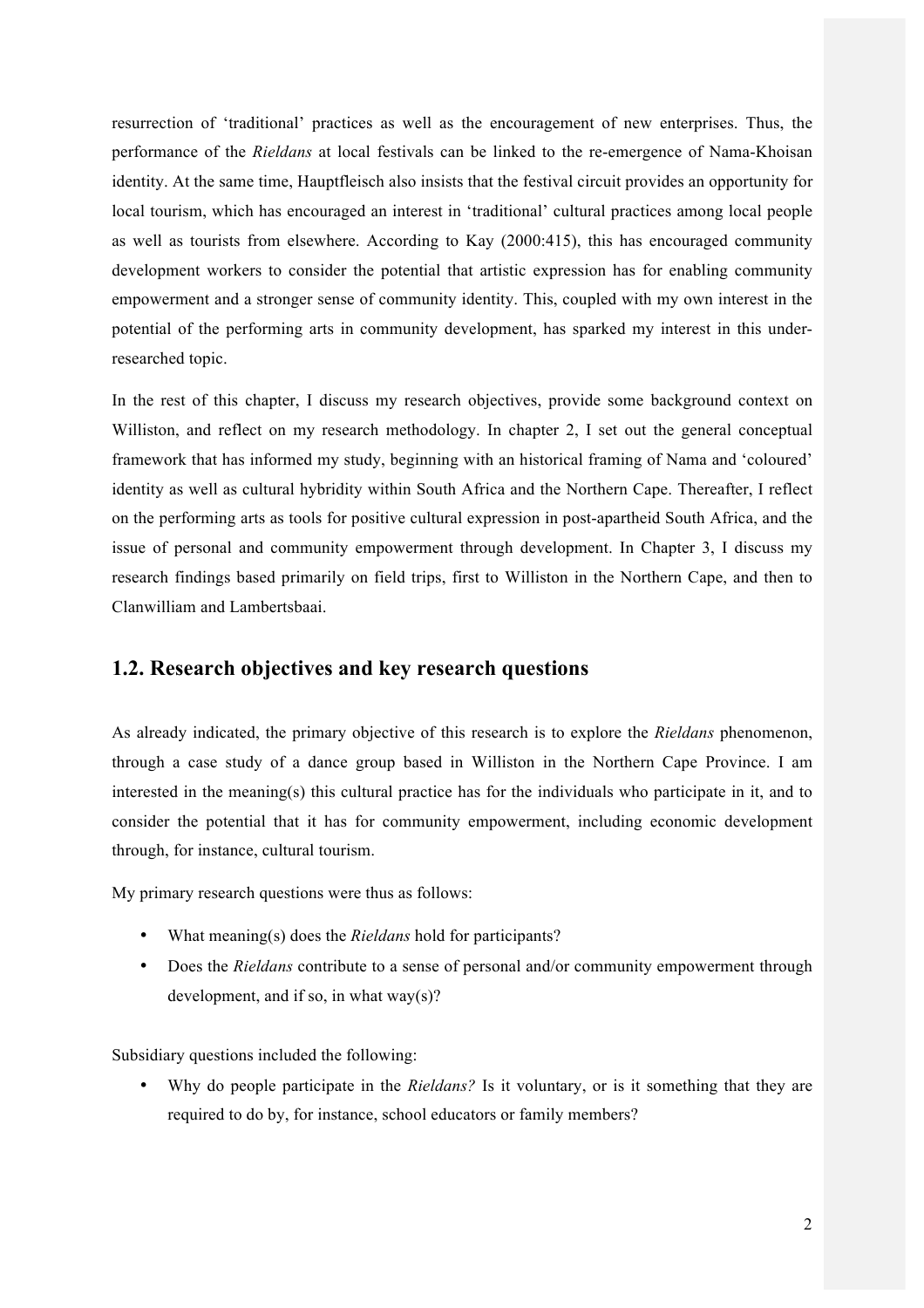- Are there economic benefits for the local communities, e.g. local recreational activities, sponsorship, and tourism? If there are economic benefits flowing from this, are they going to the participants?
- Who is promoting the *Rieldans* and why?<sup>3</sup>

## **1.3. Introduction to the Karoo and my research site, Williston**

#### **1.3.1. Background**

The Karoo is a vast arid and sparsely populated region in the western interior of South Africa that covers about 40% of the country's land surface (approximately 400,000  $\text{km}^2$ ) (Atkinson, 2016:200). Towns in this inland desert are generally located between 60-70km from one another. The Karoo is comprised of two unique biomes: the Succulent Karoo and the Nama Karoo.

The *Rieldans* group that is the subject of my research is based in Williston, a small town on the Sak River in the mid-western Karoo In 2004, Williston had a total population of 4,177 people, making it one of the smallest of Karoo towns (Nel, Taylor, Hill, & Atkinson, 2011:402). Williston was initially called Amandelboom, after an almond tree that was planted there by a Dutch settler, but it was renamed in 1883 to honour the former British Cape colonial secretary, Hampden Willis (Robins, 2016:70).

According to Robins (1997:27) and Penn (2005:20), land dispossession in the Northern Cape can be traced back to the late  $17<sup>th</sup>$  century, thus providing the area with a past deeply rooted in colonial occupation. In 1845 the German Rhenish Mission Society established a mission station at Amandelboom, in order to minister to the semi-nomadic Baster people; the latter were largely the offspring of white Boer fathers and KhoiKhoi mothers (Robins, 2016:70). Following bloody skirmishes in the 1860s in what was then a violent frontier world, virtually all 'bushmen' (San) were exterminated from the area by the joint forces of the Basters and Afrikaner trekboers. Subsequently, the Basters lost their land to the very trekboers that they had fought with, and were in turn pushed northwards into present-day Namibia. Today, Robins (2016:70) notes, the history of the bushmen and Basters in Williston is barely visible: '[i]t is a forgotten past whose only contemporary traces are in the beaten faces of the Williston poor'.

According to Statistics South Africa (SSA) (2016), although people classified as 'coloured' today account for only 10% of the population nationally, they account for over 40% of the Northern Cape

<sup>&</sup>lt;sup>3</sup> Given the limited scope of an Honours research project I was not able to explore this set of questions in great depth so my findings need to be considered preliminary in nature.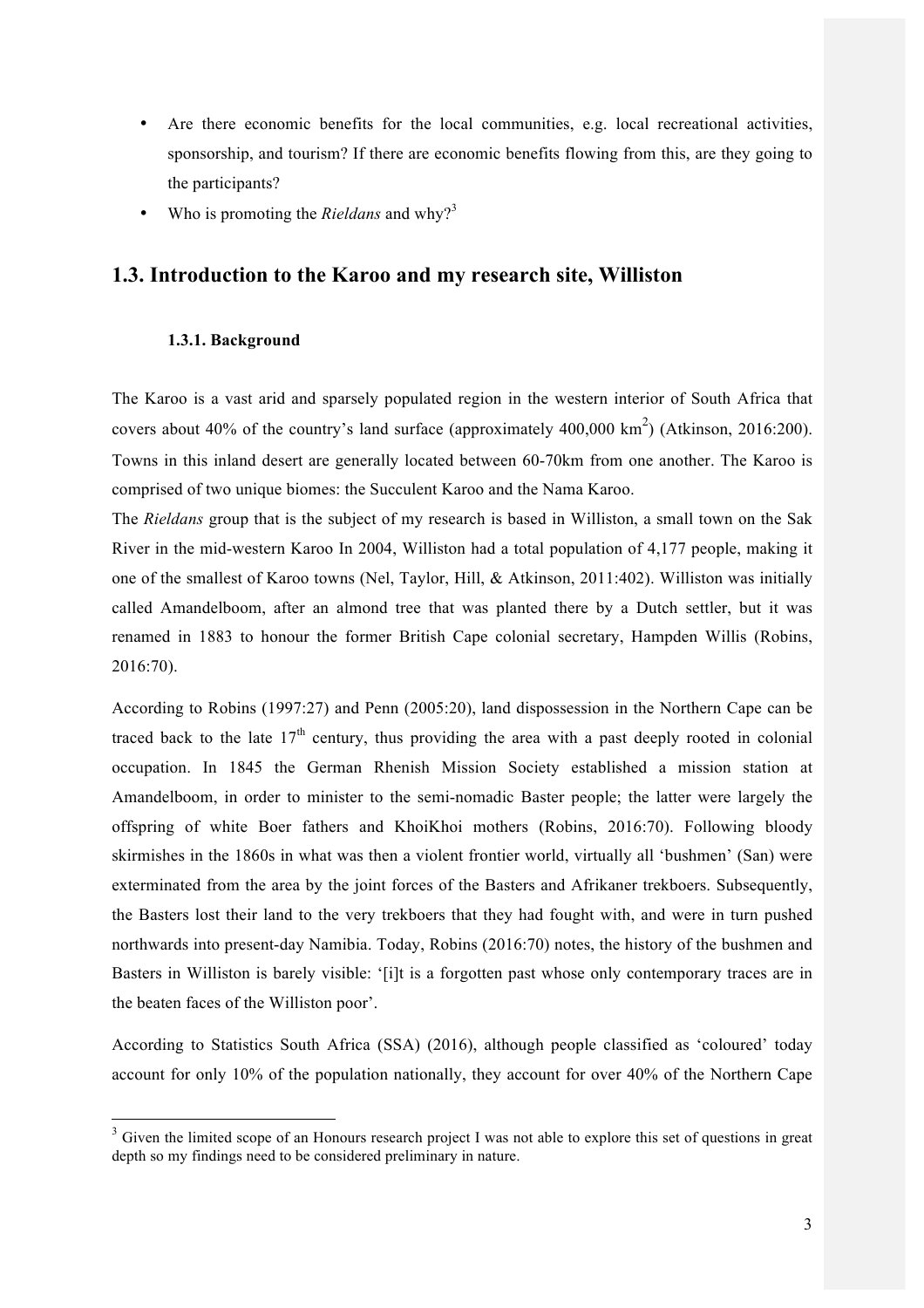population, which totals just over 1 190 000; the white population only accounts for around 8% of this, and the black population for over 50%, but located mostly in its eastern area. In the Karoo region, Nel *et al.* (2011:404) present statistics showing that the 'coloured' population has grown the most (669%), followed by the black population (463%). In contrast, the white population has declined by 67% between the same periods of time (Nel *et al.*, 2011:403). Williston is a town with an increasingly large 'coloured' population; in this context the purpose that the *Rieldans* serves for the community, and especially for its participants, is called into question.

#### **1.3.2. My introduction to Williston**

On Wednesday the 31<sup>st</sup> of August 2016, I drove to Williston from Stellenbosch University to attend the annual Williston *Winterfees* [Winter Festival] at which a number of *Rieldans* groups would be performing; they were competing in the preliminary rounds of the annual Afrikaanse Taal en Kultuur Vereeniging (ATKV) *Rieldans* competition that was to be held during the festival. I was bubbling with excitement at finally being able to explore a new landscape that I had never been exposed to before. Driving north and east through towns such as Piketberg, Citrusdal, Clanwilliam, Vanrhynsdorp, Nieuwoudville and Calvinia, I began to feel increasingly vulnerable as the landscape changed from mountains laden with vineyards and greenery, to vast expanses of barren land and stony silence. This flat, dry, and quiet environment immediately captured my attention; its unique beauty, unlike any place I had ever seen before, gripped me. As I neared Williston, I found that even from just 10 km away I was still unable to see the town and began to wonder how small it really was. Then almost as if it had a mind of its own, the horizon revealed the small town to my left, placed at the base of a large hill with the name 'WILLISTON' spelt out on it in white stones.

I managed to spend the last few hours of light before nightfall in Williston walking around the town. The houses were quaint and beautiful in their own way, and the storekeepers of the one supermarket that I walked into were very helpful and friendly. From the moment the first 'native' resident greeted me, a distinctive power dynamic was clear. The 'coloured' residents referred to me as *Baas* [boss] or *Meneer* [mister] several times in one sentence, and this despite my introducing myself by my first name. I noticed that several 'coloured' people were clustered outside the local bottle store; once they had caught sight of me, a number of them, ranging in age from approximately five to 50, flocked towards me in search of a hand-out. I tried to neutralize the situation and engage in general conversation but with little effect on their intentions with regard to me.

Once the sun had set, I decided to grab a light meal at local restaurant called Mannah, where I saw a number of white customers having a drink at the bar and some well-dressed black customers at a table enjoying a meal. Every now and again a young 'coloured' boy would come into the restaurant and ask for money from the customers, until the manager would ask him to leave, but in a kindly manner.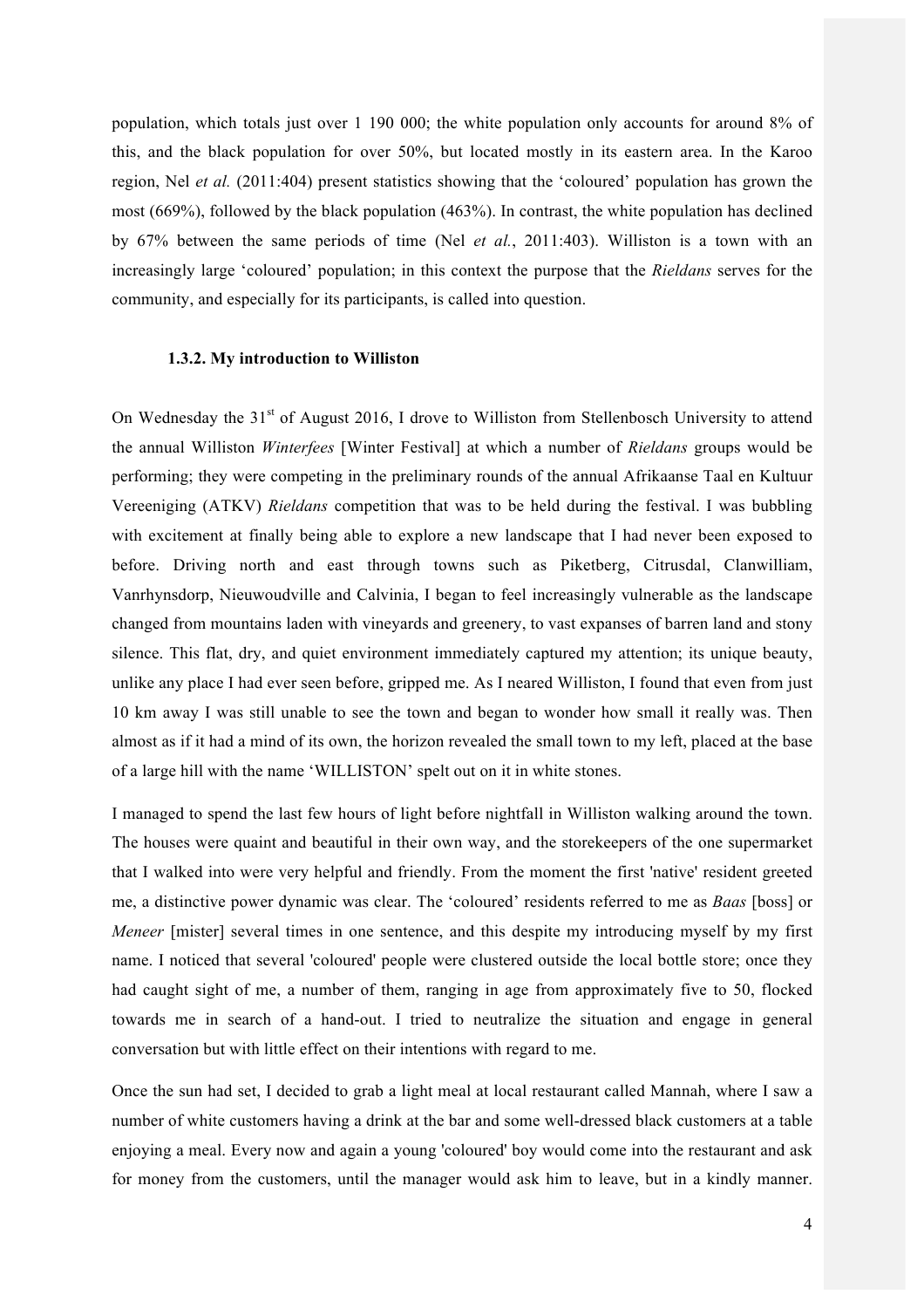Later the manager began speaking to the boy, referring to him by name and cracking a joke here and there. Inside this small restaurant, I met a couple of the local white inhabitants of the area, including the soundman for the festival, the local doctor, and the husband of the secondary school headmistress, who happened to also be the former municipal manager. Everyone was extremely hospitable and interested in my project.

As I left the restaurant after my meal, at about 8.30pm, a young 'coloured' man in his early 20s pressed me for some money. I told him that I had none, but asked for his name. He replied 'My name is Mario, *Baas*'. I told him that a man of his age need not call me *Meneer* or *Baas*, to which he responded: 'But that's what we are taught to call white people'. It was at this moment that the reality of the cross-cutting divisions of race and class in my research site became apparent to me.

## **1.4. Research methodology**

I chose to adopt a qualitative methodology due to the exploratory nature of my study and my interest in understanding the meanings that people in Williston attribute to the *Rieldans*. Qualitative research methodologies are particularly well suited to the study of meaning, because they lend themselves to viewing the social world through the eyes of the people that one is studying. Bryman (2012:399) has highlighted how conducting research in a less-structured way, using qualitative research methods, enhances the possibility of revealing the perspectives of the people one is studying.

#### **1.4.1. Research design**

I decided to adopt a case-study design, because it would allow me to conduct an in-depth investigation of one example of what I wanted to study in its particular setting. In this case I was able to identify a school-based *Rieldans* group in Williston called '*Die Stofskoptrappers*' *<sup>4</sup>* whose teacher and members agreed to participate in my research project. This allowed me to study key social processes of the respective *Rieldans* group*,* whilst taking into consideration the various concepts and ideas between the relationship of dance and community empowerment and identity that have influenced me. The unit of analysis in this project was thus the selected *Rieldans* group, which included all the individuals involved in or with the group, including the musicians, the teacher, the festival/competition planners, and of course the dancers themselves.

Single-case case studies have commonly been misconceived as being a method that prevents a researcher from making generalisations and is highly susceptible to the subjective interpretations of the researcher. In choosing a case study method, and distancing myself from this misconception of

 <sup>4</sup> Directly translated as 'the dust kicking steppers'.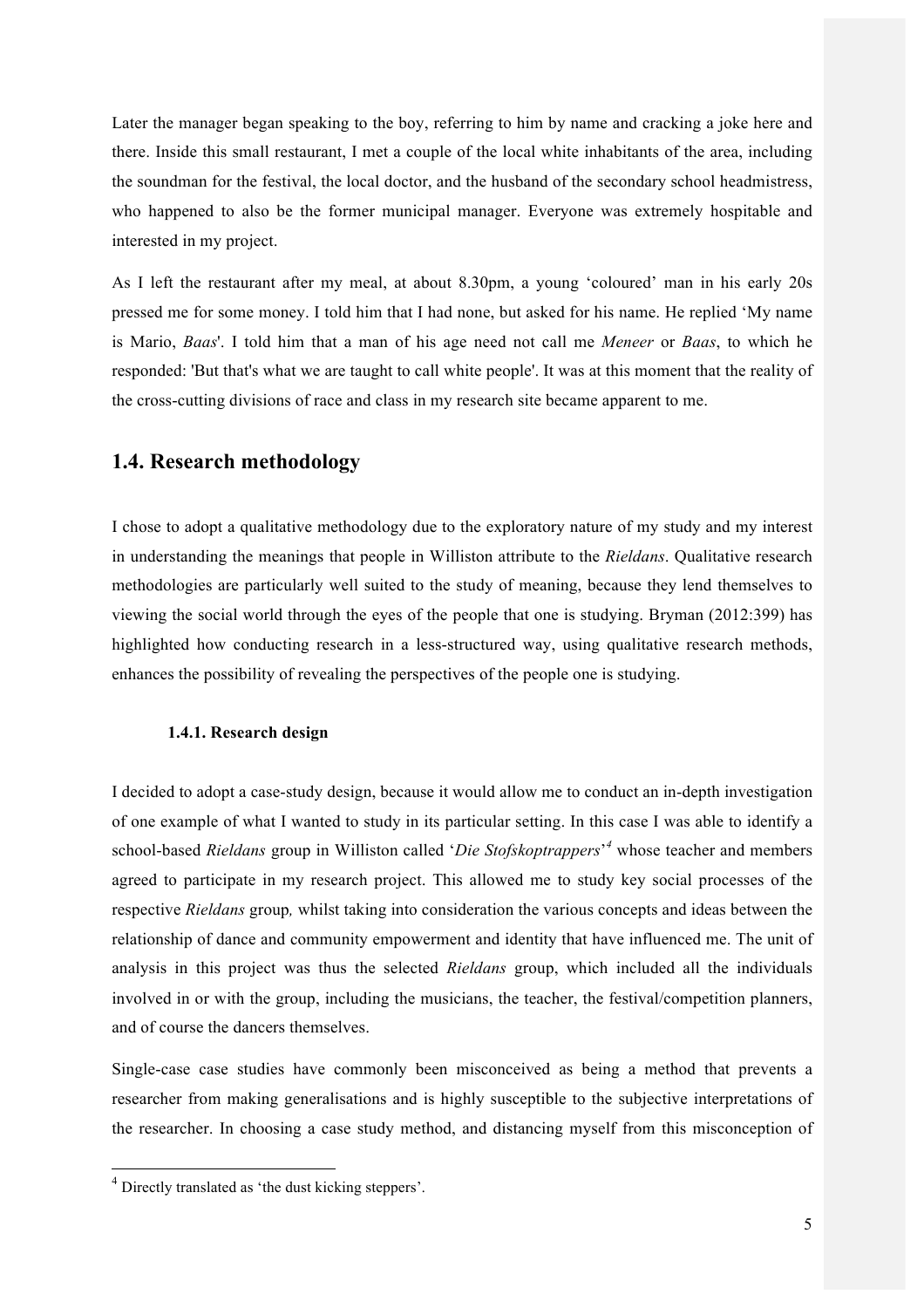case study research design, I have been influenced by Flyvbjerg (2016). He argues that the case study relies on falsification, rather than verification, and that the criticism of subjectivism can apply to all methods. Furthermore, all experts in any field operate on the basis of intimate knowledge of thousands of concrete cases – it is only through experience with individual cases that one moves from being a beginner to being an expert in a field. According to Flyvbjerg (2016:224), the case study is best utilized when the purpose is not to prove something in particular, but rather, to learn. Here the case study has the advantage of being able to 'close in' on real-life situations, testing views directly in relation to phenomena as they unfold in the field.

Flyvbjerg (2016:230) also argues that just because knowledge cannot be formally generalised does not mean that it does not contribute to a collective process of knowledge accumulation. Depending on one's research problem, a 'representative' case or a random sample is not necessarily the most appropriate research strategy, as atypical or extreme cases may often be far more revealing of information about local meanings and relationships in their specific context, as they activate more actors and more basic mechanisms in the situation studied.

#### **1.4.2. Selection of group and participants**

The preliminary scoping trip I made to the area in September 2016 enabled me to identify possible dance groups for further follow-up. Only seven groups participated in the Williston *Winterfees*, from three different areas (Williston, Calvinia, Brandvlei), and none of them had any adults participating, although I had been told that this would indeed be the case. All of the dancers were 'coloured'. Six of the seven groups were mixed-gender groups, while one was an all-girls group from Williston. The seven groups were split into junior and senior categories. The group that I was most drawn to was '*Die Stofskoptrapper*s', a group from Williston that was taught by a white lady called Elmarie (a pseudonym).

'*Die Stofskoptrappers*' claimed second place in the *Winterfees* competition and this impressed me immensely. There were eight dancers, four young women and four young men. I was surprised that a *Rieldans* group under the leadership of a white teacher could place second in a *Rieldans* competition, something I had deemed only to appeal to 'coloured' participants. When I spoke to the teacher, she offered to let me do my research with her group. The group was younger than I had originally intended to study, but with no adult groups in sight, this seemed a good opportunity to pursue, provided that I could negotiate the ethical issues around working with adolescents and secure the consent of their parents. Only one of the dancers was over 18, while one was 12 and still in Primary School. The others were between 14 and 16 and all in high school.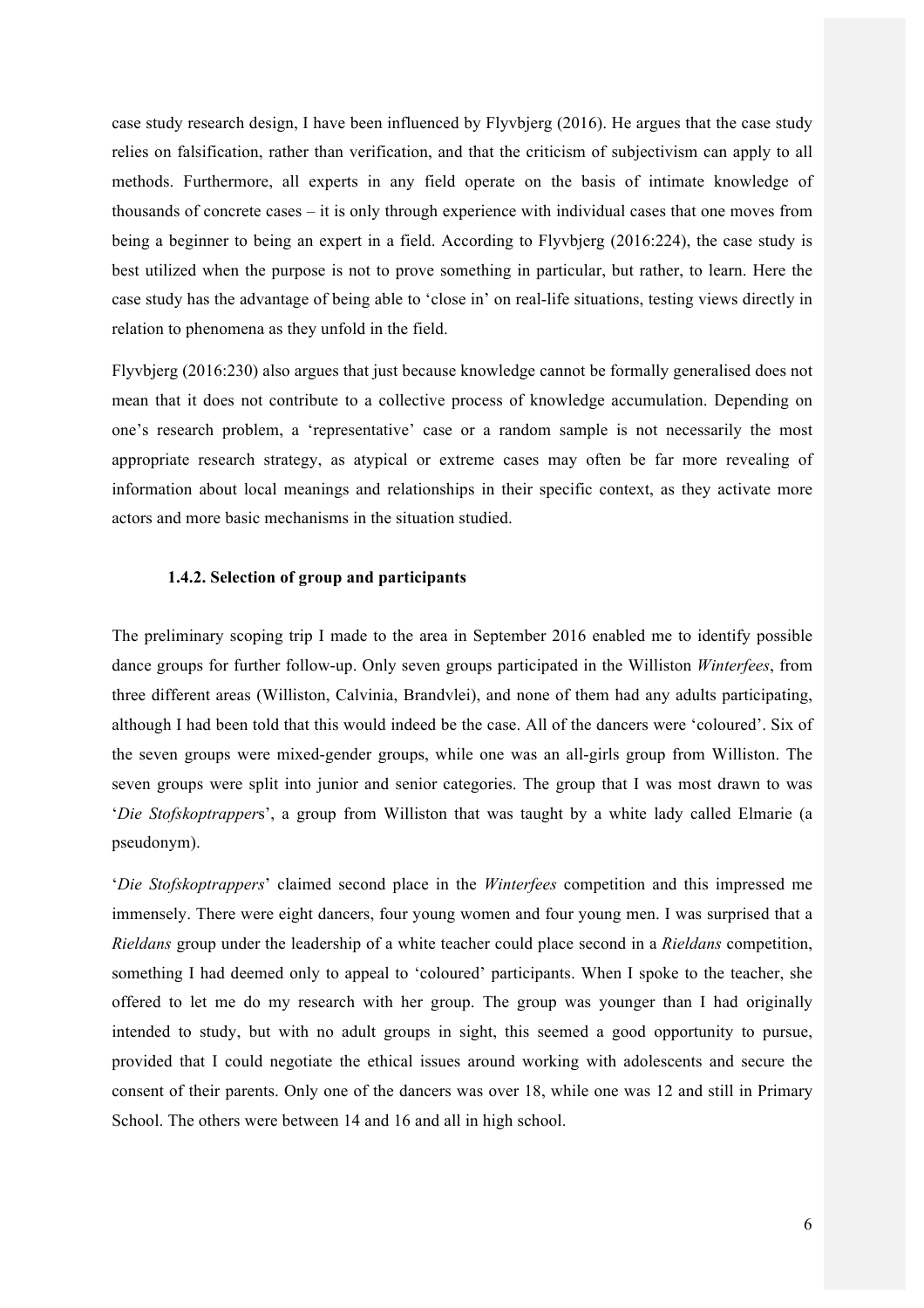#### **1.4.3. Data collection methods**

#### *Observation*

I used observation of the *Rieldans* group and its activities as a major data collection method. I was able to observe '*Die Stofskoptrappers*' compete in the preliminary rounds of the *Rieldans*  competition, at Williston in September 2016, and interact with some members of the group. This was followed by a further field trip in October 2016 when I was able to stay with the group over three days, first during their practice sessions in Lambertsbaai before the ATKV *Rieldans* Semi-Final competition, as well as during the competition in Clanwilliam on the 22<sup>nd</sup> of October, and afterwards back in Lambertsbaai. The group was housed in the Lamberstbaai High School hall where I also stayed, with the authorisation of the school and the group's teacher, who was also present. During both fieldtrips, I was able to observe the social circumstances within which the group competed, as well as conduct more formal interviews with some of the older dancers and interact informally with the group, their teacher and the musicians.

#### *Semi-structured and unstructured interviews*

I supplemented my participant observation with in-depth semi-structured interviews with key players in the group, as shown in Table 1 below. I conducted four in-depth semi-structured interviews with two male and two female dancers. In addition, I was able to conduct unstructured interviews with the group's dance teacher, both musicians who toured with the group, (John and Karen, not their actual names); the Williston *Winterfees* organiser, and a judge from the ATKV *Rieldans* semi-final competition (Carel, also a pseudonym). The demographic information of participants is shown in Table 2 below. All interviews were conducted in Afrikaans, the home language of the participants.

#### *Focus groups*

In addition, I conducted one focus group discussion with all eight dancers, also shown in Table 1. This created a good space for the joint exploration of the meaning that the *Rieldans* holds among the group. The focus group discussion was conducted in Afrikaans.

| <b>Interviewee</b> |        |        |        |        |    |    |    | $\mathbf o$ |
|--------------------|--------|--------|--------|--------|----|----|----|-------------|
| Participation      | I & FG | I & FG | I & FG | I & FG | FG | FG | FG | FG          |
| Age                | 19     | 15     | 16     | 14     | 16 | 16 | LJ |             |
| Gender             | M      | Е      | F      | М      | М  | М  | F  | F           |
| Race               |        |        |        |        |    |    |    |             |

Table 1. *Interviewees for focus group and in-depth semi-structured interviews.*<sup>5</sup>

 $5$  I – semi-structured interview; FG – focus group discussion; M – male; F – female; C – 'coloured'; HSW – Hoerskool Williston; WPS – Williston Primary School.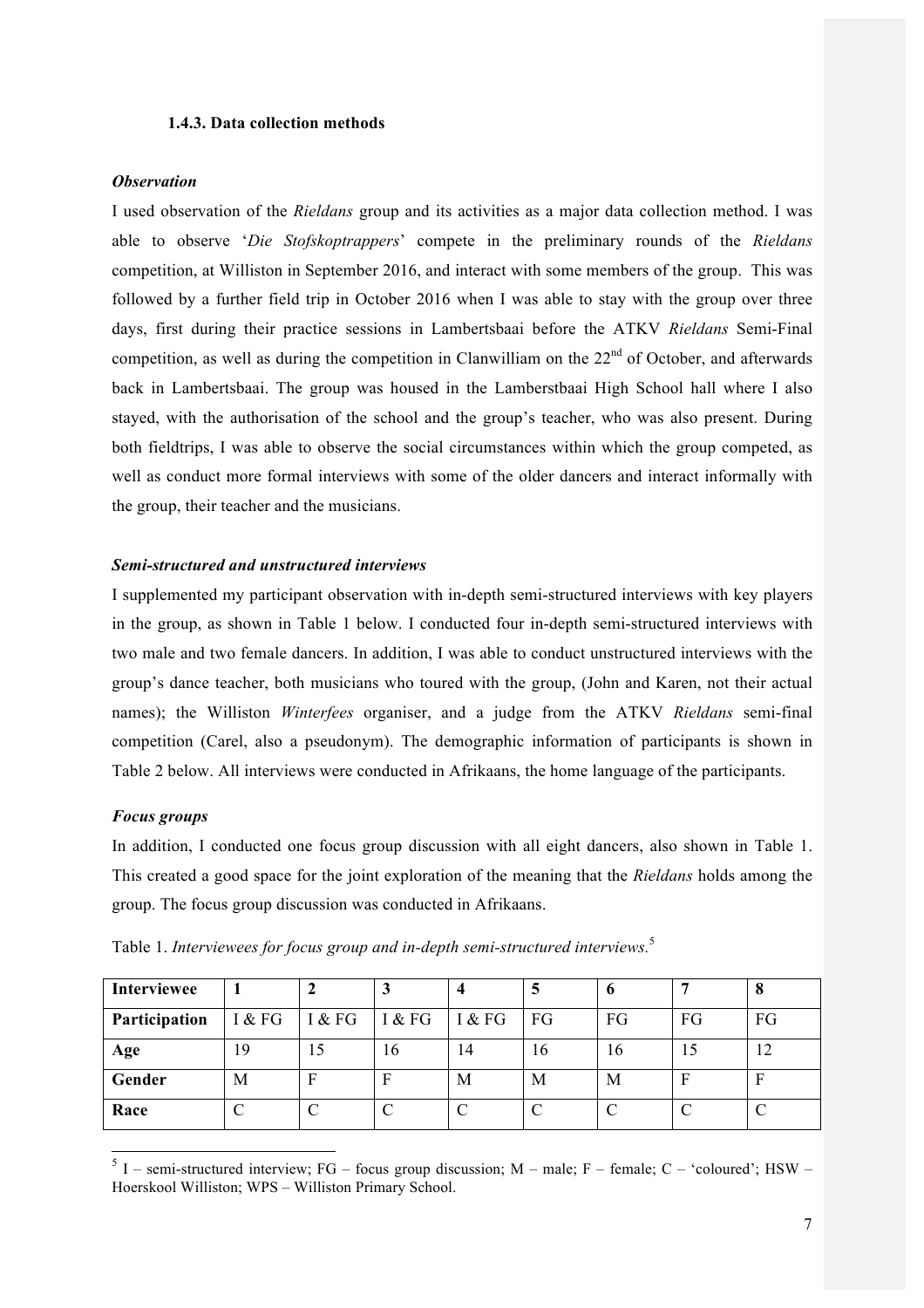Table 2. *Interviewees for unstructured interviews.*

| Interviewee | Elmarie | John       | Karen      | Peter     | Carel |
|-------------|---------|------------|------------|-----------|-------|
| Gender      |         | M          |            | M         | M     |
| Race        | W       |            |            | W         |       |
| Role        | Teacher | Musician 1 | Musician 2 | Event     | Judge |
|             |         |            |            | Organiser |       |

#### **1.4.5. Data processing and analysis**

I decided to use thematic analysis for my interviews since I had already developed certain ideas regarding hybridity, empowerment and identity through my literature review, but wanted to be open to whatever emerged through my observations in the field. According to Bryman (2012:580), a theme is a category identified by the analyst through his/her data that relates directly to the research focus and, often, the research questions as well. These themes were identified through rigorous phases of transcript and field note filtration, where the responses that I received were initially coded into broad categories, for example: the meanings of *Rieldans*; personal and community empowerment and development; and tourism and sponsorship. After I had clustered all my responses into these broad categories, I proceeded to recode the responses within the broader themes, to create more refined subcategories. I used the broader themes to build on the refined sub-categories/codes identified in my transcripts and field notes, providing me with the basis for a theoretical understanding of my data, thus, allowing me to make a theoretical contribution to the literature relating to the research focus.

All the interviews and focus group discussions were digitally voice-recorded and manually transcribed, whilst the observations made in the field were jotted down onto a note pad and later written up more formally. The findings that developed have been presented according to the objectives that were set out for this study, namely, determining the meaning(s) that the *Rieldans* holds for participants and exploring whether the *Rieldans* contributes to a sense of personal and/or community empowerment among its participants.

#### **1.4.6. Ethical considerations**

In order to ensure that this study was conducted in an ethical manner I adhered to the principles of ethical research laid out by the International Sociological Association (ISA) (International Sociological Association, 2001) as well as the Research Ethics Committee (REC) of Stellenbosch University. This required that my research is ethically sound regarding not only my research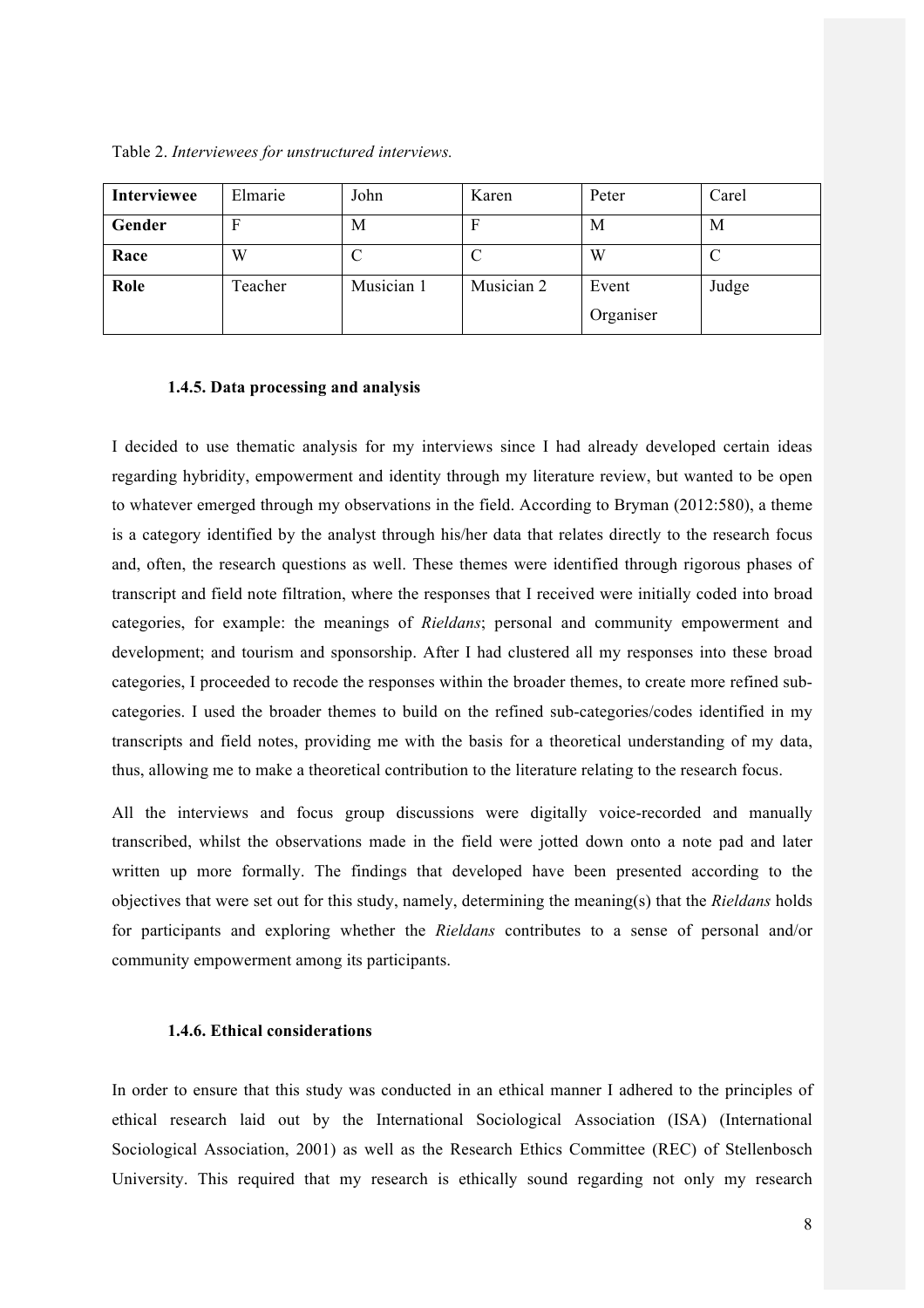procedures but also with regard to the possible publication and the communication of my research results. None of the participants in this study were given false information about the objectives of the study, nor was this study designed to deceive the informants in any way whatsoever. The privacy of the dance group was protected through giving the dance group a fictitious name after discussion with the group's representatives, and all participants in this research were given pseudonyms.

Before conducting my research I received departmental clearance from the headmistress of the high school that all the dancers attended (see Appendix 4). I was required to send the following documents to the headmistress: a copy of my research proposal, both my informed consent and assent forms (see Appendix 2 and 3), and my aide memoire for the semi-structured interviews (see Appendix 5) and focus group discussion (see Appendix 6). I provided all participants with the relevant informed consent or assent forms one week prior to conducting the research, allowing them to review the documents before I proceeded to conduct my research. Participants who were below the age of eighteen were required to have their parents or guardian review the assent form during the week prior to the research. Alternatively, participants over the age of eighteen were allowed to sign the consent form themselves, or simply provide verbal consent before the research was conducted. Parents or suitable guardians signed all assent forms before personal data was collected, and all participants over the age of eighteen in this study chose to either sign the consent forms or provide verbal consent.

#### **1.4.7. Limitations**

This study is specific to a *Rieldans* group called '*Die Stofskoptrappers*' who are based in the geographical location of Williston in the Northern Cape province, although I was able to observe other dance groups from different provinces and areas in the competitions. The major limitation to this project is that I had a very limited time to spend on the project. Given the limited time frame for and scope of my study as an Honours research project as well as the distances involved in travelling to my research sites,, I was unable to spend as much time with the dancers in their home environment as I would have liked. Moreover, I was unable to do follow-up work on the economics and community empowerment potential of the *Rieldans*, thus, this section is less developed.

As stated earlier, following my initial trip to Williston in September, I followed the group to a competition in Clanwilliam in October and stayed with them for two nights in a school hall in Lambertsbaai. This was the only time that I could conduct interviews and discussions with the group members, and with a tight practice schedule, and the keen desire amongst participants to spend their free time at the beach or socialising amongst themselves in the minibus listening to music, it was difficult to complete all the in-depth semi-structured interviews that I had initially aimed to achieve. Moreover, all interviews had to be undertaken in Afrikaans, which meant that it was often difficult to accurately capture sentiments when translating them into English.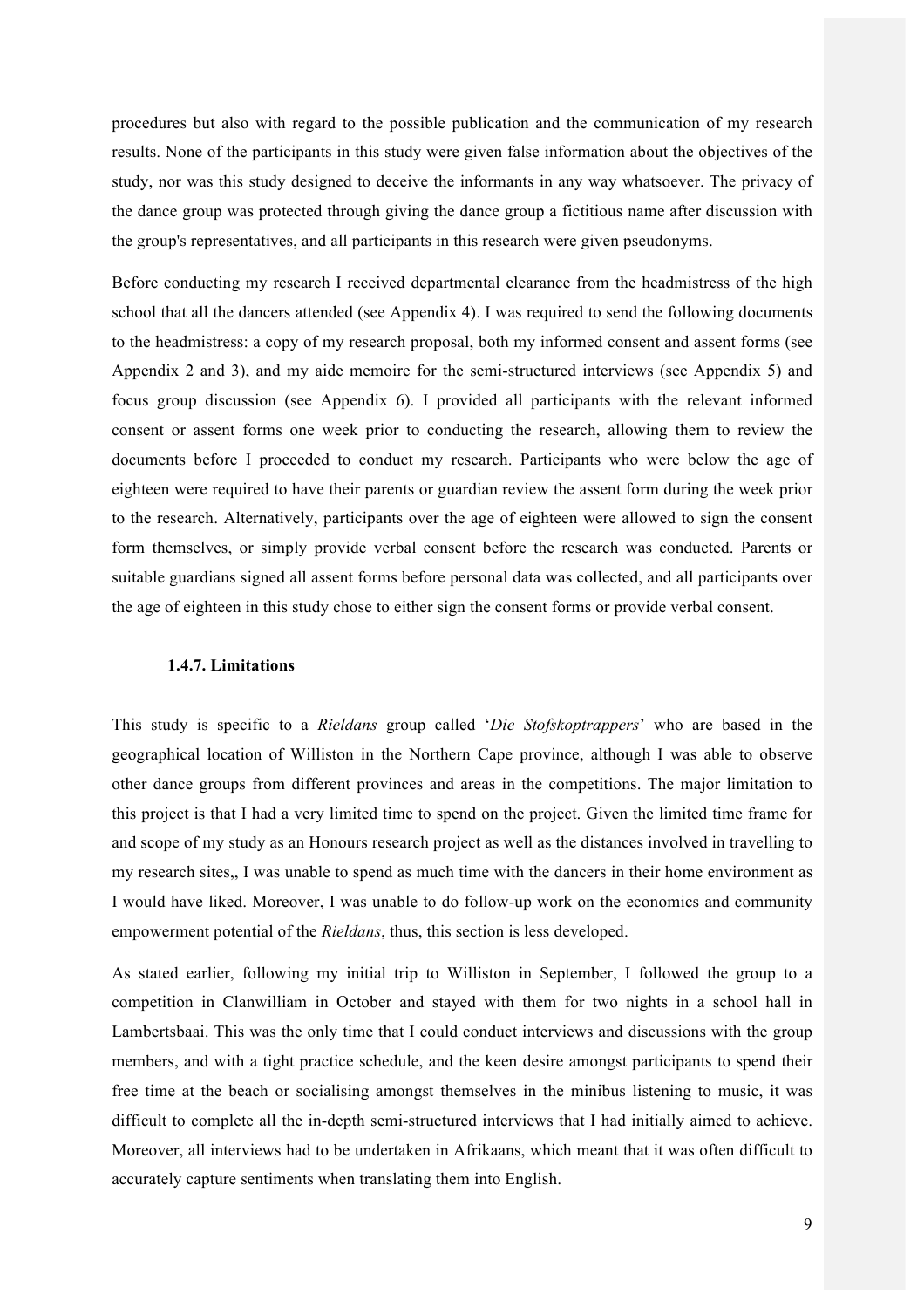## **Chapter 2: Conceptual Framework and Literature Review**

In this section, I set out the general conceptual framework and review the literature that has informed my study of the *Rieldans.* Through my initial literature search I identified the following bodies of literature as important for my study: firstly, the literature around 'coloured' and Nama identity, as well as cultural hybridity; secondly, the literature on the performing arts as tools for positive cultural expression in post-apartheid South Africa, and thirdly, the issue of personal and community empowerment through community development. Key concepts are identity, hybridity, and empowerment.

## **2.1. Cultural hybridity: 'coloured' and Nama identity**

This section will commence with discussion of 'coloured' identity and will then proceed to connect this to Nama identity and heritage. According to Oakley (2006:492), whose work focuses on the former 'coloured' reserve of Steinkopf in Namaqualand,<sup>6</sup> to the west of Williston, people currently regarded as 'coloured' in the Northern Cape have experienced racial and ethnic classification at four discrete levels:

first, in their dealings with 'outsiders' through early wage work experiences; second, with the state's macro classification of 'coloured' in 1950; third, through the state's reinforcement of ethnic groups or nations over racial groups in the late 1950s; and fourth, in the post-apartheid context of transformation from a communal reserve into a municipality.

According to Adhikari (2006:468), the term 'coloured' in South Africa depicts a 'phenotypically' diverse group of people who are largely descended from Cape slaves, the indigenous Khoisan population, distinct sub-groups such as Malays, Griquas, Namas and Basters, and other people of African and Asian descent – all of whom were assimilated into Cape colonial society by the late 1800s. 'Coloured' people were also partly descended from European settlers and have thus stereotypically been regarded as being of 'mixed race.' According to Hendricks (2001:35), 'coloured' people began to occupy an awkward 'interstitial' or intermediate space in the racial hierarchy, being valued for their approximation to 'whiteness', yet despised for their association with bastardization/hybridity in a world that considered purity to be more privileged. Thus Adhikari

 <sup>6</sup> An arid region of Namibia and South Africa extending along the west coast, that is split into two: Little Namaqualand to the South, in the Northern Cape region of South Africa; and Great Namaqualand to the North, in the Karas region of Namibia.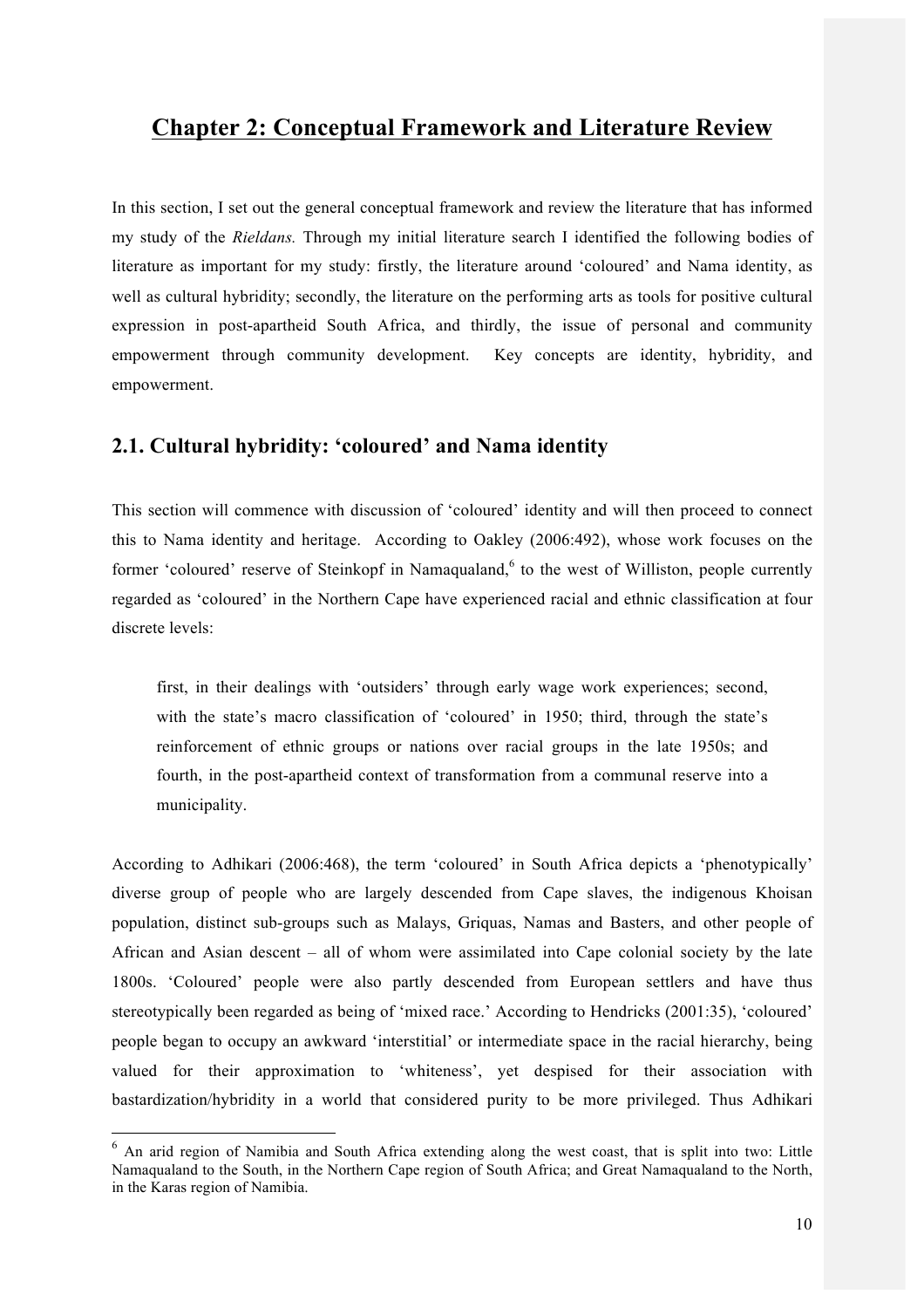(2006:469) states that 'coloured' people have always seemed to lack significant political and economic power, thus always forming a marginal group in the nation. As Erasmus (2001:14) accurately put it:

Being 'coloured' means being the privileged black and the 'not quite white' person. It means a distinction between being 'sleek' or *kroes* haired, and between being *kris*  (Christian) or *slams* (a derogatory term for Muslim). Being 'coloured' is about living an identity that is clouded in sexualized shame and associated with drunkenness and jollity.

Oakley (2006:499) states that during the segregationist and apartheid eras of the  $20<sup>th</sup>$  century, the people of Namaqualand did not identify with the ethno-racial labels that were imposed on them, as groups with very different histories were all grouped together under the label 'coloured'. At the same time, due to the fact that 'coloured' people were deemed to be inferior to white people, many individuals adopted 'European' ways and downplayed their links to the Nama people of the past (Oakley, 2006:500). According to Johnson-Jones (2011:3), the Nama language was already losing momentum in the  $19<sup>th</sup>$  Century and this continued into the  $20<sup>th</sup>$  century, whilst Afrikaans became the main language in this area. He explains that in order to ensure an easier working relationship between landowners and their 'coloured' workers, Afrikaans was expected to be spoken by the inhabitants of the area. However, not everyone in areas such as Steinkopf gave into the dominant 'European' culture, with church choirs that sang in the Nama language one of the ways in which local people affirmed and revitalised Nama culture,(Oakley, 2006:500).

South African history is saturated with discrimination based on race and gender, and this persists today (Coovadia *et al.*, 2009:817). The dominant perspective about the colonial Cape perceives religion, class and origin to be the primary cleavages, and racism (attaching different values to racebased identities and then treating them accordingly) was merely attributed to the experiences that the Afrikaners had at the frontier (Hendricks, 2001:30). Thus liberal historiography assumes that racialism (ascribing a racial essence to an identity) and racism were not established in the Cape in this period. Thus the development of a 'coloured' identity is seen to be a twentieth century phenomenon alone. However, this overlooks the extent to which the racism that was common currency in the frontier developed from much earlier forms of social thought that were engraved into the Cape by Dutch and British imperialists before the frontier.

Adhikari (2003:158) notes that the literature related to the issue of 'coloured' identity since the 1980s has strongly opposed the racist perspectives that dominated earlier work. These earlier works tended to focus very narrowly on issues such as the racial oppression of these people, as well as on 'coloured' protest politics, thus, ignoring crucial questions related to the very nature of 'coloured' identity and how it operates as a social identity. In line with this notion, Erasmus (2001:16) emphasizes that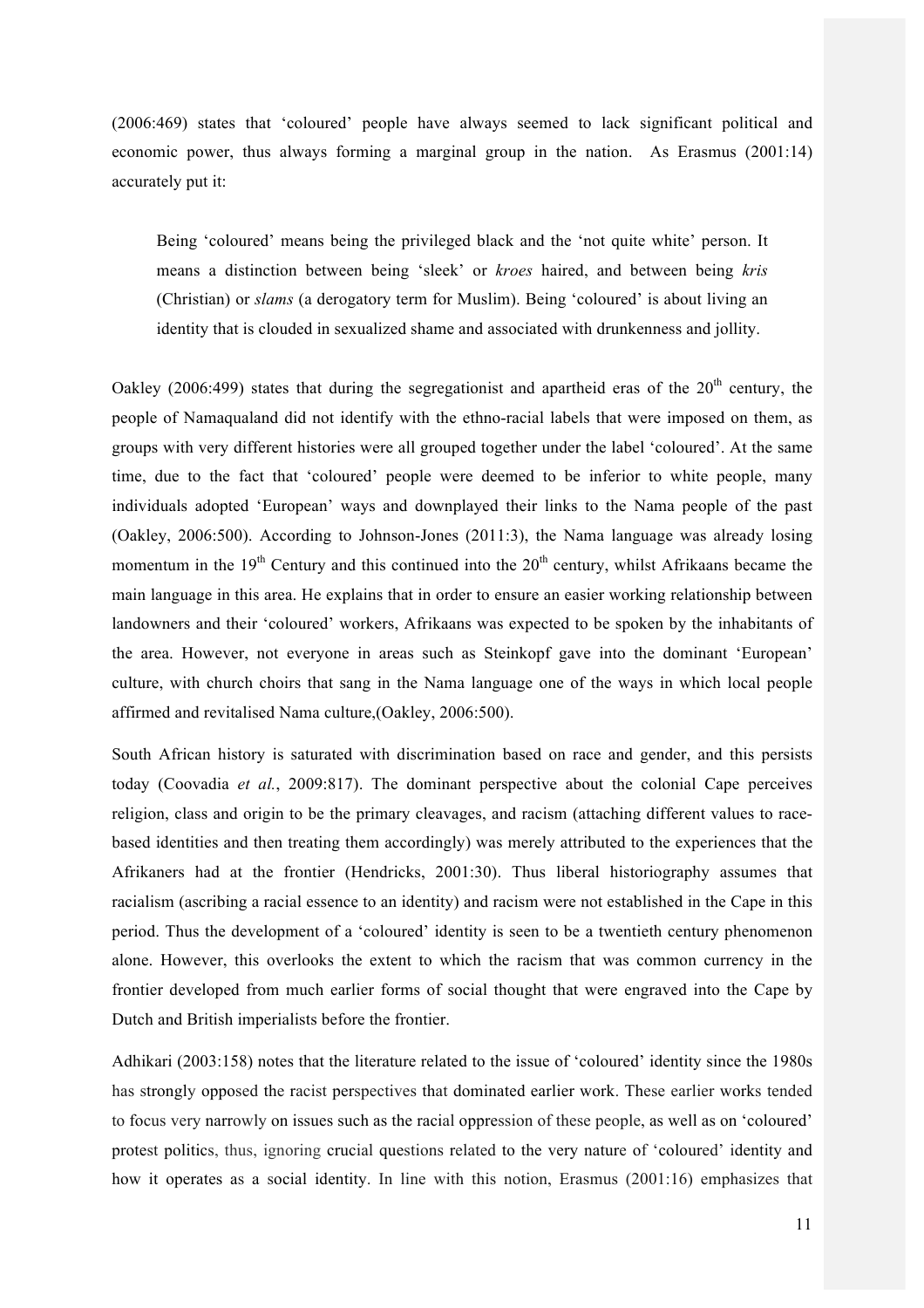'coloured' identities are not about 'race mixtures', and any attempt to define them as such buys into notions of 'race purity' that originates from eugenist theories dating back to the nineteenth century. Such literature minimizes the role that 'coloured' people have played in the creation of their own identity. In similar vein, Adhikari (2003:159) believes that viewing 'colouredness' as a product of miscegenation is fundamentally racist, as it is no different to any other social identity, since all identities are culturally hybrid. Thus, rather than simply accepting 'coloured' identity as either 'something inherent, and the automatic by-product of inter-racial procreation', or a 'false identity imposed upon weak and vulnerable people by the ruling white minority', it should be seen as no different to any other identity (Erasmus, 2001:16).

However, 'coloured', in contrast to other identities, is not characterized by 'borrowing *per se*', but rather by cultural borrowing and creation under the conditions of creolization (Adhikari, 2003:159). This means that 'coloured' as a cultural identity was created through the use of 'ruling and subaltern cultures under conditions of marginality.' Thus Adhikari (2003:160) rejects the notion of 'coloured' merely being a category of white-imposed categorisation. Rather, it is necessary to see 'coloured' identities as:

…comprising detailed bodies of knowledge, specific cultural practices, memories, rituals and modes of being… that were all formed 'in the colonial encounter between colonists, slaves from South and East India, and form East Africa, and a conquered indigenous people, the Khoi and San (Erasmus, 2001:21).

Currently, in post-apartheid South Africa, Nama cultural forms have continued to be marginalised. Johnson-Jones singles out the fact that despite post-apartheid South Africa adopting numerous (eleven) official languages, Nama was not included among them (Johnson-Jones, 2011:3). According to him this has encouraged the depletion of Nama cultural heritage. However, he also recognises that as much as spoken language is a major part of the identity of this group, a potential for the revitalisation of Nama heritage exists in dance (Johnson-Jones, 2011:3).

According to Robins (1997:23), Nama identity in the Northern Cape Province was given a boost in the late 1980s, when local 'Namaqualanders' won a Supreme Court case that ensured the reinstatement of communal land tenure in the 'coloured' reserves. This legal victory was achieved through drawing on Nama identity, as well as exploiting legal technicalities (Robins, 1997:23). Boonzaier and Sharp (1994) have argued that this tactic of drawing on Nama identity was an instrumentalist manipulation to obtain material resources on the basis of a primordial cultural nostalgia, but Robins (1997) disagrees. He argues that rather than being an instance of 'staged ethnicity', Nama 'ethnic revitalisation':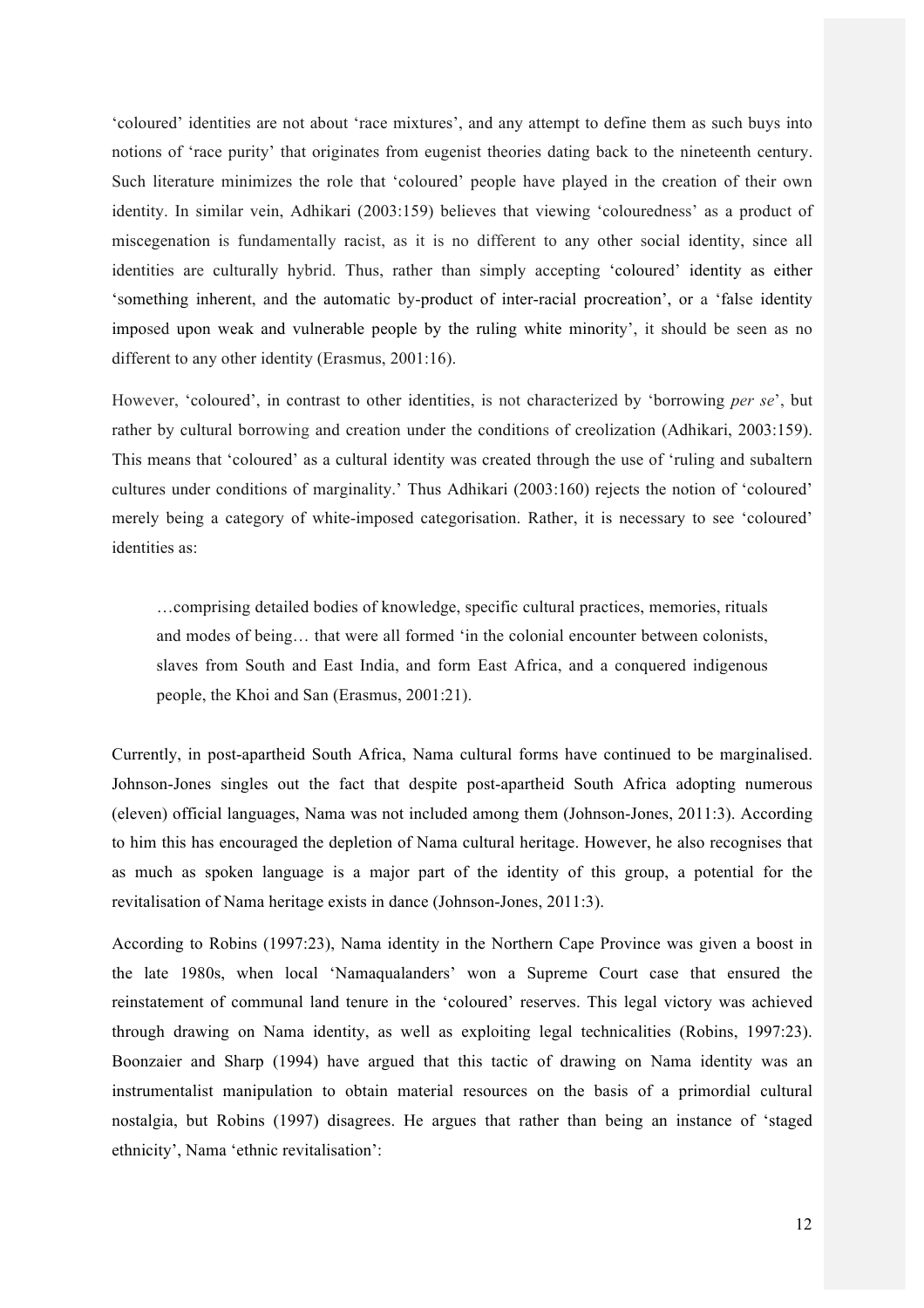emerged out of land struggles that drew on both modern discourses on legality and democracy, as well as cultural resources and subaltern histories and identities that had been silenced through colonial domination and apartheid. Furthermore, the hybrid tactics that were evident in local responses during the land struggles, are indicative of the more generalised cultural hybridity, contingency and instability of 'coloured' identity in South Africa (Robins, 1997:24),

Despite Robins' (1997) critique, Sharp (1997:9) maintains that what he and Boonzaier witnessed in the Richtersveld was an instrumentalist call to an authentic Nama past by the current inhabitants, who perceived themselves to be heirs to the pre-colonial people of the region. People who had previously identified themselves as 'coloured' people were now exploring the possibility of a continuity of identity between themselves and the 'autochthonous inhabitants of the region' (Sharp, 1997:9). However, this 'rediscovery' of Nama identity was a new phenomenon, the result of the new circumstances that prevailed in the region; the people claiming this identity could not be seen as the same as the nomadic pastoralists who came before them. Rather, they were the product of the colonial encounter: they had part-settler ancestry, became Christians out of choice and spoke very little if any Nama (Sharp, 1997:10). Furthermore, they did not follow Nama traditions in their daily lives, and in many instances had no desire to do so in the future. The fact that these people were not the precolonial Nama, and were fully aware of this, meant that they were in control of the construction of this new identity. According to Sharp (1997:10) they knew all too well when it was suitable to assert Namaness and when it was not; making this 'a claim not simply to an imagined identity but, in fact, to an 'imaginary one'.

According to Sharp (1997:7), in the 1980s, criticisms of apartheid ideology drew a distinction between the 'reality' of racial divisions and the cultural or ideological 'representation' of those divisions. The vision of apartheid ideologues was that society was 'naturally' divided into discrete races, tribes and ethnic groups. Their critics, in turn, argued that this claim was a representation of reality rather than a simple description of it: a distortion of social reality, thereby rendering it 'unreal' (Sharp, 1997:7). Sharp (1997), however, goes on to argue that because races do not exist 'in nature' does not mean that people are race-conscious by mistake, or that race has no place in common social reality. Thus, it is mistaken to consider 'reality' and 'representation' as being easily separable. Rather, 'representations are part of the reality they discuss; they constitute social reality rather than simply reflect it'.

'Coloured' people in Namaqualand, as well as in other parts of South Africa, entered into what Robins (1997) describes as 'the fluid and hybrid character of people's political tactics in the 1990s', where Nama identity came to mean various things to various people, and, more importantly, to the same people at different times. This is exemplified through the way that 'coloured' denoted either a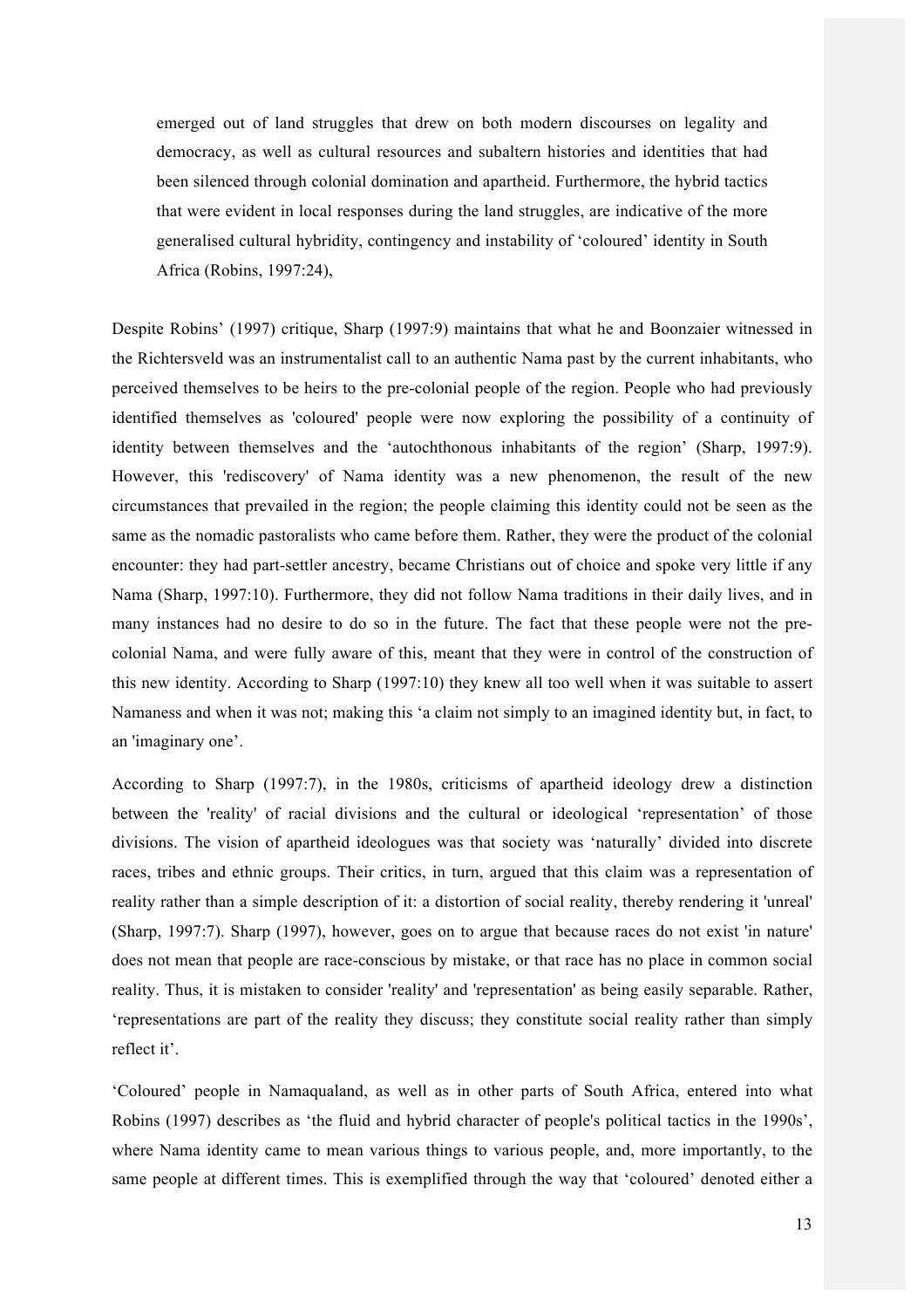claim to the exclusive inhabitation of the land in Namaqualand and a Nama identity, or to a claim of solidarity with a larger category of indigenous people in South Africa (Boonzaaier & Sharp, 1994). The political strategy of mobilization around tradition while using the weapons of the modern society to outwit the state was thus simply a reflection of the cultural hybridity of the Namaqualanders themselves (Sharp, 1997:16).

This emphasis on hybridity allows one to consider the *Rieldans* as a celebration of hybrid identity, whilst also acknowledging its place in Nama history. Thus, in relation to *Rieldans*, it is important to consider the tendency it has to claim solidarity with broader contemporary dances, but in turn to acknowledge ties to a traditional Nama culture that many participants may not even know anymore. Moreover, through considering 'coloured' identity as creolized and hybrid, its relationship to *Rieldans*, which is rooted in a pre-colonial Nama-Khoisan past, has to be considered in a context of universal cultural hybridity.

## **2.2. The performing arts: a tool for cultural expression**

#### **2.2.1. Dynamics of indigenous forms of cultural expression**

My research project has also involved engaging with the growing literature on indigenous forms of cultural expression, including that of dance, and how they are changing in post-apartheid South Africa. During apartheid white South Africans dominated not only economically and politically, but also in the cultural sphere (Sichel, 2012:107). Black South Africans were even prohibited from performing on certain stages. In this time activist dancers, choreographers and festival programmers often channelled considerable energy into circumventing these restrictive laws (Sichel, 2012:108). Today, in post-apartheid South Africa, this trend continues among choreographers who work with certain dance forms to draw attention to previously and/or currently marginalised cultural traditions, rituals and realities (Sichel, 2012:108). An interesting example of this is the way in which *Rieldans* is sponsored by the ATKV (2016), which has hosted the annual competitions since 2006 in an attempt to promote a dance form that was previously associated with racial inferiority. Amongst other activities, the ATKV seeks to encourage the performing arts in South African communities that are linked to Afrikaans. However, the support of *Rieldans* by the ATKV – using *Rieldans*, which has Nama roots, as an expression of Afrikaans identity – strikes me as inherently ironic.

In relation to traditional African dance more generally, Rani (2012:73) states that dance in 'African cultures' is considered to be a way of life and is passed down from generation to generation for religious, social as well as ceremonial purposes. It is associated with both everyday activities and ritual moments, such as birth, puberty, death, and war, serving as a way to communicate certain messages. Thus, dance in African traditions functions as a community's tool of artistic expression.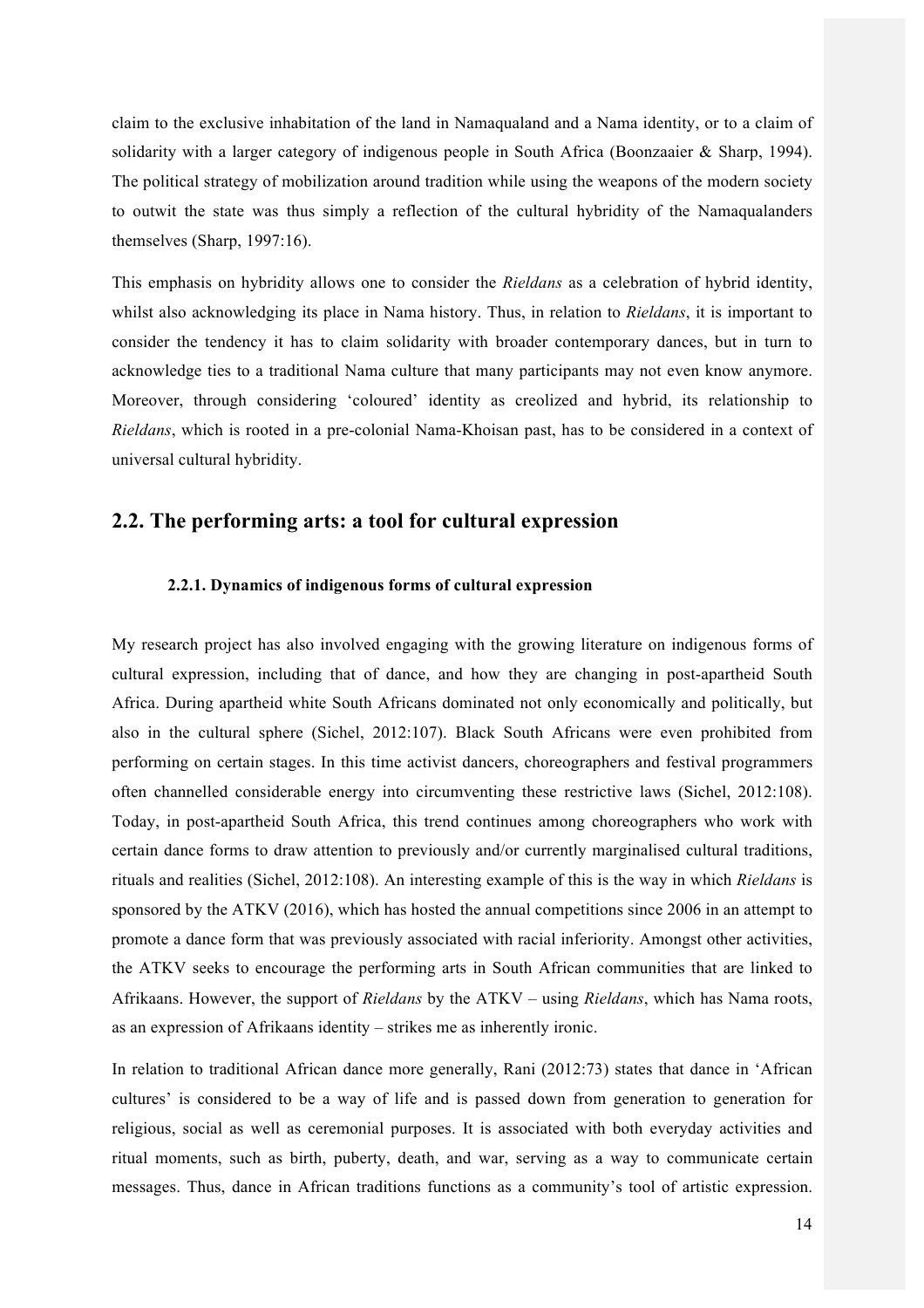However, in a rapidly urbanising world, traditional dance has tended to lose a degree of meaning in urban areas (Rani, 2012:83). That said, more hybrid styles of dance that have begun to emerge in urban areas still possess a great deal of positive value, and allow people who now live in townships and have never experienced traditional rural life to construct new meaning in this new context. Rani (2012:83) emphasises that this kind of approach to dance encourages the formation of new and valued identities at the confluence of African and western traditions. Moreover, it is important to note that these new types of dance that have borrowed from several different cultures have indeed developed historically and therefore hold social and cultural significance.

Coetzer's (2005:81) work on *Langarm<sup>7</sup>* dancing in Grahamstown is also useful for comparative purposes here. *Langarm*, which is similar to *Rieldans*, has been reported to have been around for decades, having initially been promoted by white Cape Town employers as a form of controlled 'rational recreation' that was seen as a means of building morale and loyalty amongst staff members. At the same time the dance became a way of asserting an independent 'coloured' identity (Coetzer, 2005:71). Coetzer's work shows how despite being viewed as an inherently 'coloured' genre by the majority of its audiences, the dance involves a fusion of diverse music and dance forms. While rooted in the Nama-Khoisan tradition, *Langarm* has found a way to actively integrate itself with British and Afrikaans dance forms. Thus, the music and dance styles in *Langarm* are 'a synthesis of past knowledge and on-going appropriation' that is able to adapt to changing social norms, whilst still maintaining its roots in the Nama-Khoisan cultural heritage (Coetzer, 2005:71).

In an interview with a local *Langarm* dance group in Grahamstown called 'Coysan', Coetzer (2005:71) notes that the obvious play on the term Khoisan in the name of the group comes from the group's desire to affirm the shared heritage that they have. This shows a desire to be identified with the indigenous peoples of Southern Africa. Coetzer's work prompts the question whether similar dynamics may be at play with the *Rieldans* as well.

#### **2.2.2. Popular Culture**

[There is a need to challenge] the notion that your politics, or simply your alliances and right to speak can be read from 'who you are' and 'what you look like' (Erasmus, 2001:25).]

Dolby (2001:1) argues that instead of treating culture as rigidly bounded under a certain set of values, it is better to think of it as a set of processes 'imbricated in the production and circulation of images and as a site of the development of identities in a new globalizing context'. With the Karoo in its entirety experiencing a total population growth of 76% between the years 1911 and 2004, and with an overwhelming rural to urban shift in the population taking place as well (Nel *et al.,* 2011:401), the

 <sup>7</sup> '*Langarm* is a very close relative to *Rieldans* and in some circles is considered to be the same thing' – interview with Carel, ATKV *Rieldans* semi-finals judge.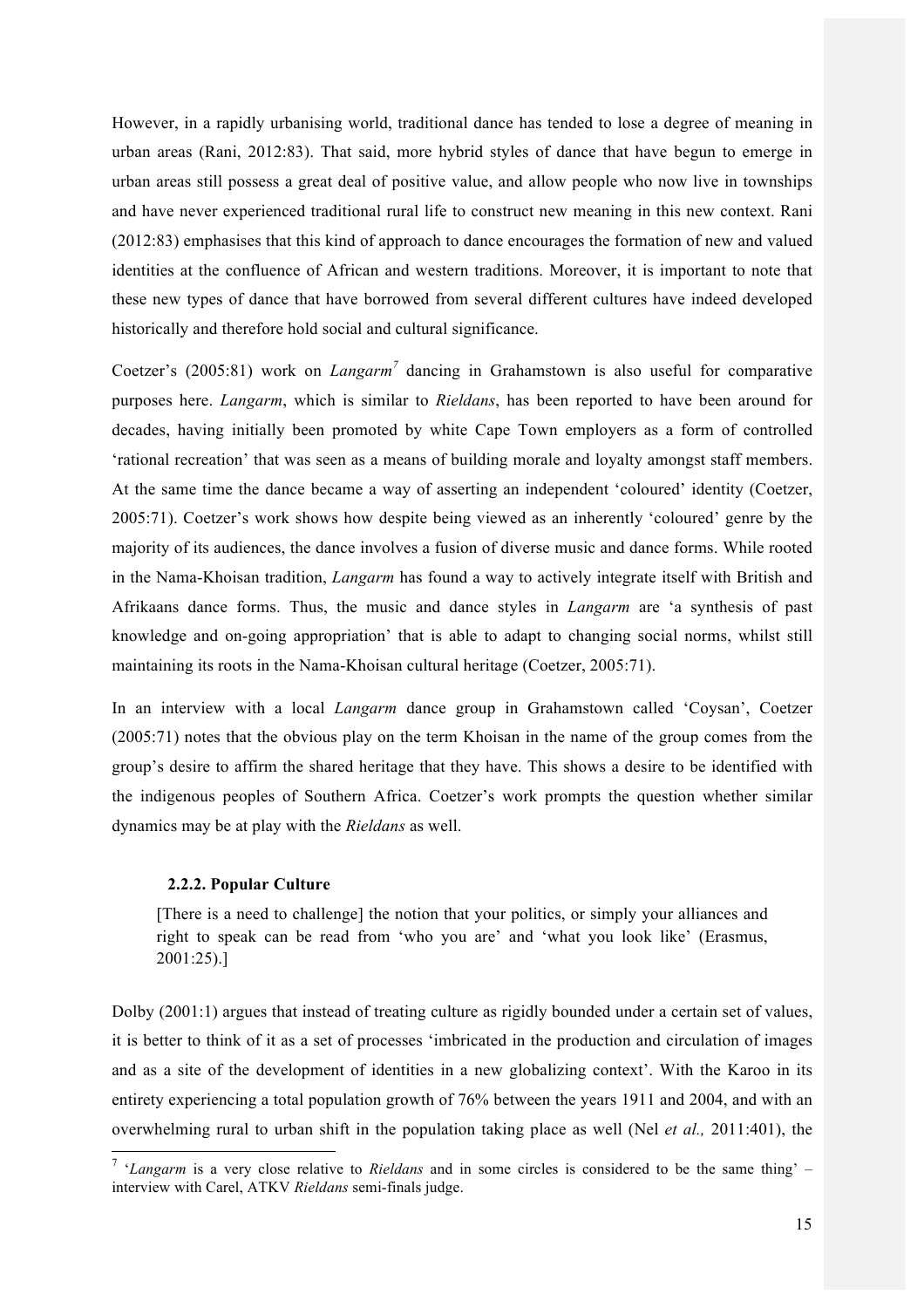effects of the globalizing context are more central now than ever before. Despite, the figures showing a clear net urban growth across the Karoo, not all its towns have grown, specifically not in the case of smaller towns such as Williston (Nel *et al.,* 2011:403). However, Williston, is still located within a modern nation-state and not completely isolated from greater South Africa, and understanding contemporary culture still needs to be considered in a context of globalization.

Dolby (2001:2) argues that the 'auratic' status of race in terms of defining it by reference to origins has been shattered, as it has been overwhelmed by the process of hybridity that is constantly unleashed in contemporary life. Dolby (2001:2) also highlights current levels of alienation common amongst South African youth and a shift away from their local and national contexts towards the cultural offerings of the global arena. South African youth have used new cultural forms such as rap music (associated with American urban ghettos), levi jeans and rave cultures (associated with suburban white youth of Europe), to redraw the lines of distinction amongst themselves. This ultimately weakens old forms of affiliation linked to ethnic ancestry. Dolby's analysis offers insight into the potential of a shift in South African youth towards replacing geography and culture (understood as unity of distinctive folkloric group practices) with 'taste' as a preferable carrier of social distinctions.

# **2.3. Personal and community empowerment: The key to sustainable development**

#### **2.3.1. Community development through empowerment**

Given my interest in community development, an understanding of both terms becomes necessary. According to Bhattacharyya (2004:5), a community can be defined as a social unit that possesses a shared identity and norms, while community development initiatives aim to build empowering principles such as solidarity and agency among the members of the community. Similarly, Gegeo (1998) argues that development that is responsive to the needs of third world people should come from within their own communities. Thus, in development theory, rural development is a process of growth that is generated from within rural society, involving 'a growing individual and collective selfreliance, not only focusing on material and economic needs, but also on emotional, ethical, and political empowerment' (Gegeo, 1998:297). Swanepoel and De Beer (2011:29) argue that development programmes are not always the most effective methods through which the empowerment of participants can be achieved, especially if these programmes do not allow the participants any decision-making power and influence within them. On a more critical note, Brint (2001:19) states that the concept of 'community' is a highly loaded term that is often seen to be limiting to human freedom and hostile to change, as it assumes that one ought to belong to a community. While acknowledging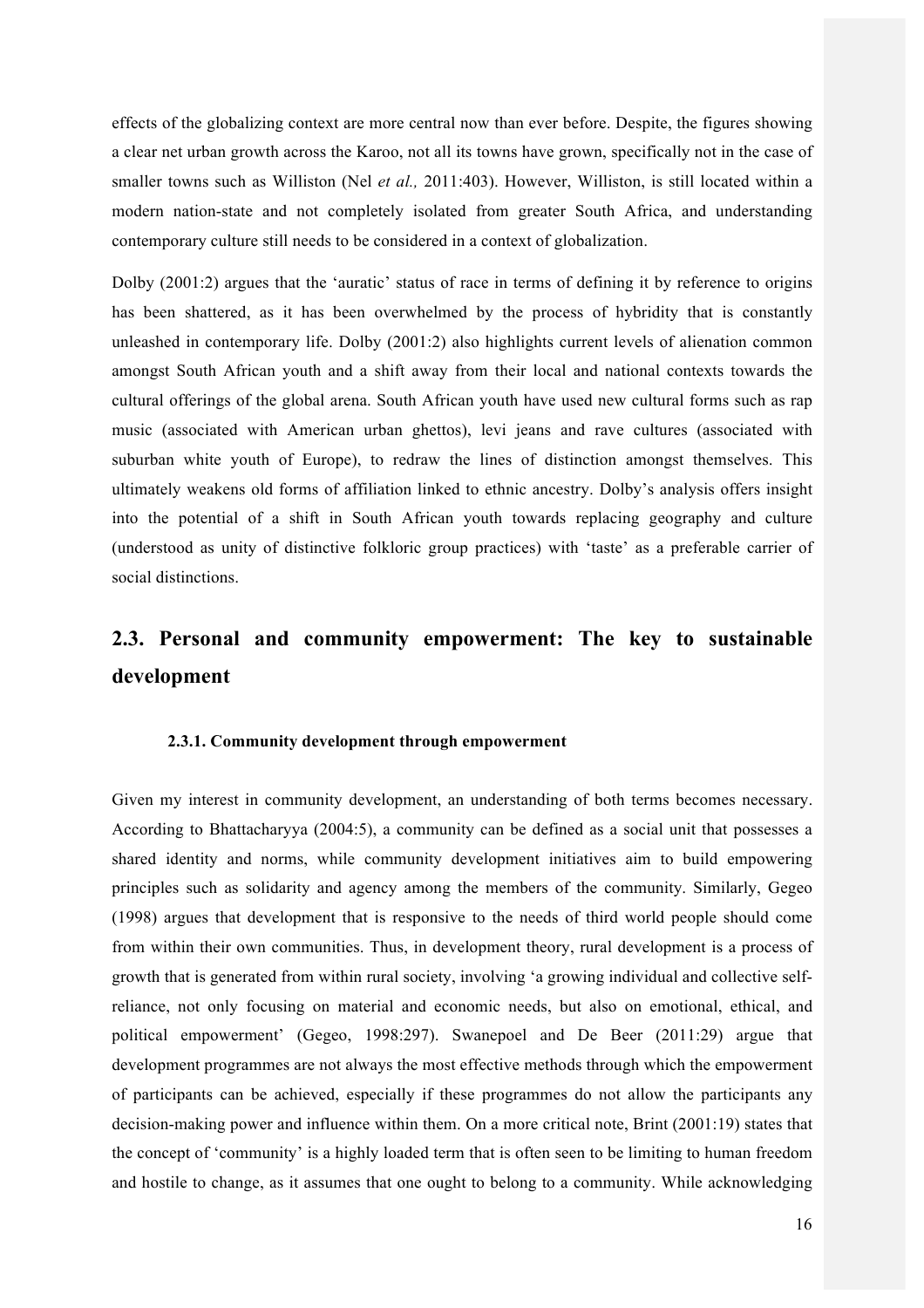Brint's scepticism, I consider the issues of shared identity and norms that Bhattacharyya (2004:7) highlights as useful for understanding how communities function in the context of my study.

According to Gegeo (1998:308), 'the positive discourses associated with development include enlightenment and empowerment, and lead to a long-term commitment to succeed', which is a symbiotic relationship between the doer and the project, where the project becomes part of the doer's life, emerging from within. What this has meant for my study is that an important issue to consider is the ability of the members of the dance group to direct the initiative themselves at every level, including its ability to generate revenue though cultural tourism.

#### **2.3.2. Rural tourism in the Karoo**

Karoo towns such as Williston were established slowly from the late 1700s and in many cases were originally 'church towns' that served the surrounding farm communities (Atkinson, 2016:200). With an economy based on livestock, the Karoo was vulnerable to the effects of drought and overgrazing, which, along with the ravages of the Anglo-Boer War, were catalysts for its decline in the  $20<sup>th</sup>$ century. By the 1970s the Karoo presented high levels of out-migration and was considered a stagnant and deteriorating region when compared to the rest of South Africa. However, the image of the Karoo has changed dramatically for middle-class urban travellers since then. From having a reputation of being a desolate, grim and rather frightening landscape, to simply being a boring expanse of emptiness that had to be traversed in a well air-conditioned vehicle, the Karoo has today become an attractive spiritual space that allows people an escape from the crowded enclaves of the urban centres (Atkinson, 2016:201). Thus, the Karoo has in recent times been transformed from being a perceived liability, to a touristic asset that allows its visitors the opportunity to escape into its vast quietness. Tourism in the Karoo has also come to pivot on a growing interest in festivals, which allow people to rejoice in the remote and arid conditions with which they have to contend.

An important body of literature focuses on rural tourism in South Africa. Researchers such as Briedenhann and Wickens (2004:189) point out that rural tourism has undergone fundamental changes since the advent of democracy in 1994. It holds the potential of bringing beneficial amounts of revenue into poor rural communities, by attracting large numbers of tourists in search of new and exciting experiences in areas with rich cultural resources. The authors caution, however, that although tourism is often considered to be the potential solution to the economic problems within poor rural communities, this is not necessarily the case. They emphasise that tourism should be viewed as a supplement to the growth of the local economy, rather than its sole source. Furthermore, the ultimate success of rural tourism as a supplementary source of economic growth and job creation will depend upon the people on the ground. They need to ensure the compatibility of projects with their local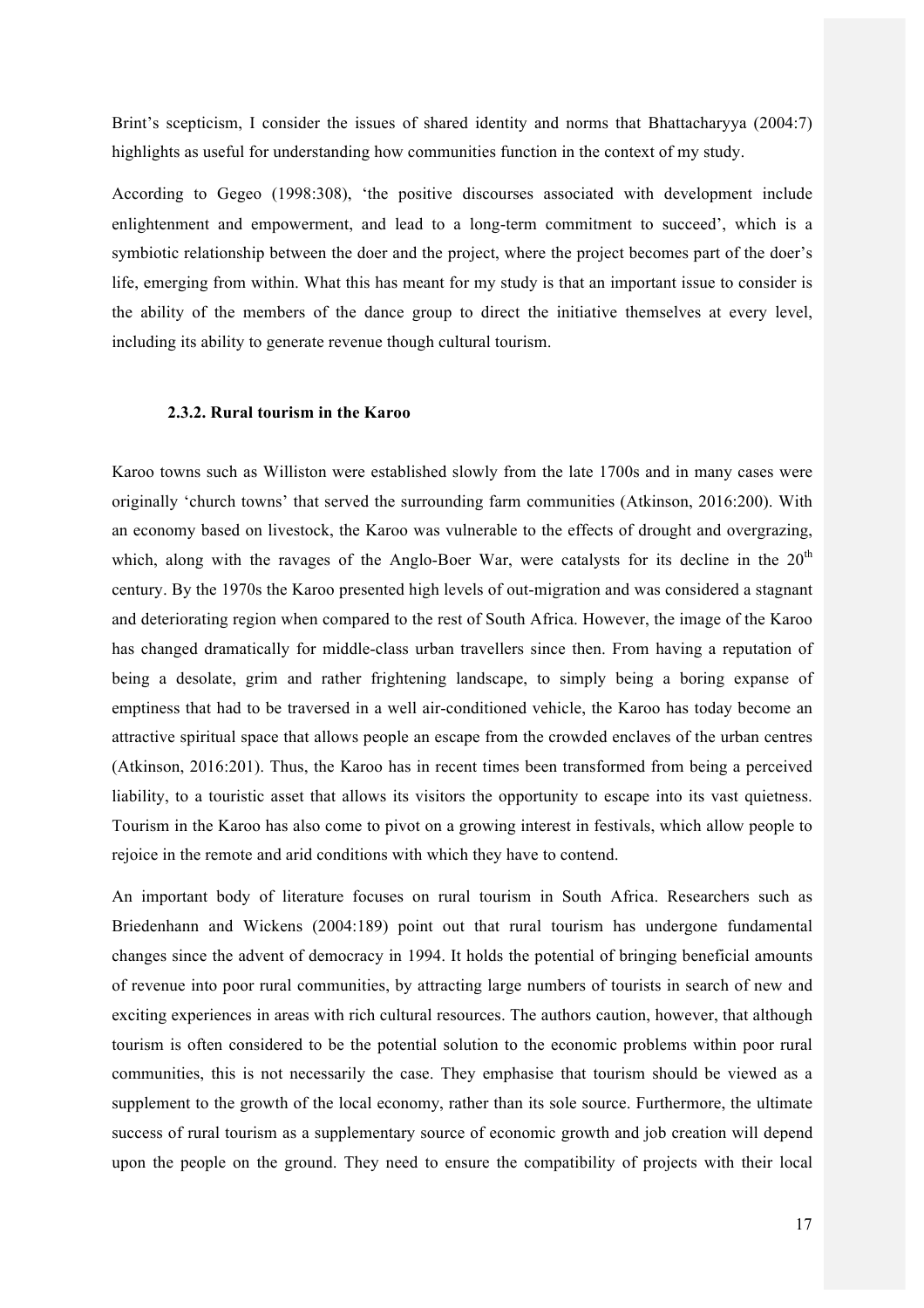needs, rather than depending on governmental and other initiatives to run these projects from the outside (Briedenhann & Wickens, 2004:192).

While the primary economic sectors of the Great Karoo remain livestock and game farming as well as government services, tourism is clearly becoming an important economic sector. Another key question for my study, then, is whether the *Rieldans* has a role to play in this. At the same time, a number of studies point to the dangers of the commodification of indigenous art forms in ways that are not empowering for local people. Koots (2015:5; 12) argues that there is an inherent insecurity around white identity in post-colonial Southern Africa, where there is an increased tendency to deny whites 'autochthonous' status as an ethnic minority, and are often presented as inauthentic. This has led to these white citizens scrambling to assert their belonging. Koots explains that Namibian whites in tourism strengthen this sense of belonging through their paternalism towards bushmen, showing a strong attachment towards them. In light of a global indigenous movement, and through a desire to strengthen claims of belonging, whites essentialise bushmen as people of nature through the use of paternalist relationships in tourism, and subsequently view themselves as the protectors of the 'traditional' culture (Koots, 2015:12). Ultimately, he argues, belonging becomes an important strategy for white Namibians, in which paternalism and (essentialised) bushmen are crucial tactical elements within tourism. The key point for my study is the potential for traditional identities (in his case, that of bushman in Namibia) to be appropriated by others (in this case whites looking to assert claims to belonging).

In turn, earlier work by Robins (2001:838) in the Kagga Kamma Nature Reserve in the Northern Cape, shows how the Reserve's management were accused of 'passing off non-bushmen as the genuine article for the gratification of tourists', which was later justified as their being employed in an attempt to keep the 'bushmen business running'. Moreover, San traditionalists and 'western bushmen' or 'coloureds' are simultaneously entangled in donor/NGO projects of cultural recuperation/revitalisation and the 'civilising mission' of liberal democracy (Robins, 2001:852). Developmentally, this could make indigenous groupings increasingly dependent on powerful donors, thereby undermining local community empowerment.

#### **2.3.3. Dance for development**

With regard to the arts as a tool for development, Johnstone (2012:162) argues that the discourse of 'dance as social action and development' has been insufficiently problematized in the South African context in order to achieve nation-building goals. He notes that in South Africa the cultural scene is 'characterised by a struggle about the nature of art and who are indeed entitled to call themselves artists' (2012:147). It is often community dancers such as those who perform the *Rieldans* who are marginalised in the field of dance within South Africa, as there is a patronising image of them as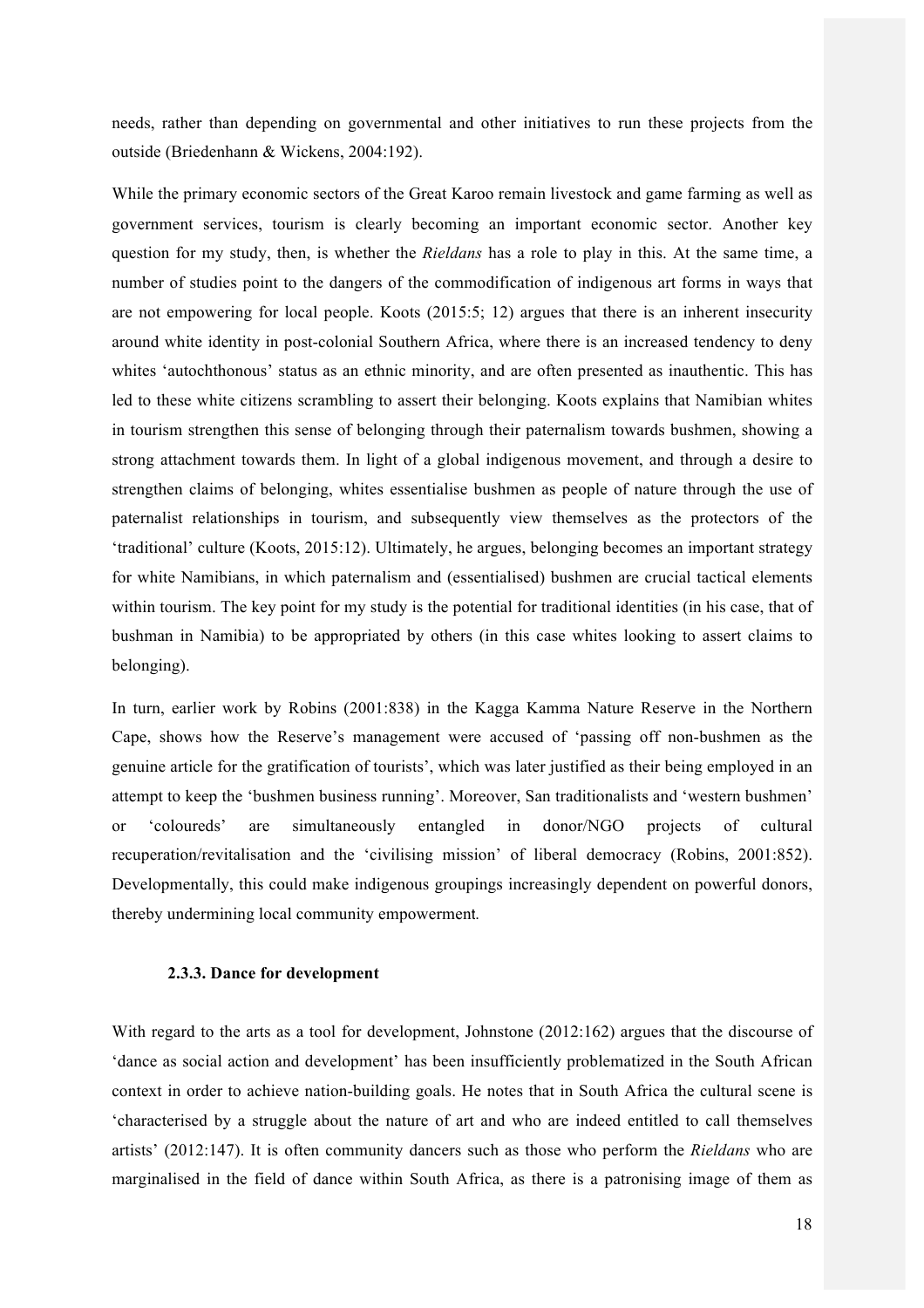amateurs who are thrown together to perform. According to Johnstone (2012:148), in South Africa what is considered to be 'culturally marginal' or 'low art', and 'culturally central' or 'high art' often reflects the legacy of colonialism and apartheid in the country. However, today in post-apartheid South Africa, arts and culture are seen to be important tools in attempting to bring South Africans together and promoting nation-building and social cohesion through building values of respect and attitudes of inclusivity.

Within the context provided above, the *Rieldans*, which is regarded as having deep roots in traditional Nama-Khoisan culture, needs to be considered with regards to the use-value of its performance for tourists. In turn the paternalist relationship that donors have towards the dance form is of interest. Rani (2012:84) warns against the false expectations that people have of contemporary African reality, as they are often blinded by the expectations of the past. However, it is unrealistic to expect African dancers to continue presenting 'old' traditions in a 'new reality', unless they wish to continue perpetuating western stereotypes. There should, rather, be a call for 'continuity within a living tradition', serving to conserve rather than preserve traditional rural dance foms, which will ensure that tradition is not frozen in time leaving no room for evolution. Thus, when considering the *Rieldans*  phenomenon, the ability of its promoters to work in support of conservation rather than of preservation should be assessed.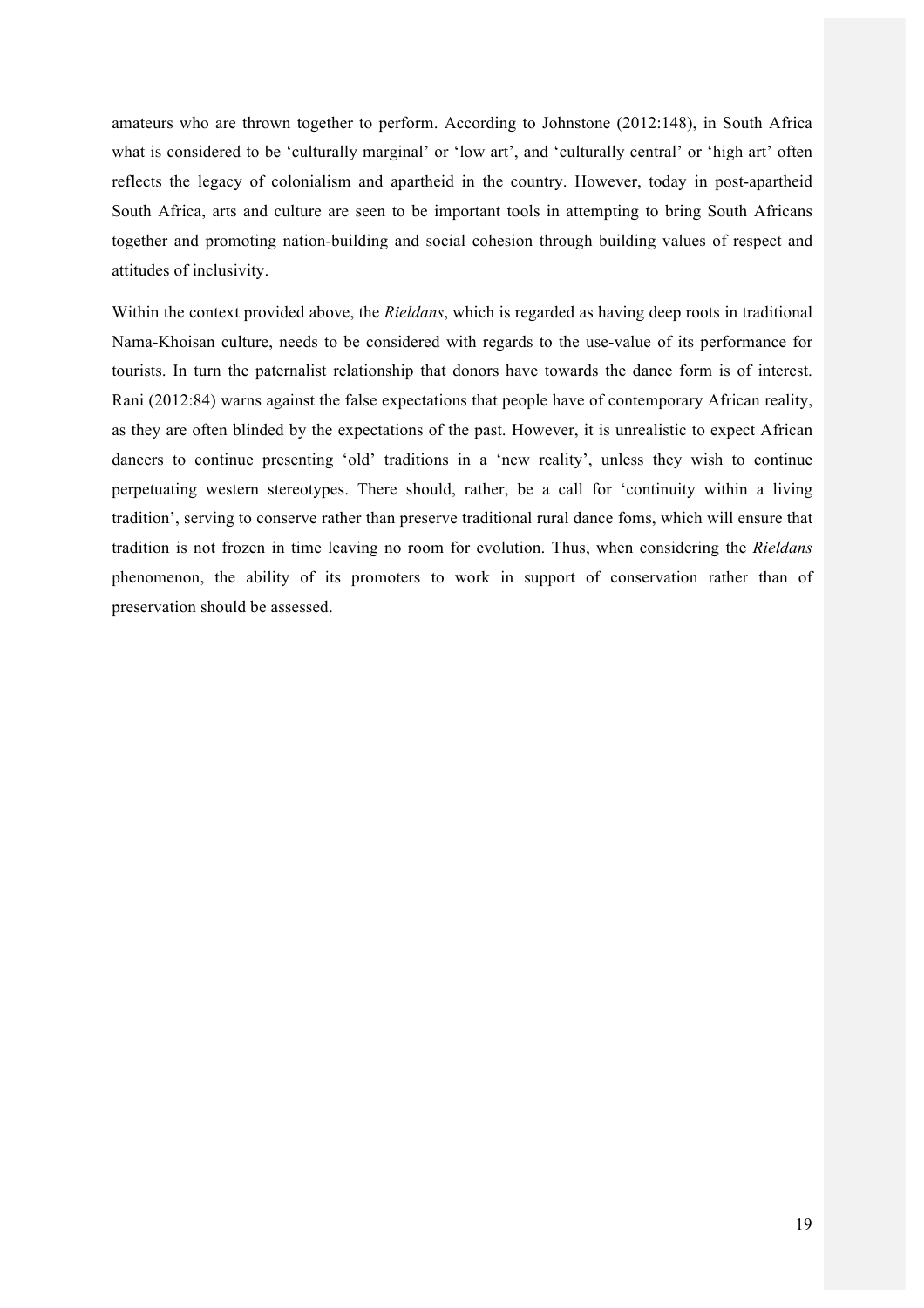# **Chapter 3: Findings and Discussion**

This chapter reports on my findings and reflections that emerged from my two fieldtrips to Williston and to Lambertsbaai and Clanwilliam. As already noted, the purpose of my first fieldtrip, to Williston, the home of '*Die Stofskoptrappers*' (the *Rieldans* group that is the subject of this research), was to become acquainted with the *Rieldans*, as well as to make contact with an appropriate dance group for my study. The purpose of my second fieldtrip, to Lambertsbaai and Clanwilliam, was to observe and interact with the *Rieldans* group as I followed them through their preparation for and participation in the competition.

In what follows I have organized my findings broadly into two sections: 1) personal and community development and empowerment and 2) the meanings of *Rieldans*. Within each section I have identified a number of sub-themes that address the research questions that were laid out in Chapter 1. However, it should be noted that there is considerable overlap among themes, which opens the possibility for my discussion to be structured differently. This discussion is followed by some reflection on issues of race, gender and belonging, which emerged quite prominently during my fieldwork, and proved to contribute significantly to my ideas around meaning and empowerment. Following this, I report my findings that directly relate to the capacity of the *Rieldans* to generate tourism, and the issues around sponsorship, and how these affect the capacity of the group for empowerment and meaning making. In the final section of this chapter I pull together my conclusion.

## **3.1. Personal and community development and empowerment**

#### **3.1.1. Rieldans as a way to conserve and celebrate one's roots**

On Saturday the 22<sup>nd</sup> of October, around 7am, I drove through to Clanwilliam from Lambertsbaai with '*Die Stofskoptrappers*' team. As we approached the town, we could see all the busses of the other teams parked on the side of the road, gathered together to be briefed about the proceedings of the day by a representative from the ATKV. There were journalists hanging around, many of whom proceeded to interview some of the members of the various groups. I received many stares from the surrounding participants, but all of them would smile at me once I caught their eye. The teams were all told that despite it being a competition, they should all remember why they were there, and that the ultimate goal of the day was to allow *Rieldans* to be carried forward and be the ultimate winner of the day.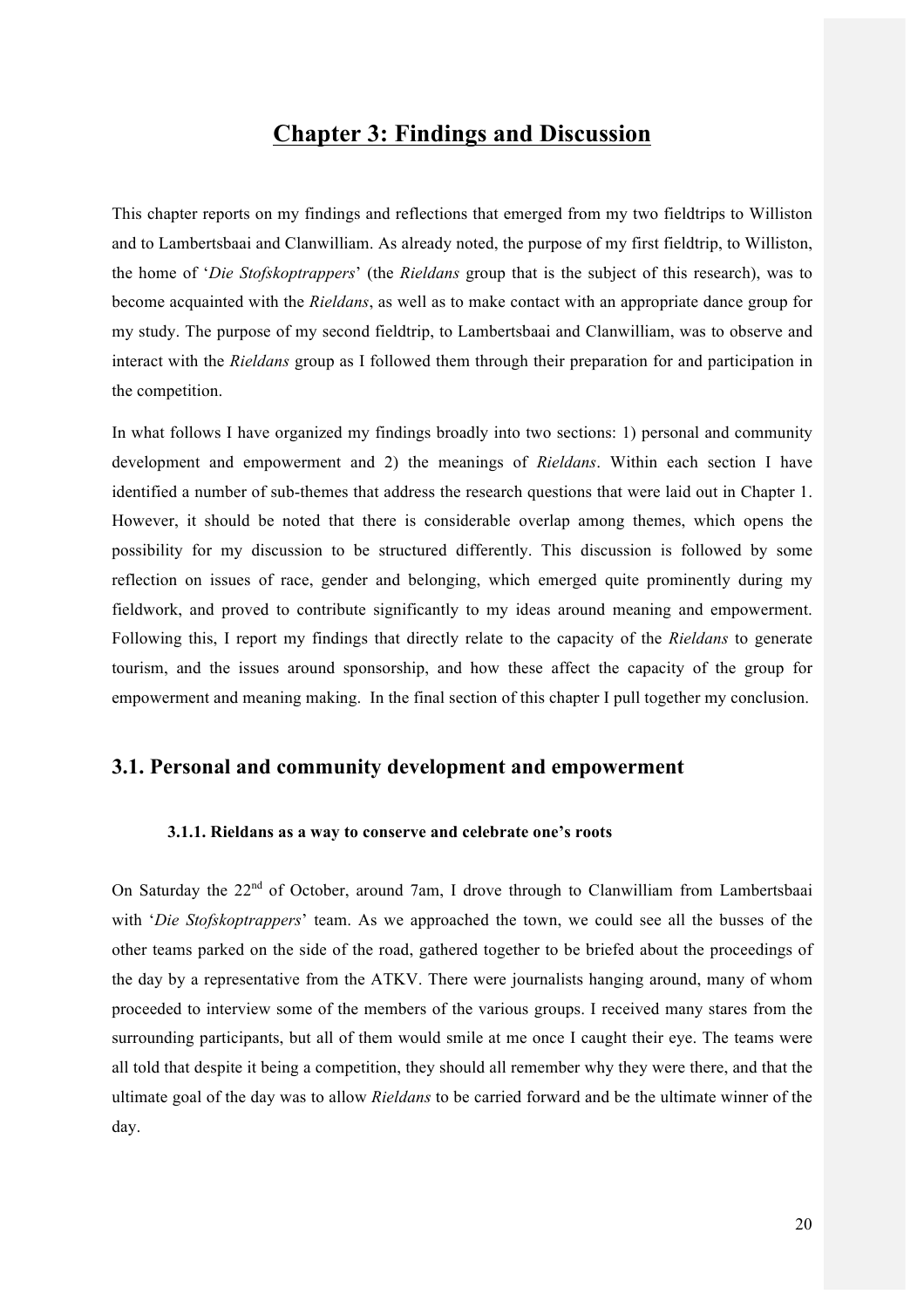At about 9am the busses drove into the town in single file. The atmosphere became increasingly electric as we entered the town. There was a pickup truck with speakers on the back playing *Rieldans*  music, and many competitors would leave their vehicles to dance alongside the busses. This was as a means of inviting all the people who were in the town to come and support the competition. As people rushed out of their houses to wave at the arriving groups, it became clear to me how communitycentred the dance form is, and how central it is to the culture of the areas that practise this dance form. One of the dancers in my group whom I interviewed explained this to me with reference to Williston:

*Everyone in Williston, it doesn't matter who, if Rieldans is danced you will always see if the music starts playing, the community gathers around and stands to watch just to see how the children dance… They love the Rieldans* (interviewee 1)*.* 

I also learned that the *Rieldans* involves a narrative. Each dance group has to tell a story in their dance, dancing about '*what happens on the farms from where [their] people come from* (Interviewee 4). Stories vary according to the region that each group comes from. For example, as explained to me by another dancer whom I interviewed:

*The one guy was acting as if he was catching fish, like the people who come from the Western Cape who act out Grape harvesting. However, when it comes to us in the Northern Cape, we will act out things like sheep shearing* (Interviewee 4).

I discovered that this principle of telling a story about the traditions and practices of an area is not limited to past events, but is carried forward into the present as well, to tell a '*story about something that is apparent to [them]*' (Interviewee 1). This led me to enquire more about the narrative process of the dance and whether it was simply a means to entertain the crowd, or whether there was an underlying purpose. I was then informed that '*it's about [the] pride*' (Interviewee 6) that inhabitants of the respective areas have for their place of origin, '*basically taking it as seeing the Karoo as being [their] tradition, and the Western Cape taking what they do over there as their tradition*' and being proud about it (Interviewee 2).

I was very impressed after being exposed to my first *Rieldans* performance at the Williston *Winterfees*; it was addictively energetic, rhythmic and entertaining. The first group that I observed were all young girls, and their costumes were distinctively 'traditional' being made from porcupine needles and leather cloth. This conformed with my expectations, having never seen *Rieldans* before. In fact I was surprised to see teams like '*Die Stofskoptrappers*' wearing luminescent coloured waistcoats and hats. In retrospect, however, the all-girl group at the Williston *Winterfees* were the only group to wear costumes that were so conventionally traditional. I queried the significance of this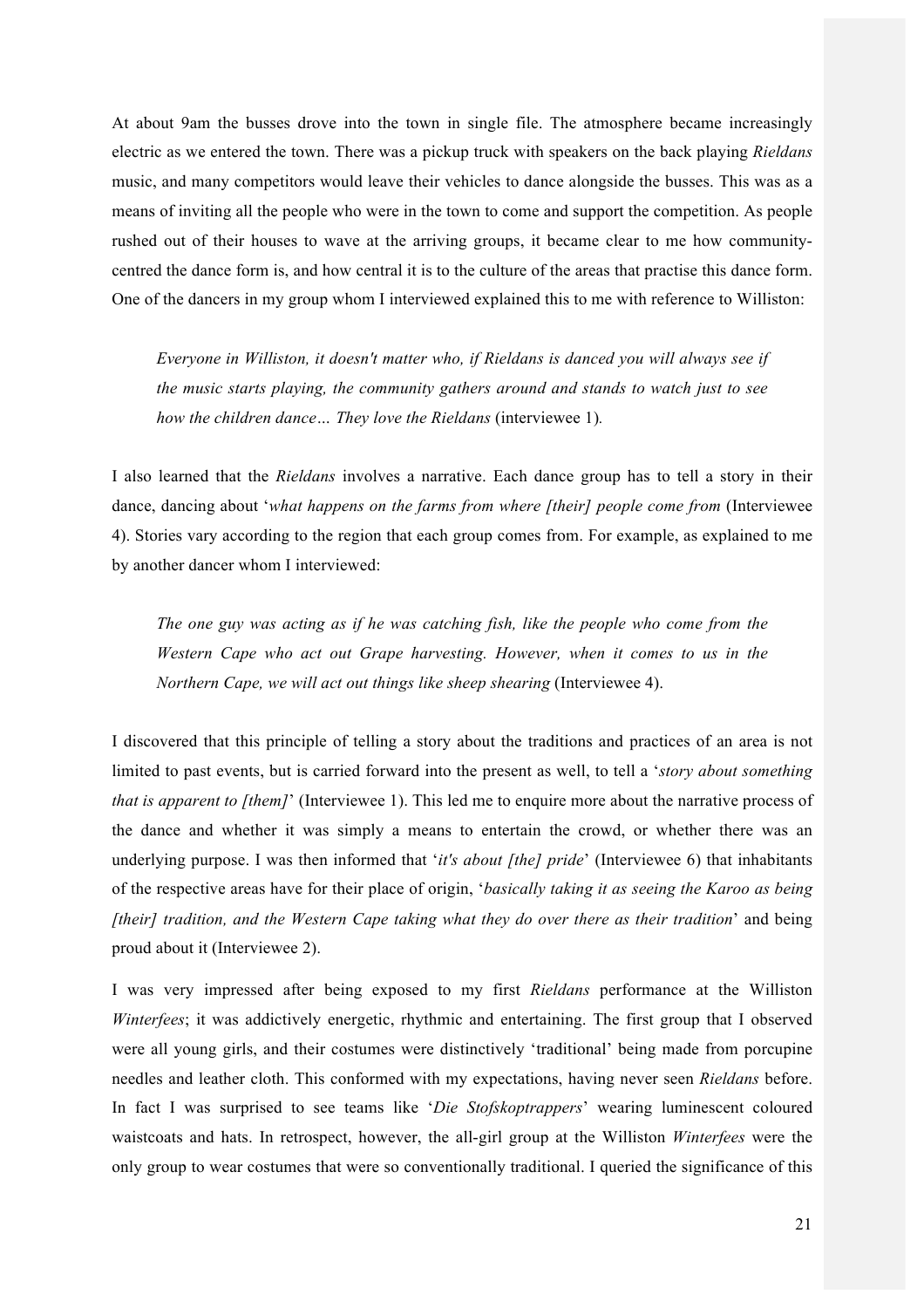to members of '*Die Stofskoptrappers*' and was informed that '*it's just because they are dressing like the Khoisan* (Interviewee 1); '*the other teacher's children in Williston show a different type of the Karoo Northern Cape tradition, they wear those porcupine spikes*' (Interviewee 2).

These responses provoked me to ask how the dancers, most of whom were in their mid-teens, had decided to dedicate a great deal of their young lives to celebrating the places they came from through dance. Thus, I discovered that several participants had first learnt the dance form from their parents; as Interviewee 2 stated proudly in relation to her mother, she '*has danced from when she was young and she taught me*.' Furthermore: *'Her brother was the Carnarvon champion. That uncle of mine dances dangerously*.' In other cases parents had not taught the dance to their children personally, but had '*been motivating [them] to do that the whole time*' (Interviewee 1). Interviewee 1 also explained:

*But where I actually saw the Rieldans was through my family because lots of my family live on farms… and just through the way that they dance they tell stories about how they in earlier years cooked food, hunted animals, and then make animal movements and that is what we try and do now in the dance* (Interviewee 1).

I subsequently enquired about the understanding that the members of my dance group had about the 'earlier years' that they referred to, and whether the animal movements and narrative styles of their dances were ever further explained. However, I discovered that other than learning the motions and movements of the dance form, very few participants actually had a clear idea of its deeper roots. They simply knew *'that the dance started with them (the Khoisan) but more than that [were unable to] really say anything else*' (Interviewee 1); *'all we know are stories that have been told to us and it sounds very interesting'* (Interviewee 6). Rather than identifying with the Khoisan, the dancers had a tendency to view the Nama/Khoisan people as separate from who they were, referring to them in the following way:

*Teacher Mietta said to us that… the same people who would do the rock paintings from those times back then… they would dance the Riel in this area. People from: Carnarvon, Williston, Fraserburg. From that time already the Riel was being performed. That's actually where the origin of the Riel comes from* (Interviewee 1).

#### **3.1.2. Competing and performing**

The local support at the competition in Clanwilliam was outstanding, with approximately 2,000 spectators present. There were three age-group categories: the juniors, the under-18s, and the seniors. Despite still being schoolchildren '*die Stofskoptrappers*' were competing in the senior group and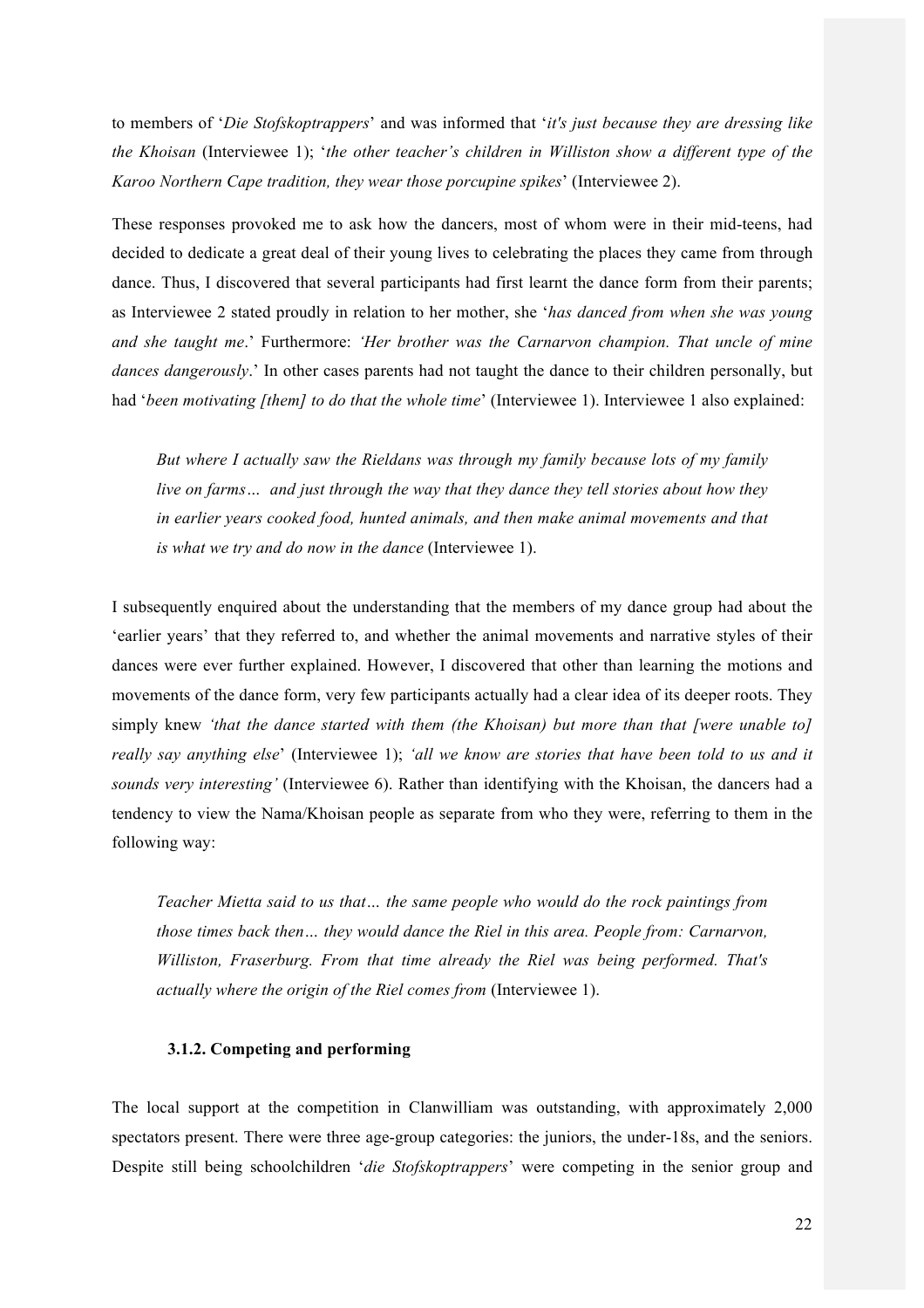managed to place  $5<sup>th</sup>$  out of eight groups. This placing was in fact a great achievement as the group had only been together for two years and they had never made it to the semi-finals before.

In the course of my fieldwork I learned that in true *Rieldans* fashion, '*one of the conditions to get points in the competition*' is that '*you must tell a story*' (Interviewee 1). However, this is technically challenging, because whilst telling the story in a dramatic fashion, one still has to dance in unison:

*there is some movements that you do in a specific way that are supposed to be done the same by the boys and girls in unison. The steps often need to start and finish at the same time in the competition routine. If we speak about points then the way that you do the steps and the footwork and how you do that together counts a lot for points* (Interviewee 1).

There is a huge sense of motivation to ensure that the routines are perfect come competition time, because '*the more chaotic your story is, and unstructured, the worse your points will be*' (Interviewee 5). At the same time, I noticed that there was no clear choreographer in the group; rather, the entire production of the performance was a team effort, where each individual would have their say.

This implies that a great deal of time and energy needs to be dedicated to practising the art of dramatic dancing, and, as I witnessed, the best groups are those that can do both with equal amounts of attention to detail. In the case of my group, '*Die Stofskoptrappers*' practiced '*for an hour or two hours every Wednesday*' (interviewee 1), knowing a few months before the competition date whether they had qualified to participate. However, as the time drew closer to the competition, '*say now two or three weeks before the competition, then [they] practice[d] like three times a week*' (Interviewee 5)*.* I also realised that the preparation put into making the performance possible came not only from the dancers, but from the teacher and the musicians as well.

Live musicians often accompany the *Rieldans* groups in the competitions, although the dancers can also perform to pre-recorded backing tracks over a sound system. The two musicians accompanying my group would practise and travel with the group as well. Both musicians were older individuals who had children in the group. According to Interviewee 4, '*There is definitely a certain type of Rieldans music; otherwise the tempo will be way too fast or too slow that you can't Rieldans to it. It's basically about the beat and rhythm of the music*.' After being exposed to the *Rieldans* music I was struck by its unique style that sounded like a fusion of *boeremusiek* (Afrikaans country music), and afro-jazz. I was interested to learn more about where this music comes from and how it fits into the whole picture, but none of my respondents and the people I engaged with really seemed to know, other than indicating that it had changed over the years: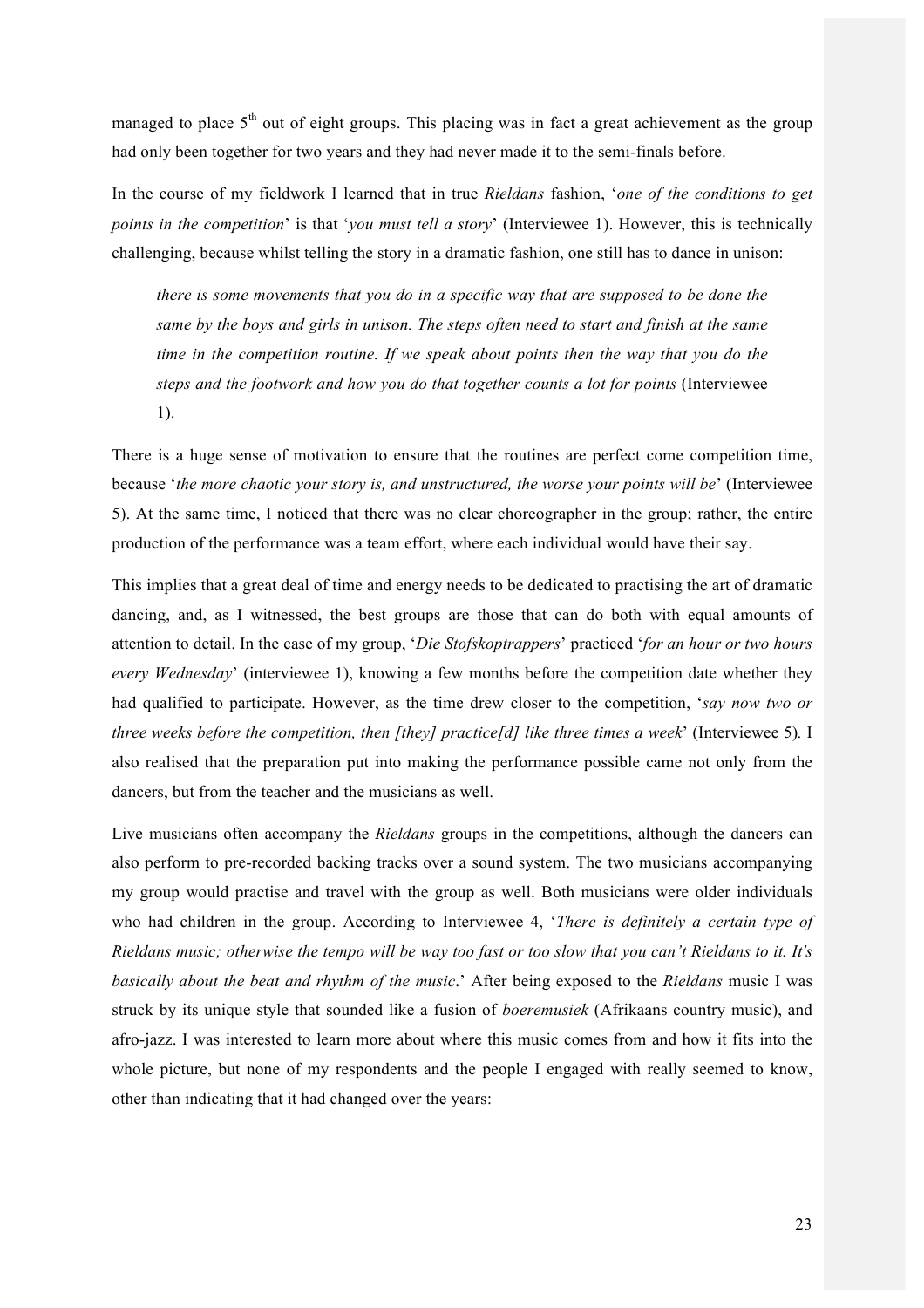*I don't know where this music comes from, but when I started Rieldans I just knew that this is Riel music. The first time I heard the music was with Boeta Gammie in Calvinia*  (Interviewee 1).

#### **3.1.3. The reshaping of** *Rieldans***: modernisation and individualisation**

During my fieldwork I began to pick up on a distinct tendency that current participants had in separating the past and present style of the *Rieldans.* There was always a clear respect for the journey that had brought the dance form to life; however, equally, there was also a certain desire to individualise the *Rieldans*. Thus, when enquiring about the understanding and sentiments people had about the history of the dance form, I received responses such as the following:

*That's now many years ago* [laughing] *way before my time, way before my grandfather's time. My grandfather would tell me that in those days they would sit around the fire together and tell stories and they would dance and just slowly step and step and then they began to get rhythm and from that time as the culture began to move forward the Rieldans began to develop. But in those days they didn't move so fast,* [laughing] *like we can now move nice and fast. It was a little bit slower back then* (Interviewee 1).

*… you see… the fast movements like how we dance now. Our people never used to dance like this, they used to dance flatfoot. We have changed the Rieldans to become faster and with more action* (Interviewee 3).

The participants felt that the *Rieldans* did not need to be mimicked in the same way that it had initially been danced, but was open to adaptation and reshaping, ultimately better serving the audience with *'steps [that] look better'* (Interviewee 3) and were *'more interesting'* (Interviewee 5). In turn, in fitted more appropriately in a world that had become *'more modern [desiring] more musical things* (Interviewee 4), and this was not seen to detract from the purpose or identity of the dance.

Another aspect of the *Rieldans* that has been subject to the reshaping of modernisation and individualisation are the costumes in which teams compete. I was able to speak to some of the more experienced *Rieldans* experts, such as judges and team coaches, who highlighted the way that dance costumes have changed over the years. What these people were referring to, however, was not the change from the pre-colonial Khoisan period to the present, but the change from the overalls and servant clothing worn by the farmworkers who performed the *Rieldans* in the segregationist and apartheid eras, to the present. When I spoke to the younger participants they summed up the current position with regard to costumes as follows: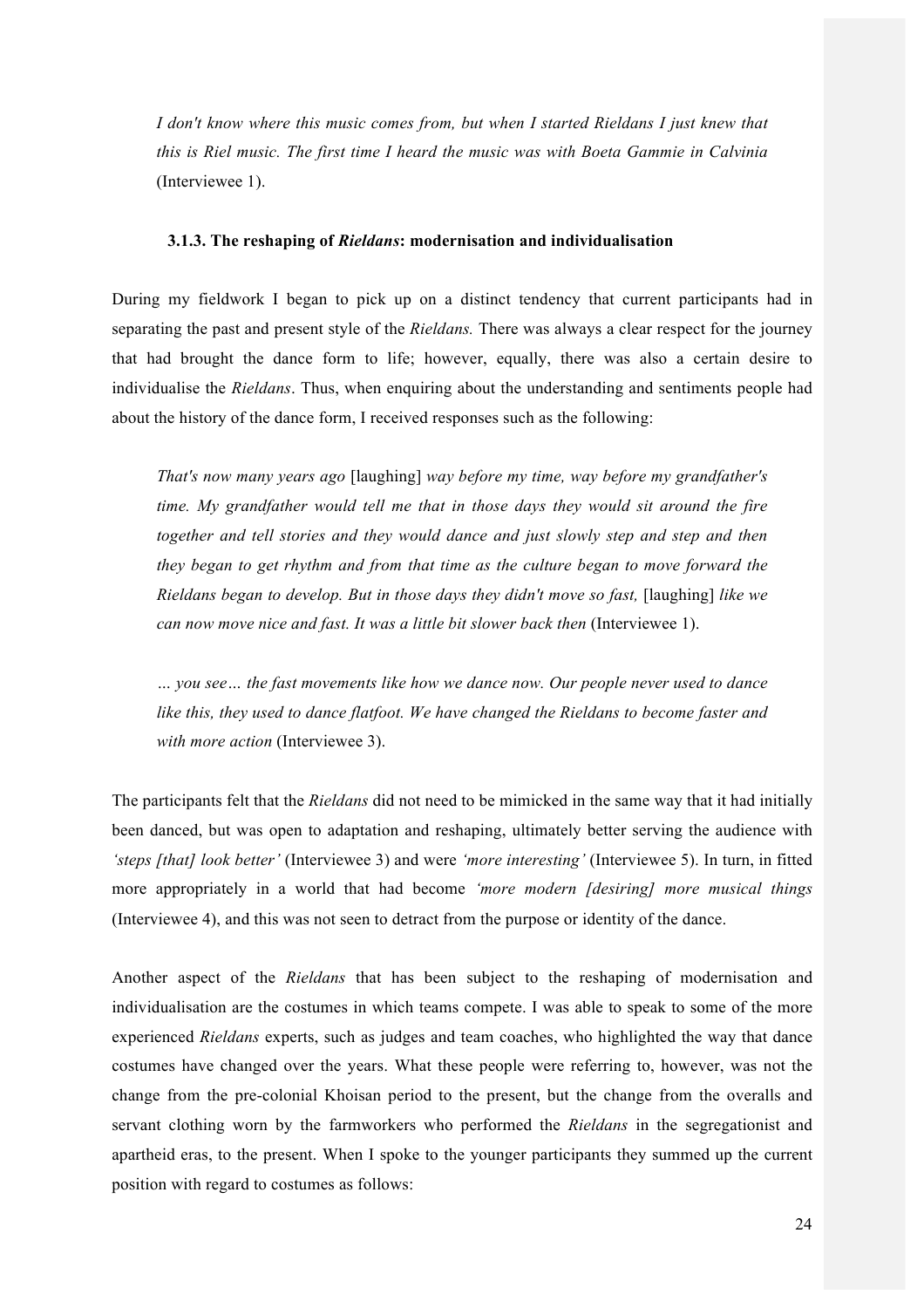*basically a situation of if you like the colour orange then you take that colour. And if I like a certain colour then I get that colour… then we just tell the teacher that we as boys want this colour waistcoat and then the teacher must just match the colours to the girls uniforms* (Interviewee 1).

The young dancers seemed to care very little about preserving the dance form in its earlier state, but rather sought to conserve the tradition of the *Rieldans* as a dance form that tells a story, and thereby expresses who they are, and aspects of where they come from, both in the past and, importantly, in the present.

For the most part, then, current dancers did not know much about the history of the dance form. All that they know is that the dance embodies *'stories that have been told to [them] and [that] sounds very interesting… and because the stories are so interesting [they] want to do what they used to do back then and do it better and want to see it flourish'* (Interviewee 1).

#### **3.1.4.** *Rieldans* **as a way to expand one's horizons**

While the *Rieldans* is connected to stories of the past, participating in the group is also a way of socialising as young people in the present. Participating in the competitions also opens up opportunities for the young dancers to travel beyond the confines of Williston.

On the Friday before the competition in Clanwilliam I joined the dance group in a very cold and misty Lambertsbaai at about 3.30 pm, after which we all proceeded to go down to the beach, a muchawaited event for the group. Despite the cold weather, the bewilderment on the faces of the group members was priceless, with the boys and girls suddenly beginning to run after each other in the sand and explore the icy water. Some of the individuals kicked up the beach sand as they performed some of their dance moves, an action that quickly became contagious among the others.

Later that evening, when asked what was rewarding about doing Rieldans, Interviewee 2 proclaimed that it was just *'that pleasure that you get, and opportunities that you get to go forward. Like we would've never been able to come to the sea and experience this weekend if it wasn't for real dance.'* This made me realise just how much the change of environment meant to the dance team. I found that many had a degree of love for Williston, with one describing it to me as '*very nice, even though it is a very small town*' (Interviewee 2). However, there was still a great desire to explore the world beyond the town and *Rieldans* was a vehicle to ensure the attainment of that dream.

One team called '*Die Nuwegraskouwtrappers*' from Wuppertal have played the lead role in this fairytale. In 2015 they were selected to compete in the United States of America and came back winners of the competition. One of the dancers in my group from Williston told me that *Rieldans* is *'something that can go across the whole world*' (Interviewee 3). Moreover, the whole group enthusiastically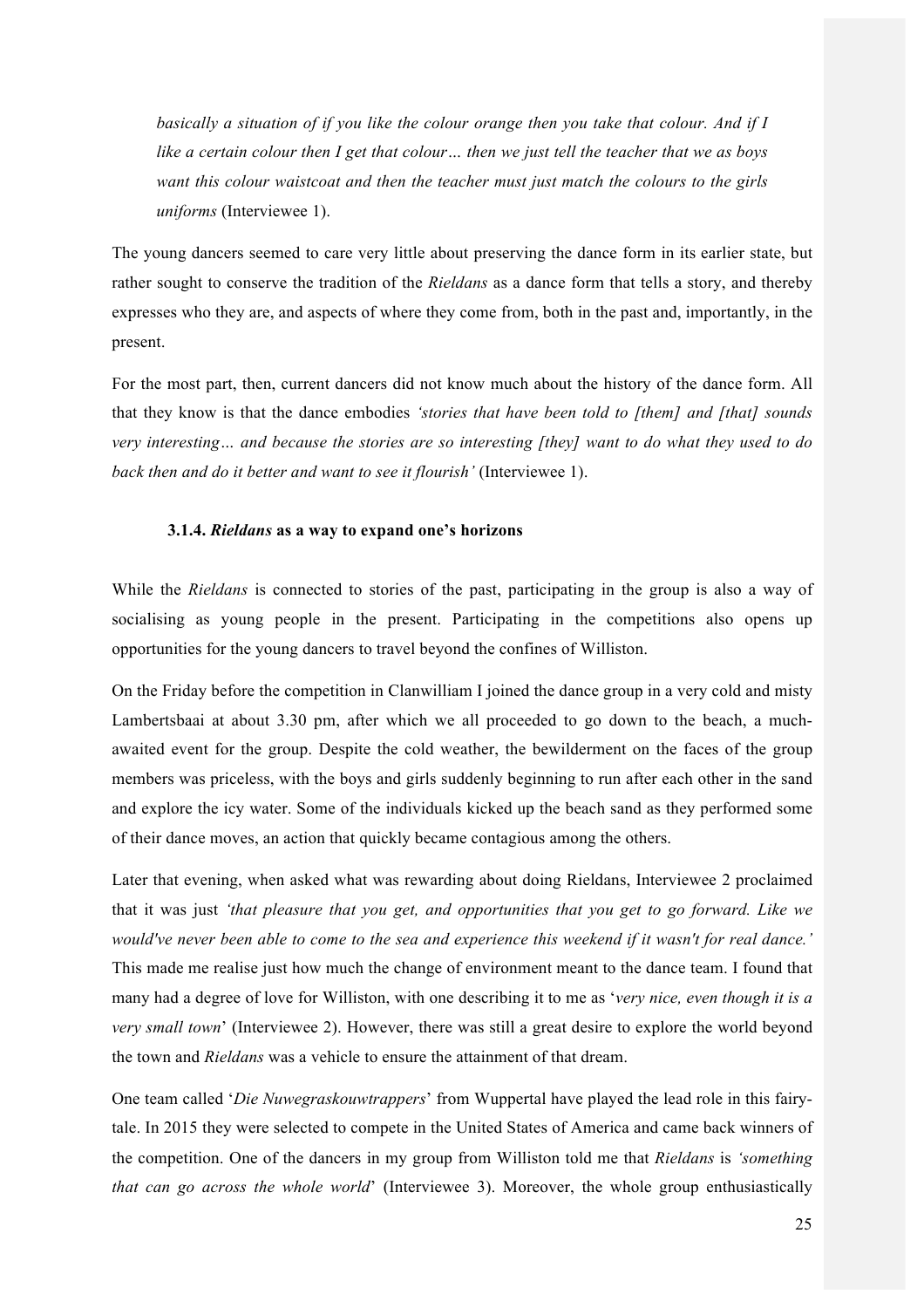believed that they were definitely '*going forward*' (Interviewee 4) in their attempt to achieving that goal, stating, '*last year we fell out at Calvinia, This year we made it to Clanwilliam* (Interviewee 4); this meant '*so next year we are going to Paarl*' (Interviewee 1).

## **3.2. The meanings of** *Rieldans*

#### **3.2.1. A unique form of identification**

What began to emerge for me during my fieldwork was the deep value that the 'coloured' people with whom I interacted attributed to the *Rieldans*, even though the precise meaning differed from person to person. It seemed that anyone who gave attention to this dance form would be swayed in its favour and attach importance to it. It was as if the *Rieldans* was placed in a separate category of expression from other dances, as one of the dancers noted:

*Ever since a young child I had a big passion to dance, doing dance forms such as Kwaito, house, a little bit of break-dance (1). But that wasn't really for me and then after that, from about grade four, I found Rieldans very interesting; just the way that it gets danced then performed, it makes something awake in me* (Interviewee 1).

I began to realise that the sentiments towards this dance form were often very personal. It was as if '*the Rieldans [was] something that was made just for [them]* (Interviewee 1); it was '*actually [their] passion'* (Interviewee 2)*.* Some of the members in the *Rieldans* group felt that '*school [was] not for [them]'* but '*if [they] just think about Riel [they] become happy'* (Interviewee 5). Alternatively, other participants professed that they actually '*like school work'* '*but Rieldans or music… just wakes something up inside [them]'* (Interviewee 4); *'the Rieldans is something that has value for [them]'*  (Interviewee 1).

#### **3.2.2. Dancing to make a mark**

The dance form has managed to establish an extremely loyal fan base within the Western and Northern Cape. This was clear during the ATKV semi-final competition in Clanwilliam that I attended, with over 2,000 spectators and around 130 participants at the event. This popularity arouses a sense of pride in the dancers, causing them to feel as if they are responsible for keeping the dance form alive, *because [they] love the Riel and want to make Rieldans something big in this world*  (Interviewee 4) and make its mark in the national community. As another respondent put it: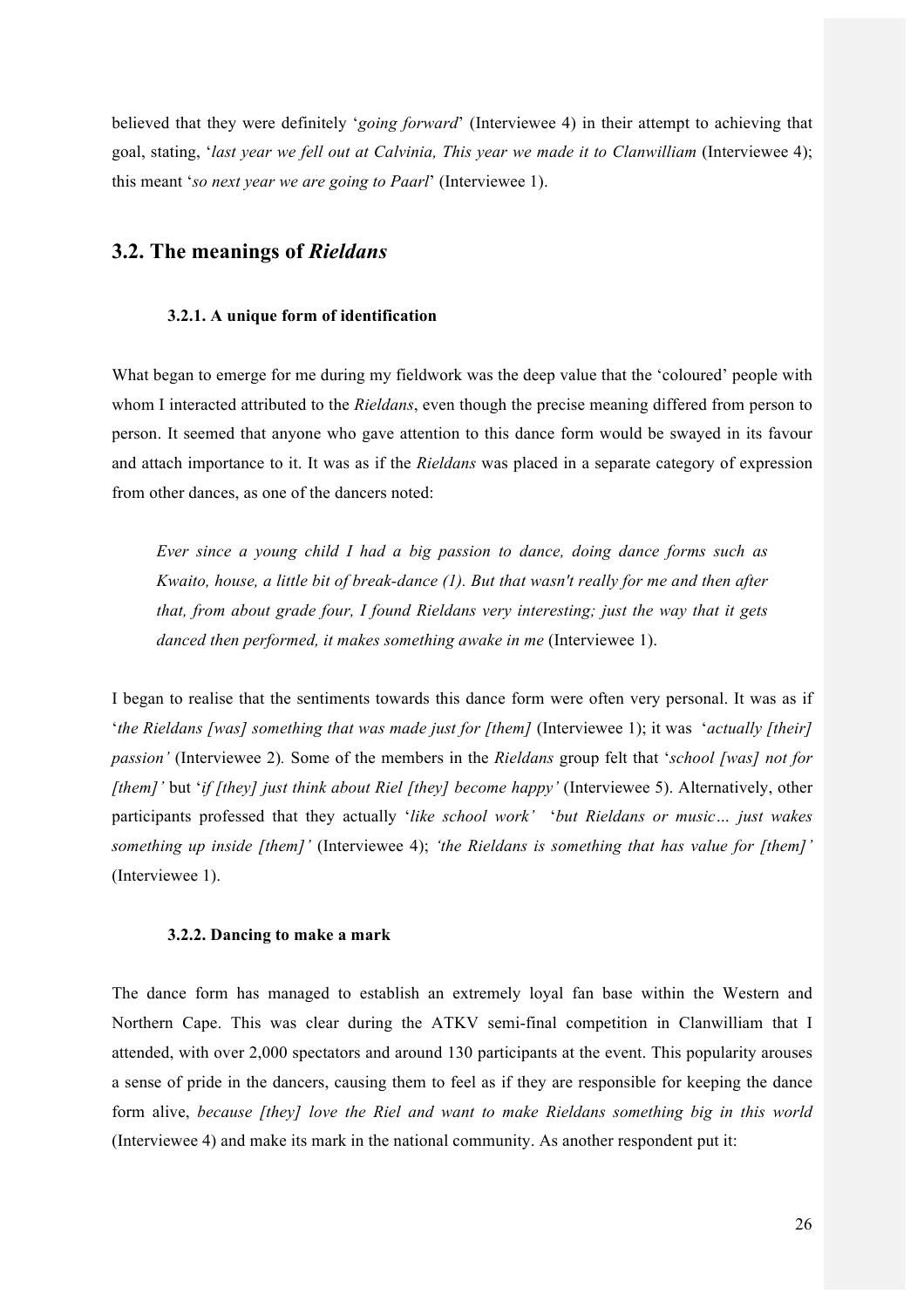… *because at the moment only so few people do it (Rieldans) so I see that the few people who can do Rieldans take Rieldans very seriously. We who do the Rieldans do it with a passion, we want to help everybody else to learn the Rieldans and just take the Rieldans forward. We don't want the dance to die out, we want to dance to go everywhere in the world* (Interviewee 1).

The competition provides a platform for excellent individual dancers to be called out at the end of the day to compete against each other and showcase their talent. '*Die Stofskoptrappers*' managed to have three of their members called out, two of the boys and one of the girls. This was an eagerly anticipated part of the day, and certain individuals insisted on keeping their costumes on, despite having already performed earlier in the day, in case they received the much-respected call-out. The *Rieldans* is considered to be a skill that *'lots of people want to dance… but they don't always have the rhythm or they don't always know how to do the moves and they don't always want to keep learning and pushing through'* (Interviewee 1). Thus, receiving a call-out could result in fame within the *Rieldans*  community, often with news reaching all the way home to peers. Some of the dancers stated that their friends would '*tease and laugh at them*' (interviewee 2), but this was considered to be due to the fact that '*they can't do the thing like [they] do that thing'* (Interviewee 5). There was also agreement that *'some friends… will encourage you and motivate you to keep going, even though they can't do it themselves* (Interviewee 2)*.* Interviewee 1 explained that '*at about grade 9'* after having been called out during a dance competition *'the people in Williston knew me as the person who could dance Rieldans, and loved dancing.'*

However, the ability to assert themselves as a team worthy of respect was also central to the goal of '*Die Stofskoptrappers*'. Following some of the members of the group around the grounds of the competition, as well as listening to their discussions, I picked up that there was a strong competitive spirit. '*Die Stofskoptrappers*', being '*new to the competition group*' (Interviewee 1), and having '*only been together for two years'* (Interviewee 1), were deemed to be the newcomers who needed to prove themselves. The group's members expected that the other groups would think very poorly of them, and that '*they think that those at the bottom cannot get to the top'* (Interviewee 1). However, Interviewee 4 said:

*We know that we can, we want to this time. I mean the past few times we couldn't progress nicely in the dance… But this time we practised on a fast tempo and we have the fast music to accompany us. So now at the semi-finals we expect something big.*

The expectation to achieve something big and make it through to the ATKV *Rieldans* finals in Paarl could ensure that the participants *'get to be on the TV and on the news'* (Interviewee 3). This was seen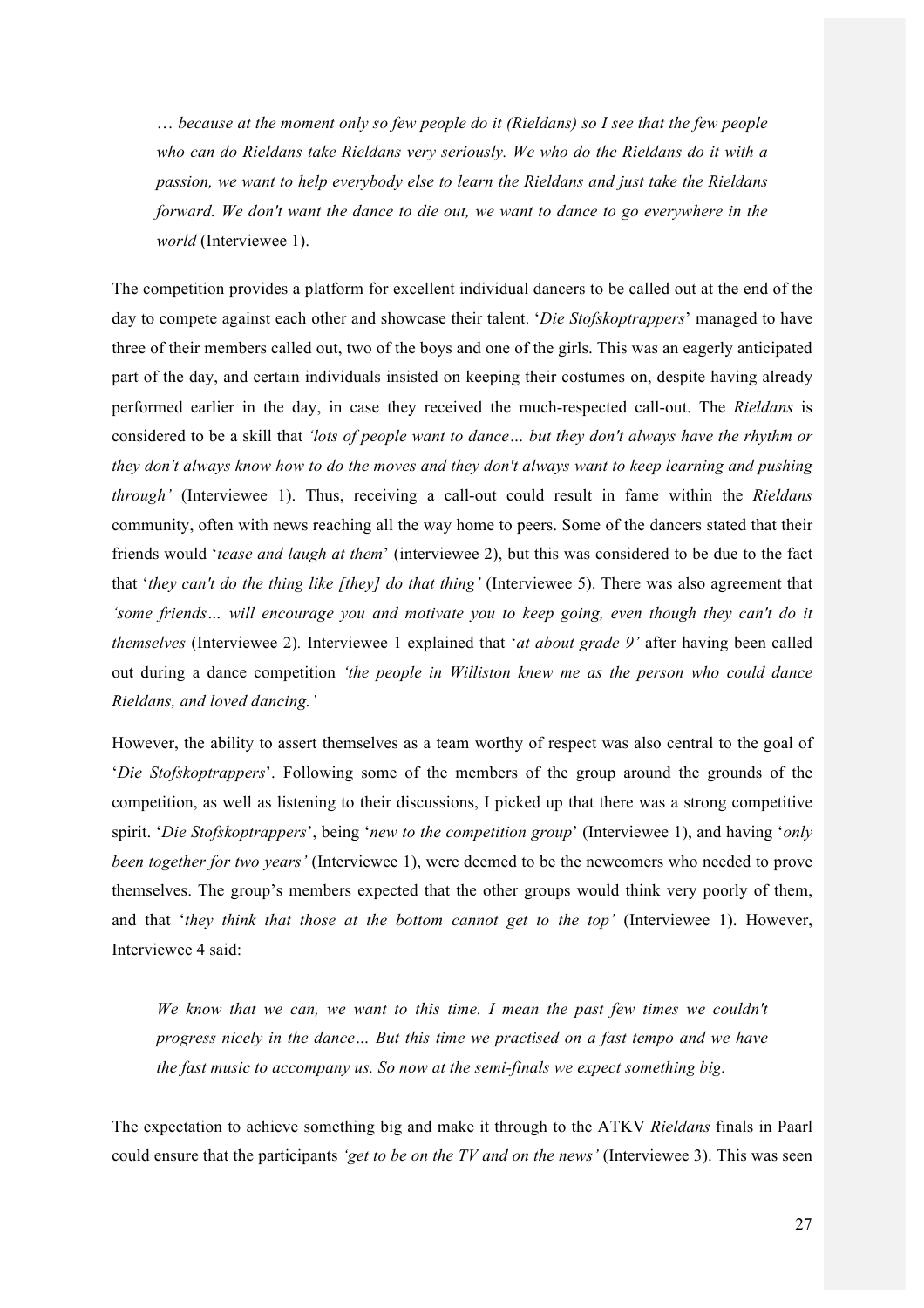as being a victory for the dance group and for Williston, giving them a degree of publicity, and allowing them to make their mark.

#### **3.2.3.** *Rieldans* **as a way to socialise**

On the second day of the 'Williston *Winterfees*' (in September 2016) a *Rieldans* workshop was on offer. White festivalgoers were poorly represented but several young 'coloured' children took part. The Coca-Cola stage was also used to host school choirs and local 'coloured' musicians. Once again, the audience at the Coca-Cola stage was predominantly 'coloured'. Family members were seen sitting on school chairs and benches under the hot sun drinking litres of box wine that they were allowed to purchase at the back end of the bar that serviced the Williston Mall customers. I was struck by the level of support from the local 'coloured' community, and soon realised that the *Rieldans* event was also seen as a way to *'get to meet a lot of new people'* (Interviewee 2).

I discovered that during the segregationist and apartheid eras, farm workers would *'drink on Friday and Saturday nights on the farm, then people [would] come and have a party'* (Interviewee 5). Thus, *Rieldans* was based around socialising, where *'the old people used to drink, and then one person would start dancing, and that's how they learnt* (Interviewee 3). Certain groups such as the '*Calvinia Trappers*' affirmed this in their routines. They showed some individuals in the group '*making food in the pot and then the other person came with the horse cart'* (Interviewee 1); ' … *then the guests came and [had a] party … and would drink and dance and often they would fight* (Interviewee 3). Later I found out that an important theme in the story-telling nature of *Rieldans* was to '*dance what happens on the farms from where [their] people come from* (Interviewee 4). At the same time, it was very easy to notice how these narratives were not simply reserved for stories about the past, but played themselves out quite distinctively around the competition grounds, with 'coloured' locals drinking, dancing and socialising in the background.

One resounding factor that contributed towards individuals' rationale to participate in *Rieldans*, interestingly, had very little to do with the Nama-Khoisan heritage of the dance form. The *Rieldans*  was in some cases seen to be *'just a traditional dance, and for everybody it's really nice to do'*  (Interviewee 2). Other respondents thought its value lay in '*the way that it is performed, and the dance moves*' (Interviewee 1). Respondents expressed a great deal of enjoyment out of the dance, reasoning that '*it makes a person fit*' (Interviewee 7)*,* and it is '*not that difficult to do… and you learn very quickly at least. So it's easy and fun to do.*' (Interviewee 2). The fact that the dance was so enjoyable for the participants seemed to make it easier to perform for an audience, as Interviewee 3 said: '*You enjoy yourself around people so you shouldn't be nervous when you perform*'.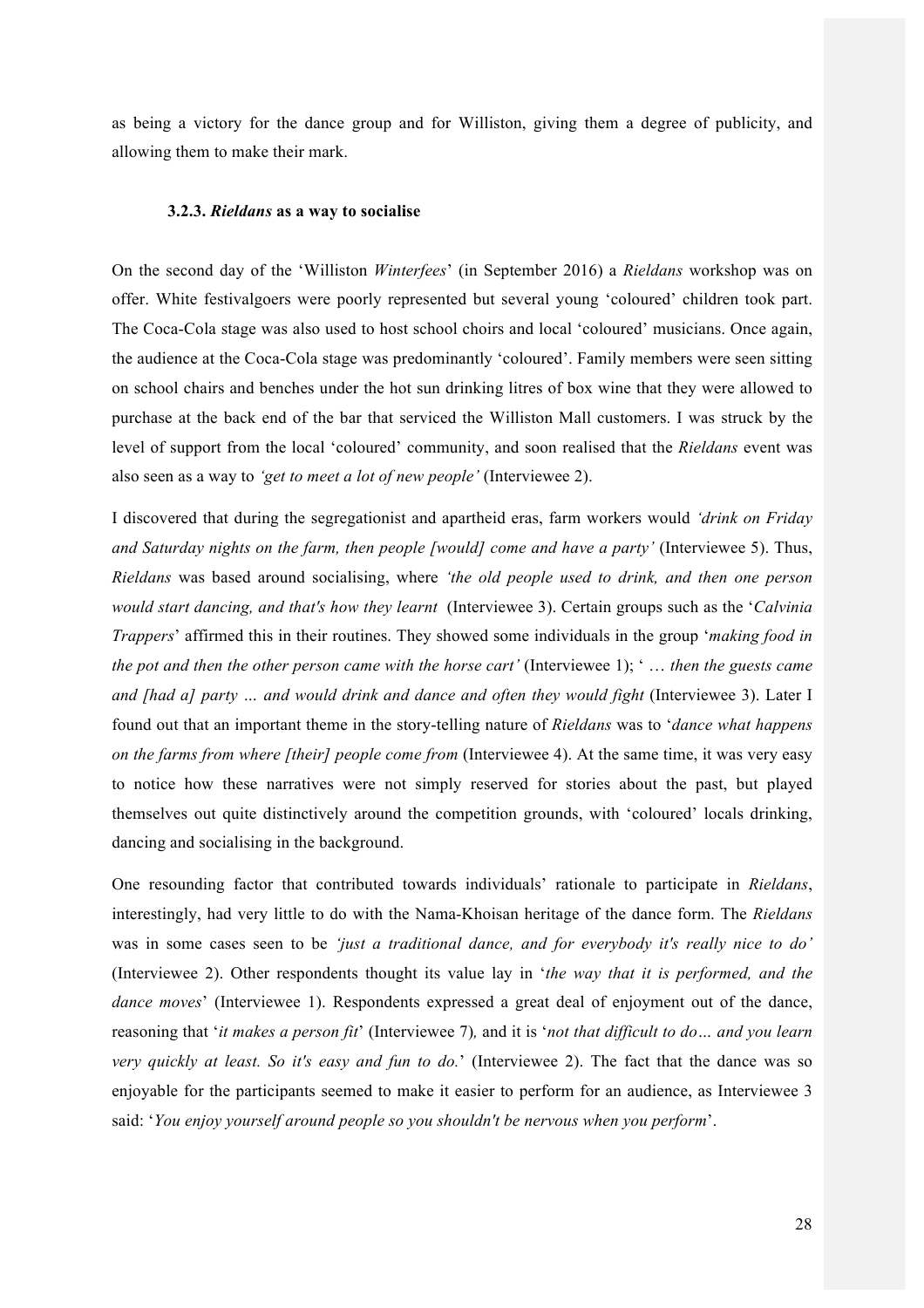#### **3.2.4. Life outside of** *Rieldans*

When I asked Interviewee 1 whether he did any extramural activities other than *Rieldans,* he replied, '*yes I do, I do. I do drama, I do robotics, I play rugby, I do everything that the school offers, since we are not such a big school, but everything that they offer I do*.' To the same question Interviewee 2 replied, '*I also really, really like singing, you will see me singing every single day wherever I am going…if I don't have [earphones] with me then I'll just sit around and be unhappy. I'm always singing*.' Furthermore in some cases, other forms of cultural expression were viewed as equally important, such as rapping, dancing and hip-hop. I also found out that not all of the participants had learnt to *Rieldans* from their parents or grandparents, and in some cases they had never even tried it before they witnessed their first public performance.

## **3.3. Race, gender and transformation**

#### **3.3.1. Racial and social inequality**

I noticed that all the white attendees at the Williston festival in September 2016 came across from the main stage to observe the *Rieldans* performance, after which they immediately returned to the main stage area to continue drinking and socialising. After the *Rieldans* was over Karoo sport competitions, drama and choir performances were undertaken at the Coca-Cola stage by local 'coloured' school children with little support from white festivalgoers. Throughout the festival a distinct racial split between the two stage areas was noticeable, and the lack of interest on behalf of the white attendees towards any performances by the 'coloured' locals other than the *Rieldans* was clear. This displayed similarities with the case explored by Robins (2001) in the Kagga Kamma Nature Reserve, in the sense that the use-value of the traditionally associated *Rieldans* seemed to lie in its ability to draw tourists.

On the third and final day of the festival, the *Rieldans* competition took place. In contrast to the earlier events, this event was extremely well attended by white locals and donors, as well as by local 'coloured' people. I couldn't help thinking that the way *Rieldans* was used as a form of entertainment for white farmers during apartheid still existed today, as many of the dance gestures and moves were purposefully directed at several of the white people in the audience. What was interesting to observe was the pride that was vocalised by two white donors and several white locals at the event, who were identifying themselves with the dance form, and thus showing congruence with Koots' (2015) argument.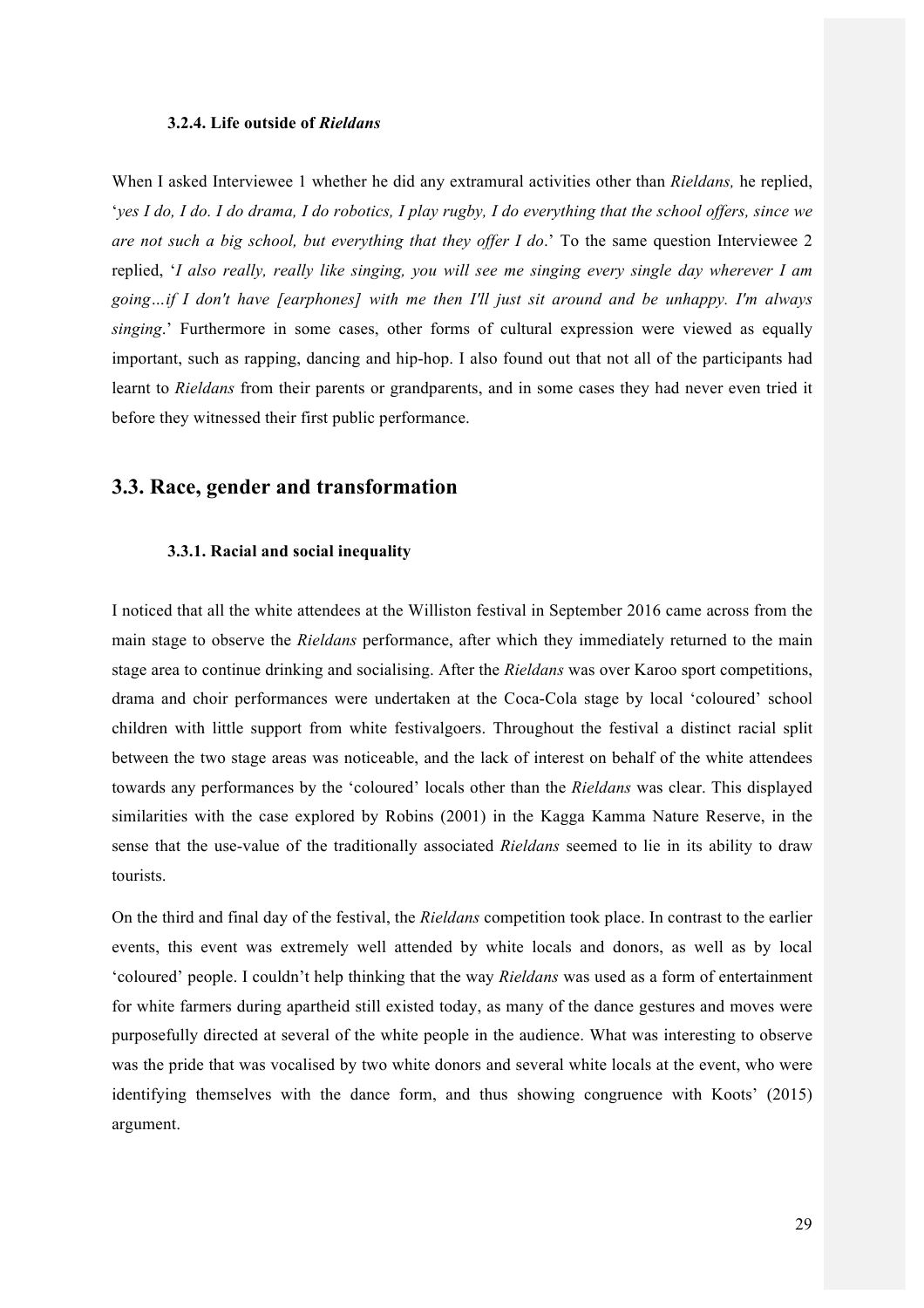I managed to have some very interesting conversations with some of the local inhabitants during my stay in Williston, and many expressed their dissatisfaction with the fact that the Coca-Cola stage would close at 6 p.m., whilst the main stage, located in the Williston mall, would provide entertainment until 10 p.m. or later. Once the Coca-Cola stage closed, all the 'coloured' members situated themselves outside the doors of the main stage area on benches and continued socialising to the music that could be overheard in the background.

The main stage was only accessible to people who had bought a weekend pass, priced at R300, or for people who were performers at the event; however, *Rieldans* performers were excluded from this area, which was strange. Moreover, anyone unable to pay the R300 still had to pay R20 to access the Coca Cola stage. There was a projector that screened the concerts on the main stage for the locals, but it was far too small to be seen and was paid no attention. The main stage area was clean and offered supreme seating, as well as performances by several well-known white South African musicians. In addition, the Williston Mall provided much better bathroom facilities than the public ablution facilities outside.

On one of the evenings I decided to sit outside the main stage area with local 'coloured' inhabitants, which placed me at the centre of attention. I was complimented for my willingness to integrate, and was told that it was uncommon for a white man to sit outside with them, rather than be inside with the other white people. I brushed the comments aside, attempting to make light of the situation. However, I struggled to come to a point where I felt no differences between myself and the 'coloured' people around me, as they made me feel different.

At the same time, while the racial divide between white and 'coloured' was both evident and strongly normalised, people with whom I interacted also adopted different stances on their own identity in terms of race. During this time I saw an opportunity to raise a question regarding the way the people at the table identified themselves, to which I received three varying responses. The first response was from a middle-aged male who immediately barked, 'I am a person!', a response that I came to feel I deserved. The lady sitting next to him believed that she was Afrikaans, and the girl next to her smiled proudly and said, 'I am Nama.' In contrast, the younger dancers in the '*Die Stofskoptrappers*' referred to themselves as being 'coloured'. These various responses appropriately reflect the theories of hybridity posited by authors such as Robins (1997 & 2000), Adhikari (2003), and Erasmus (2001), showing how the identification of 'coloured' people could be tactical, self-appropriating, or creolized.

After first witnessing '*Die Stofskoptrappers*' at the Williston *Winterfees*, I was also struck by the fact that a white woman was able to coach a group that practiced a dance form that was rooted in the Nama-Khoisan heritage. I learnt that the group had chosen her to coach them, and that after she had declined several times, the young men in the group had gathered some girls to rehearse a dance piece which they performed for her, at which point she decided to accept. The teacher admitted that the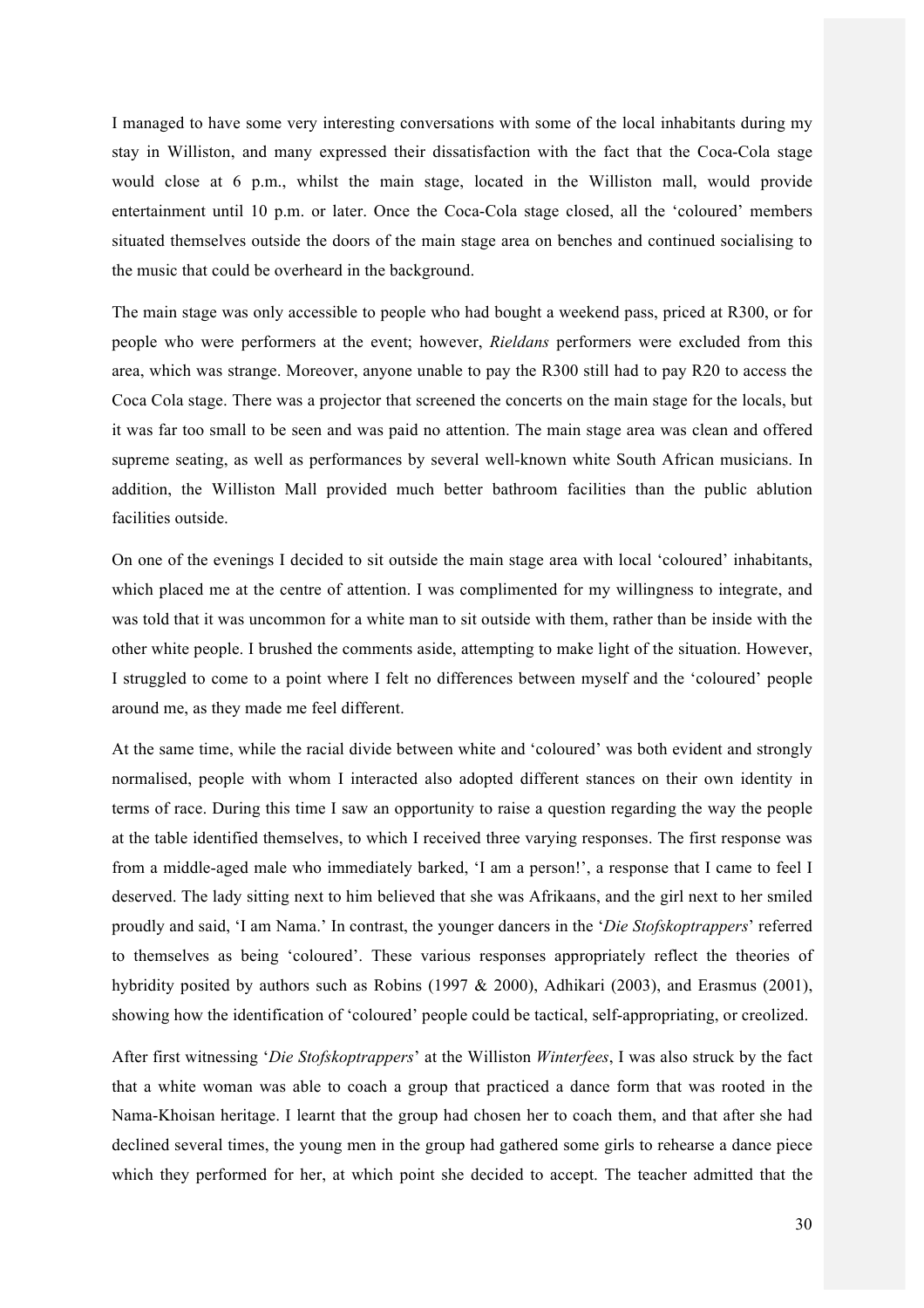group had been teaching her far more than she had been teaching them, and that her role was supportive and administrative in nature. Interviewee 1 told the story as follows:

*… in grade 10, at the Prize giving I told [our teacher], 'I think that we can make a Rieldans group in the school.' So she said, 'okay we can talk about it next year,' and then we started the group and we signed up for the competition and were admitted into the ATKV (1) and ever since last year we have been dancing in the competition*.

Throughout the second field trip the dancers treated the teacher as an older sister, and she appeared to embrace the role whole-heartedly. To see a white, middle-aged woman accepted and loved by the team in this way was striking, and certainly made a huge statement. I found that most dancers had '*only seen 'coloured' people and very few white* people' (Interviewee 6) and '*haven't seen black people do* it' (Interviewee 1). While I was told that '*you can be older, young, middle-aged [or] any type of person*' (Interviewee 2) to do *Rieldans*, whenever a white individual would attempt to *Rieldans* it was considered a big deal amongst the dancers, something which they enjoyed watching. Their main criticism was that white people never did the moves the way they were meant to be done; in particular they '*didn't put [their] feet into the ground, [but rather]…slid over the ground, and that's the problem, [because] people don't dig their feet into the ground, you have to stick your feet*' (Interviewee 4).

## **3.3.2. Gender**

Important issues around gender emerged during both of my fieldtrips, with a clear perpetuation of traditional gender roles presenting themselves in various routines. Thus, most of the activities portrayed by the female members of the dance groups in the competitions reflected conventional female activities such as cooking, cleaning, washing, picking, hosting, and being suitable caring wives who looked after their husbands and children. However, I was informed by Interviewee 1 that:

*Sometimes you get girls that feel more manly and who have shaved hair and act more manly. Then they can do the dance of a male (1) but strictly speaking most groups must have and be made up of four boys and four girls. However, in unforeseeable circumstances there can be more of boys than girls. In some places that really want to do Rieldans, there are not enough boys or girls that can dance (1) and then they just change like that.*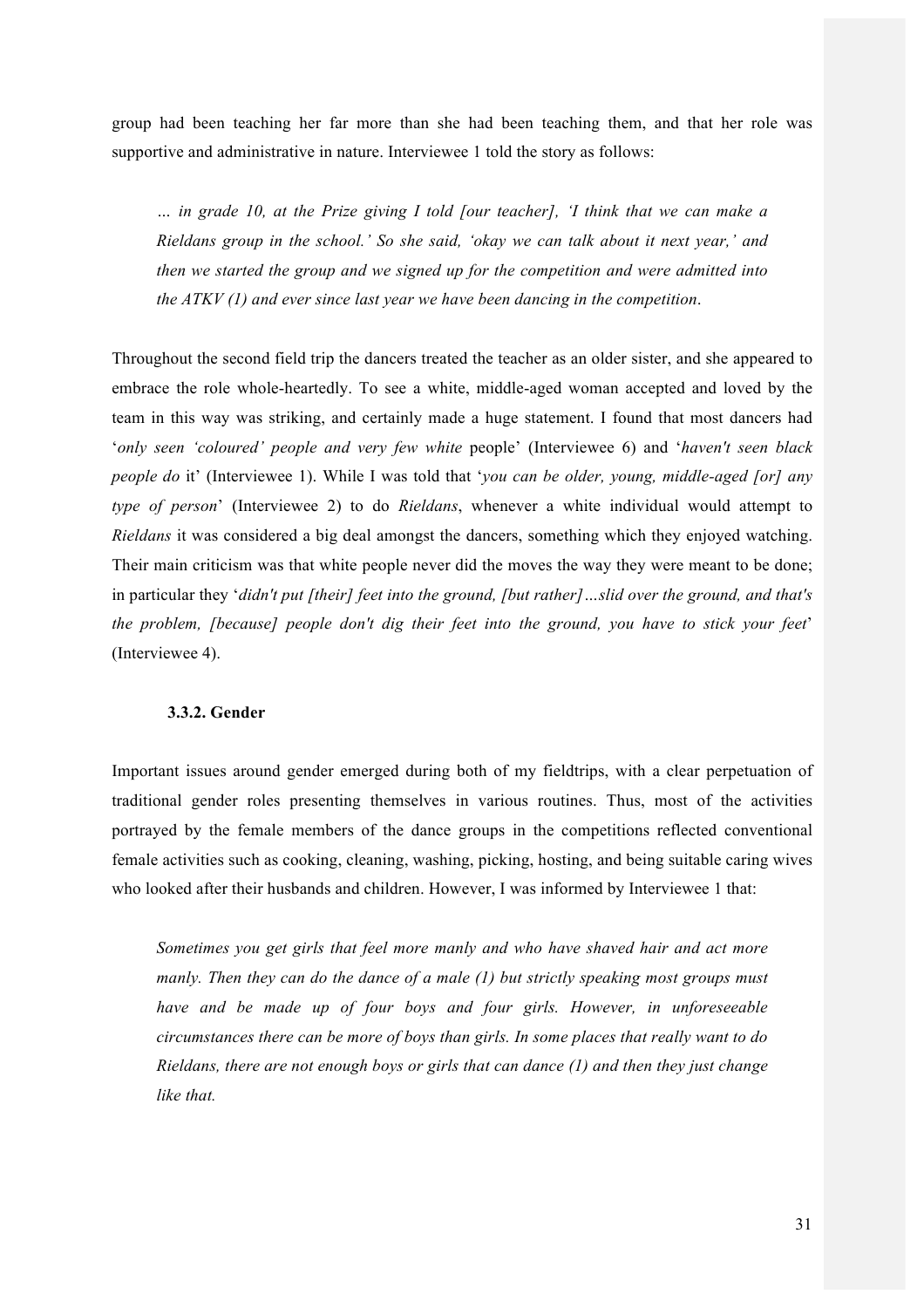Despite being told that this was acceptable, the tone in which this was said suggested that this was something unnatural. During my fieldwork I did not notice any transgression of gender roles among the dancers . .

However, a group from Brandvlei exposed me to a dance promoting sexual health education and female affirmation in one of the dance routines. Their routine was aimed at encouraging women to only have one sexual partner at a time, and to protect themselves against men's persuasive sexual advances. Although this narrative portrayed the woman as being solely responsible for her sexual health, and overlooked the possibility of rape, its underlying message was refreshing nonetheless.

## **3.4. Tourism and sponsorship**

With regard to my interest in the potential of the *Rieldans* in relation to cultural tourism, I was only able to scrape the surface during my fieldwork. Nevertheless, this section attempts to show that there is clearly potential in this regard as shown by the Williston *Winterfees*. The question is: who is managing and benefitting from this, and how much is it actually transgressing the racial divide?

#### **3.4.1.** *Rieldans* **as a form of tourist entertainment**

The Williston *Winterfees* boasted various stalls, with some offering tastes of their food products as well as others displaying their paintings, homemade crafts, and T-shirts. The festival was certainly a very popular event and was destined to make a profitable turnover for the organisers, taking place for over five years in a row, with a consistently growing rate of attendance. Thus, with the higher inflow of tourists into Williston one of the biggest recipients of financial inflow were the bed and breakfast owners. However, most of these owners were white, and seemed to have no affiliations to the *Rieldans* community directly.

I found that dancers looked forward to the event, believing that the festivalgoers had come to see them.

*I just know that there are always people when I think of the festival I think of the people. They are there to see us. When they see that there is Rieldans happening then they gather around, and then enjoy it extremely* (Interviewee 2).

However, despite appearing to be a major draw card at the Williston *Winterfees* the *Rieldans*  groups were not paid to perform, as their performances were incorporated into the national ATKV *Rieldans* competition. Thus, the distinction between the festival and the *Rieldans* was quite blurred, with both events conveniently taking place in the same location, and able to play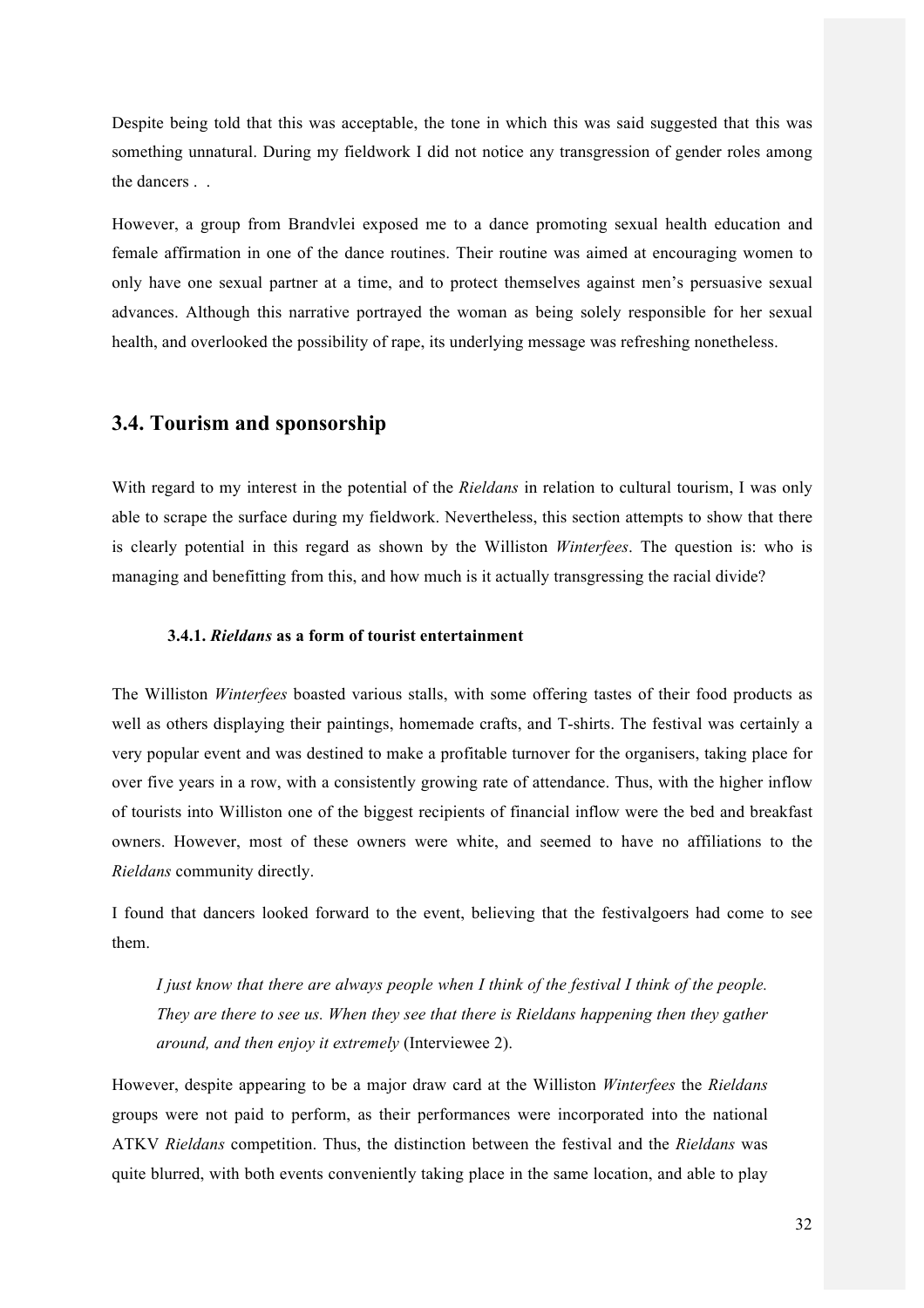off each other's presence. This seemed to ensure that the competition received promotion and a wider spectrum of audience, and the festival made more money.

During the festival, I become acquainted with a sponsor of sorts, who would host the winning team at his game farm for a few days, provided that they performed on the farm. This was an enticing offer for the dancers, as it gave them an opportunity to travel, and was obviously of benefit to the farmer as it allowed him to offer a form of 'traditional' entertainment for the tourists traveling to his farm; it is also possible it allowed him a more established sense of belonging as argued by Koots (2015), but this was not an issue I was able to explore.

#### **3.4.2. Sponsorship and funding**

Funding was certainly a huge challenge for '*Die Stofskoptrappers*' and much of their travelling had to be sponsored. They often found themselves in a very precarious financial situation, trying to find accommodation for up to 15 individuals when travelling. In the case that a group was able to attain some form of sponsorship, '*then the teacher [would] take [them] on outings and buy clothes or something like that*' (Interviewee 1). If the group was unable to find any sponsorship, then the teacher would have to make the costumes herself, find the cheapest accommodation possible, and rely on a taxi for travelling. This was the case during the semi-finals in Clanwilliam.

The group stayed in a school hall at Lambertsbaai Primary School, where initially the Headmaster had requested that the group pay R1000 to sleep on the floor in the hall for two nights. This was far too expensive and after some discussion the Headmaster decided to sponsor the group's stay. There was no hot water at the school hall, so showers were taken in the basins and with buckets; however, this did not seem to bother the individuals at all, with even the white teacher comfortable with the situation.

## **3.5. Conclusion**

What my fieldwork has shown is that despite the roots of the *Rieldans* lying in the distant pre-colonial Nama past, it is still a valued cultural form for the people performing it today. People who live in globalising contexts are able to develop new identities; as Dolby (2001) has argued, they are thereby constructing new meanings from the world and people around them, through a confluence of indigenous and western traditions, yet still conserving their roots. The beauty of the *Rieldans* is that it does not seek to preserve a cultural heritage in its original form but draws on the principles that underlie those traditions to conserve them, in a way that is relevant to the performers today. This can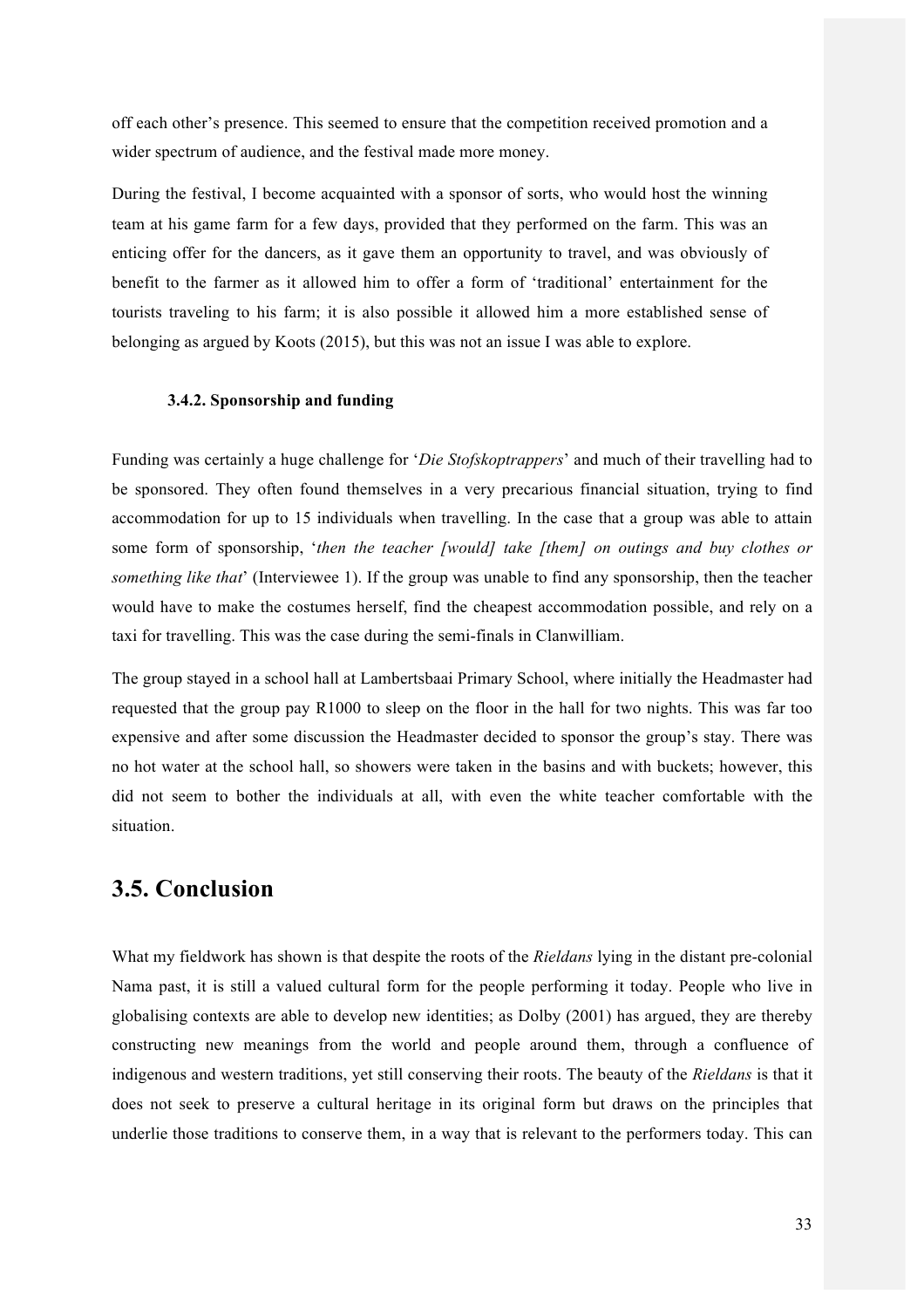be seen in the way that the participants feel that the *Rieldans* does not need to be mimicked but can be adapted and reshaped to better serve an audience in a world that has become modern.

Moreover, while there seems to be a general recognition that the narrative form and some of the steps and stories in the *Rieldans* today derive from an older time, the history is not clear and both the precolonial and the more immediate past (when the forebears of my dance group were living as farmworkers) are not clearly delineated. Thus, very few of my respondents had a clear idea of the deeper roots of the *Rieldans*, simply knowing that the dance had started with the Khoisan and was a traditional dance form, where one would dance about things that were apparent to you. My findings suggest that there is no desire among the youthful members of the dance group that I studied to revitalise their Nama identity through the dance; rather they would like to promote the dance form as something that enables identity appropriation and expression within a dynamically changing modern globe. They are proud of the dance form, and see it as a way of reaching people around the globe. However, the dance form is also considered to provide a platform for individual talents to be showcased as well.

Thus the the *Rieldans* is not only about the celebration and conservation of a group's history, but is also about individual performers' sense of their present and hopes for the future. Thus, the rationale behind individuals' participation in the *Rieldans* has very little to do with its history; rather its true value lies in the way that it is performed, the opportunities it offers for socialising, and its ability to expand dancer's horizons. Many of the sentiments expressed towards the *Rieldans* were very personal, even while there was recognition of its place in the life of 'coloured' communities in the Northern Cape. These findings are consistent with the ideas of the self-constructed hybridity of 'coloured' identity theorised by Erasmus (2001: 21), where the detailed bodies of knowledge, specific cultural practices, memories, rituals and modes of being that were formed over a long and multidimensional history, constantly revealed themselves. Thus, the nature of the relationship between the Williston dance group and the *Rieldans* seemed to affirm Adhikari's (2003:159) belief that viewing 'colouredness' as a product of miscegenation is fundamentally incorrect.

That said, as noted in chapter 3, '*Die Stofskoptrappers*' had no clear choreographer within their group, allowing the entire performance to be a team effort, with each individual having their say. Thus, a degree of personal empowerment was present in the group, whereby participants where given the agency to decide how to conduct their own project as suggested by Swanepoel and De Beer (2011) and Bhattacharyya (2004). Furthermore, the substantial amount of time that is devoted to the dance form by its participants additionally serves to affirm Gegeo's (1998) requirements of a symbiotic relationship between the dancers and the project, with the project becoming a part of their lives.

At the same time, despite, the *Rieldans* serving to promote the empowerment of its participants, it also served to promote a negative reality of a 'coloured' past which was 'clouded in sexualized shame and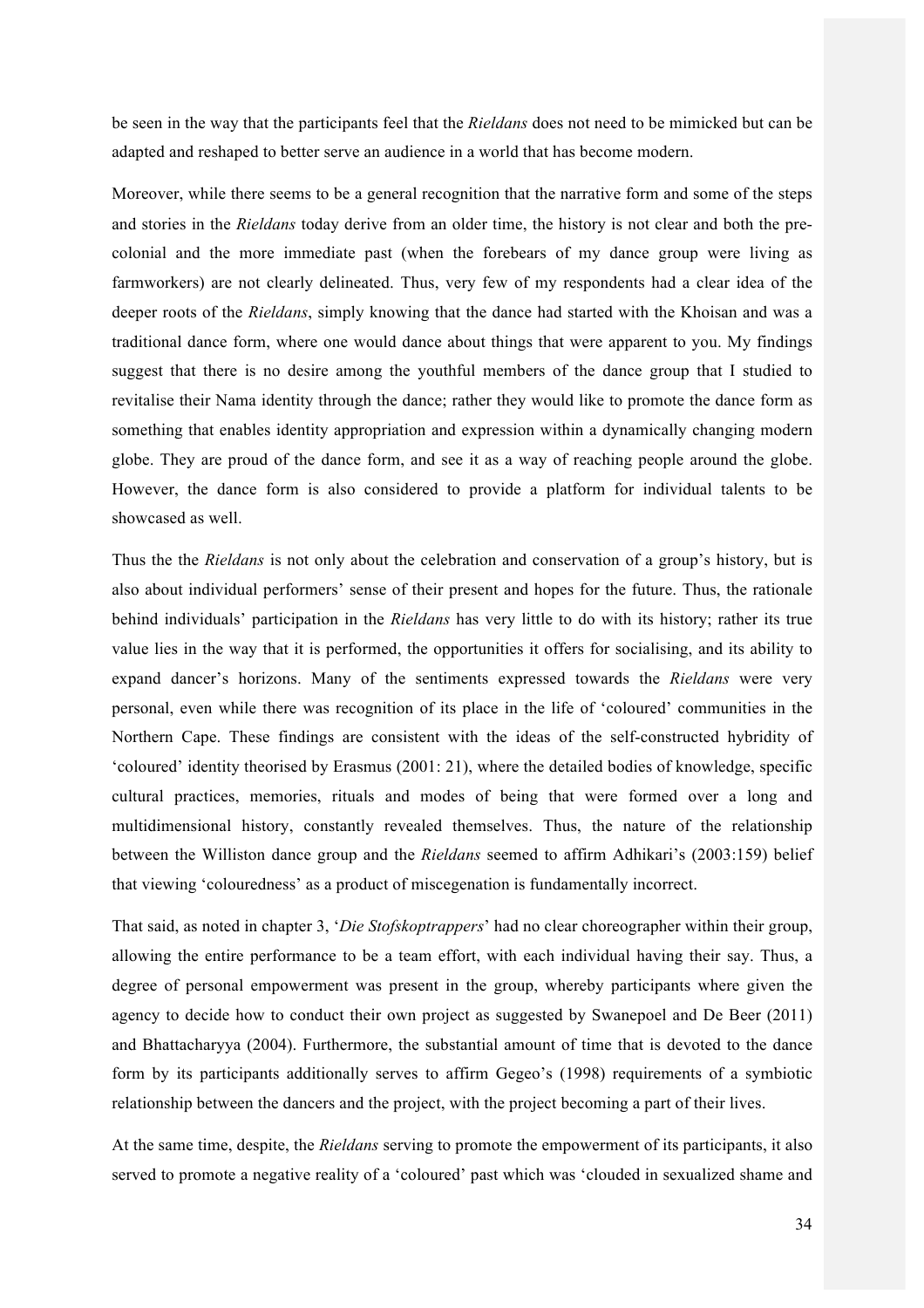associated with drunkenness and jollity' (Erasmus 2001: 14). *Rieldans* festivals and competitions still seemed to revolve around the drunken socializing out of which they grew during apartheid, having more in common with the segregationist and apartheid era than with the pre-colonial period. Perhaps this was simply a part of its adaptation, whereby it continued to express the reality within the time in which it fell – thus, changing very little with regard to its underlying purpose of explaining what is apparent to you in your place of origin and its surroundings.

The sincere acceptance of Elmarie into the hearts of '*Die Stofskoptrappers*', and their treatment of her as a member of their family, displayed the potential that the *Rieldans* has to promote nation-building and social cohesion through building values of respect and attitudes of inclusivity across races as Johnstone (2012: 148) has theorised. The fact that the group was taught by a white teacher, and the obvious bonds of affection towards her demonstrate that strict racial boundaries are being eroded.

Moreover, *Rieldans* proved to still benefit white people involved in tourism in Williston on two levels. Firstly, by allowing the white inhabitants to develop a stronger sense of belonging through their paternalist attachment to the dancers, claiming to promote the survival of the dance form. Secondly, tourism in Williston was certainly affected positively through *Rieldans*. However, this did not appear to benefit the *Rieldans* community itself greatly, nor the broader Williston community specifically; the financial benefits from tourism in Williston seemed to be severely skewed towards local bed and breakfast owners, who were primarily white, and the Festival management teams.

In conclusion it appears that the meaning of the *Rieldans* dance form does lie in its function as a vehicle for artistic expression within the 'coloured' community of Williston, in much the same way as Rani (2012) has theorised about African forms of cultural expression more generally. In a rapidly changing world, this traditional dance can be seen as a hybrid art form that yet speaks to its Nama roots of its performers and thus can play a positive role in conserving Nama heritage.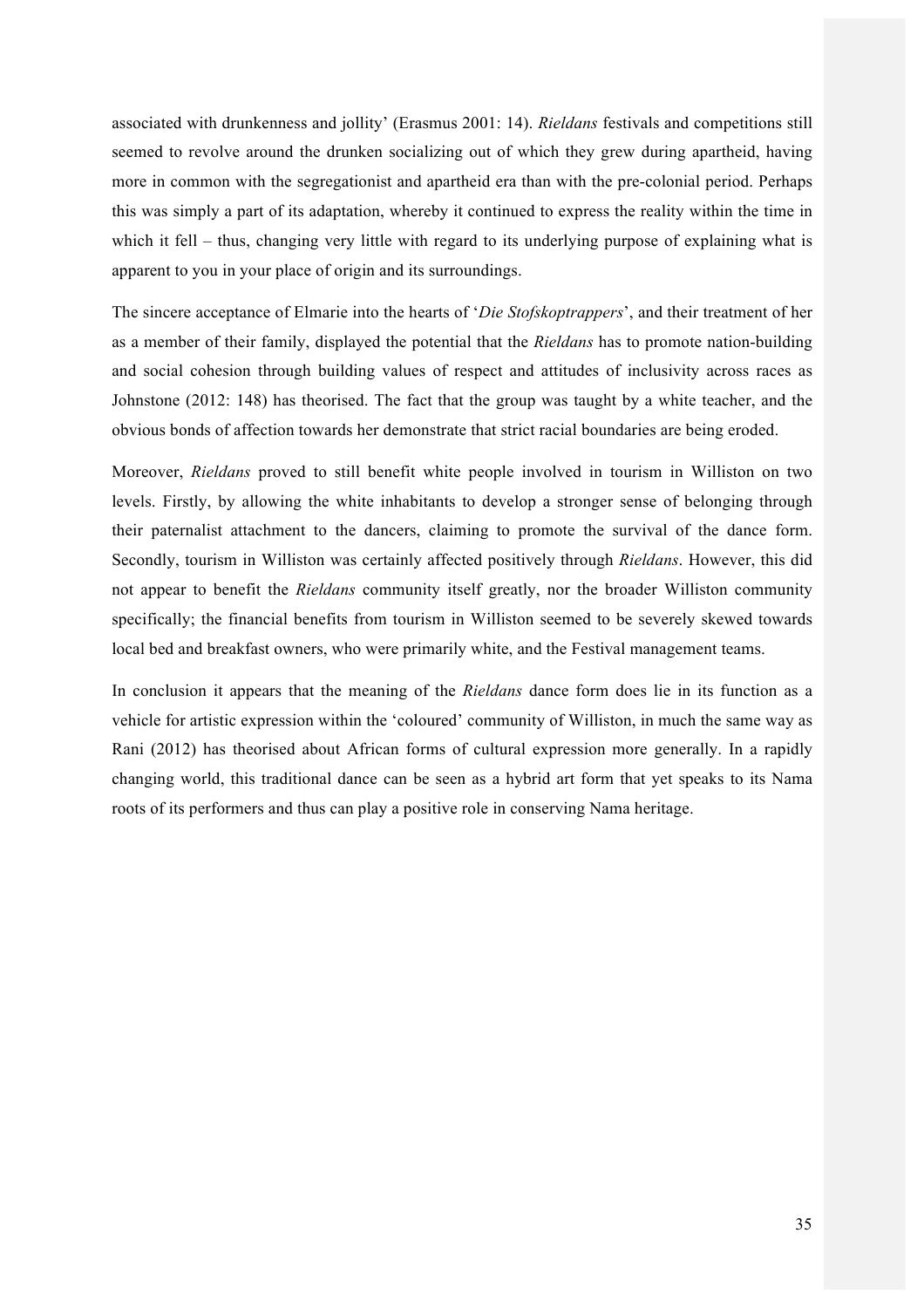## **References**

- Adhikari, M. 2003. Book Review: Coloured Identity and Creolization in Cape Town, by Z. Erasmus (ed.). *Social Dynamics,* 29(1): 158-170.
- Adhikari, M. 2005. *Not White Enough, Not Black Enough: Racial Identity in the South African Coloured Community.* Athens: Ohio University Press.
- Adhikari, M. 2006. `God Made the White Man, God Made the Black Man.': Popular Racial Stereotyping of Coloured People in Apartheid South Africa. *South African Historical Journal*, (55): 142-164.
- Adhikari, M. 2006. Hope, Fear, Shame, Frustration: Continuity and Change in the Expression of Coloured Identity in White Supremacist South Africa, 1910–1994. *Journal of Southern African Studies,* 32(2): 467-487.
- Atkinson, D. 2016. Is South Africa's Great Karoo region becoming a tourism destination? *Journal of Arid Environments,* (127): 199-210.
- ATKV. 2016. *Die oorsprong van die rieldans*, [Online]. Available: https://www.atkv.org.za/Kunste/Projekte/Erfenisprojekte/Rieldans (Last accessed: 2016, December 6).
- Bhattacharyya, J. 2004. Theorizing Community Development. *Journal of the Community Development Society.* 34(2): 5-34.
- Briedenhann, J. & Wickens, E. 2004. Rural Tourism: Meeting the Challenges of the New South Africa. *International Journal of Tourism Research,* 6: 189-203.
- Brint, S. 2001. A Critique and Reconstruction of the Community Concept. *American Sociological Association,* 9(1): 1-23.
- Coetzer, B. 2005. Langarm in and around Grahamstown: the dance, the social history and the music. *Journal of the Musical Arts in Africa,* 2: 70-83.
- Coovadia, H., Jewkes, R., Barron, P., Sanders, D. & McIntyre, D. 2009. The health and health system of South Africa: historical roots of current public health challenges. *The Lancet,* 374: 817- 834.
- Dolby, N. 2001. *Constructing Race: Youth, Identity, and Popular Culture in South Africa.* Albany: State University of New York Press.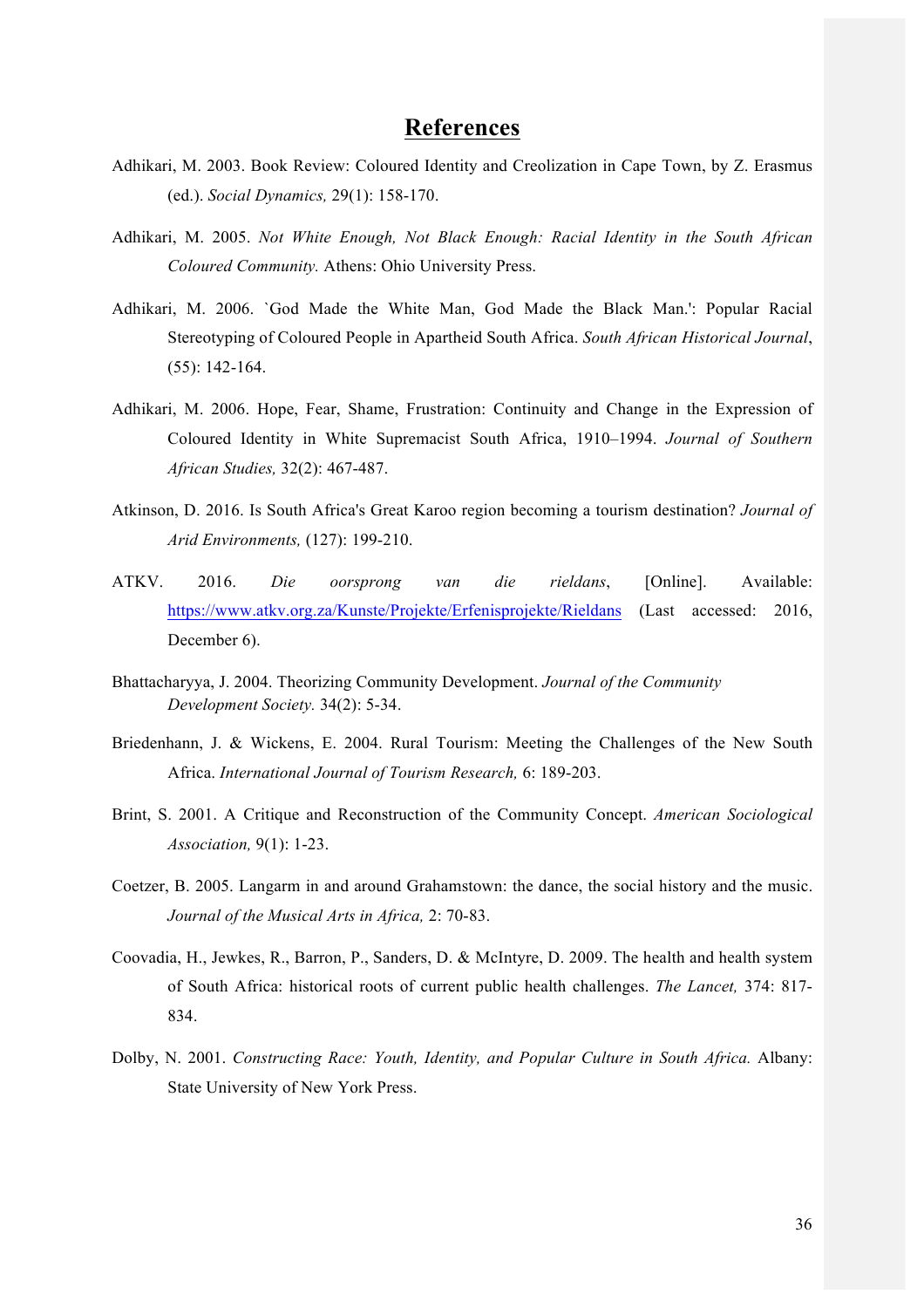- Erasmus, Z. 2001. Re-imagining coloured identities in post-apartheid South Africa, in Z. Erasmus (ed.). *Coloured by History Shaped by Place: New Perspectives on Coloured I dentities in Cape Town.* Cape Town: Kwela Books.
- Flyvbjerg, B. 2006. Five Misunderstandings About Case-Study Research. *Qualitative Inquiry*, 12(2):  $219 - 245$
- Freedman, J. 1973. Nama Keratopathy. *The British journal of ophthalmology,* 57: 688-691.
- Gegeo, D. W. 1998. Indigenous Knowledge and Empowerment: Rural Development Examined from Within. *The contemporary Pacific*, 10(2): 289 – 315.
- Hauptfleisch, T. 2007. "In search of the rainbow: The Little Karoo National Arts Festival and the search for cultural identity in South Africa", in T. Hauptfleisch, S. Lev-Aladgem, J. Martin, W. Sauter & H. Schoenmakers (eds.). *Festivalising!: Theatrical Events, Politics and Culture.*  79-96.
- Hendricks, C. 2001. 'Ominous' Liaisons: Tracing the interface between 'race' and sex at the Cape, in Z. Erasmus (ed.). *Coloured by History Shaped by Place: New Perspectives on Coloured I dentities in Cape Town.* Cape Town: Kwela Books.
- Johnson-Jones, E. 2011. The Nama Stap Dance; an analysis of continuity and change among Nama Women. *South African Dance Journal*, 1 (1): 1-19.
- Johnstone, K. 2012. "Community in Concert: Transformation, Development and Community Dance", in S. Friedman (ed.). *Post-Apartheid Dance: Many Bodies, Many Voices, Many Stories.*  Newcastle: Cambridge Scholars Publishing.
- Kay, A. 2000. Art and community development: the role the arts have in regenerating communities. *Oxford University Press and Community Development Journal,* 35(4): 414-424.
- Koot, S. P. 2015. White Namibians in tourism and the politics of belonging through Bushmen. *Anthropology Southern Africa,* 38(1&2): 4 – 15.
- Nel, E., Taylor, B., Hill, T. & Atkinson, D. 2011. Demographic and Economic Changes in Small Towns in South Africa's Karoo: Looking from the Inside Out. *Urban Forum,* 22: 395-410.
- Oakley, R. 2006. Collective Rural Identity in Steinkopf, a Communal Coloured Reserve, c.1926-1996. *Journal of Southern African Studies,* 32(3): 489-503.
- Penn, N. 2005. *The Forgotten Frontier: Colonist and Khoisan on the Cape's northern frontier in the 18th century.* Athens: Ohio University Press.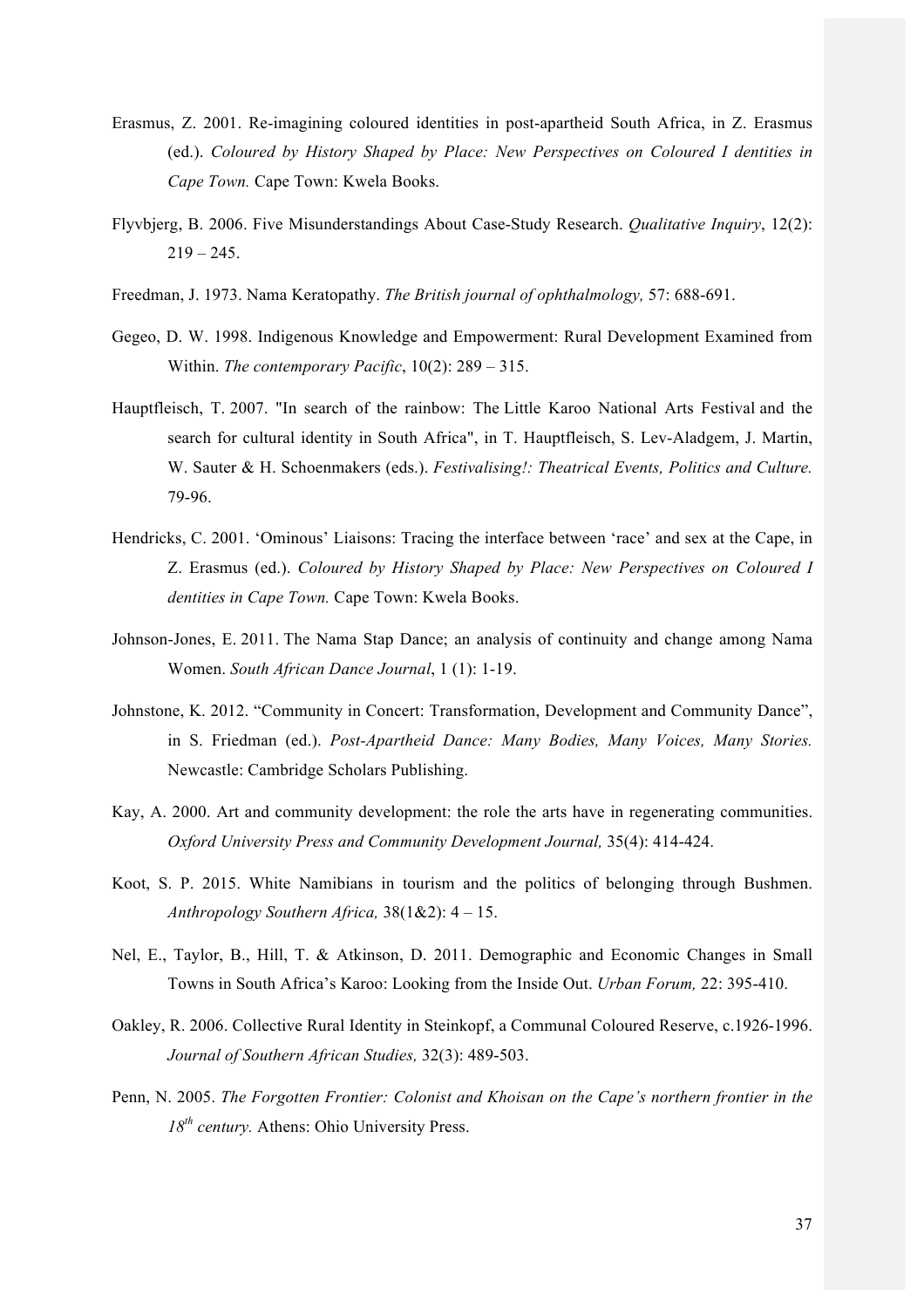- Robins, S. 1997. Transgressing the Borderlands of Tradition and Modernity: Identity, Cultural Hybridity and Land Struggles in Namaqualand (1980-94). *Journal of Contemporary African Studies,* 15(1): 23-43.
- Robins, S. 2000. Land Struggles and the Politics and Ethics of Representing 'Bushman' History and Identity. *KRONOS Southern African Histories,* (26): 56-75.
- Robins, S. 2001. NGOs, 'Bushmen' and Double Vision: The Þkhomani San Land Claim and the Cultural Politics of 'Community' and 'Development' in the Kalahari\*. *Journal of Southern African Studies*, 27(4): 833 – 853.
- Robins, S. 2016. *Letters of Stone: From Nazi Germany to South Africa.* South Africa: Penguin Random House.
- Sharp, J. 1997. Beyond Exposé Analysis: Hybridity, Socila Memory and Identity Politics. *Journal of Contemporary African Studies,* 15(1): 7-21.
- Sichel, A. 2012. "Gate-crashing Prejudices and Perceptions: The Enduring Legacy of Arts and Dance Festivals in Post-Apartheid South Africa", in S. Friedman (ed.). *Post-Apartheid Dance: Many Bodies, Many Voices, Many Stories.* Newcastle: Cambridge Scholars Publishing.
- Statistics South Africa. 2016. *Statistical Release: Community Survey 2016.* [Online]. Available: http://cs2016.statssa.gov.za/wp-content/uploads/2016/07/NT-30-06-2016-RELEASE-for-CS-2016-\_Statistical-releas\_1-July-2016.pdf (last accessed: 2016, November 14).
- Swanepoel, H. & De Beer, F. 2011. *Community Development: breaking the cycle of poverty*. 5th edition. Lansdowne: Juta.
- Xolani Rani, M. 2012. "Lost Meaning-New Traditions: Shaping Identity in the 'new' South Africa: An Overview of Social Traditional African Dance in South African Townships", in S. Friedman (ed.). *Post-Apartheid Dance: Many Bodies, Many Voices, Many Stories.* Newcastle: Cambridge Scholars Publishing.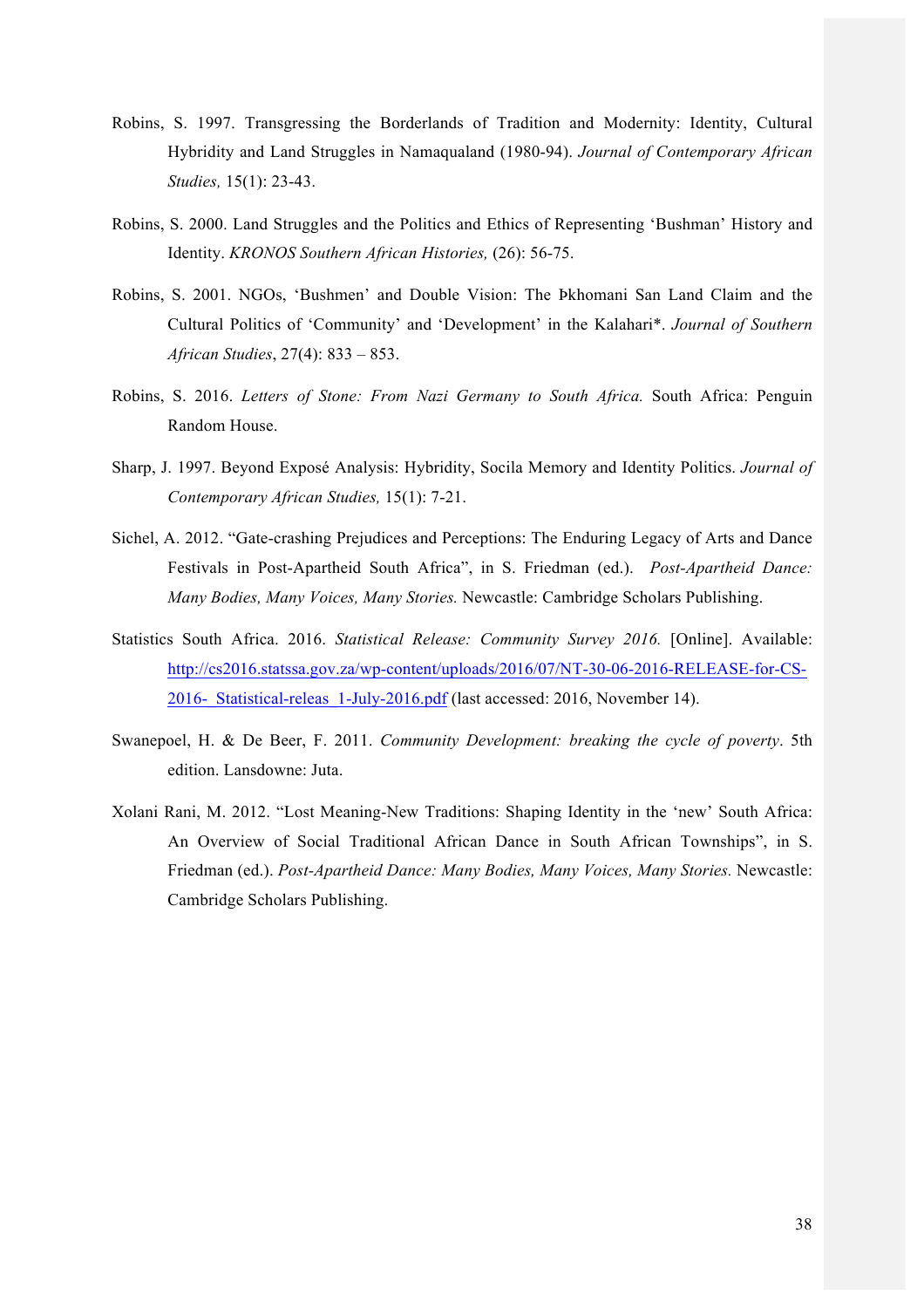# **Appendices**

## **Appendix 1: List of Participants**

#### **In-depth semi-structured interviews**

- 21/10/2016 Interviewee 1
- 21/10/2016 Interviewee 2
- 21/10/2016 Interviewee 3
- 22/10/2016 Interviewee 4

### **Unstructured/informal Interviews**

- 01/09/2016 Peter (event organiser)
- $22/10/2016$  Carel (competition judge)
- 22/10/2016 Karen (Musician 2)
- 23/10/2016 Elmarie (Teacher)
- 23/10/2016 John (Musician)

#### **Focus Group**

- 23/10/2016 Interviewee 1, Male, 'Coloured', age 19
- 23/10/2016 Interviewee 2, Female, 'Coloured', age 15
- 23/10/2016 Interviewee 3, Female, 'Coloured', age 16
- 23/10/2016 Interviewee 4, Male, 'Coloured', age 14
- 23/10/2016 Interviewee 5, Male, 'Coloured', age 16
- 23/10/2016 Interviewee 6, Male, 'Coloured', age 16
- 23/10/2016 Interviewee 7, Female, 'Coloured', age 15
- 23/10/2016 Interviewee 8, Female, 'Coloured', age 12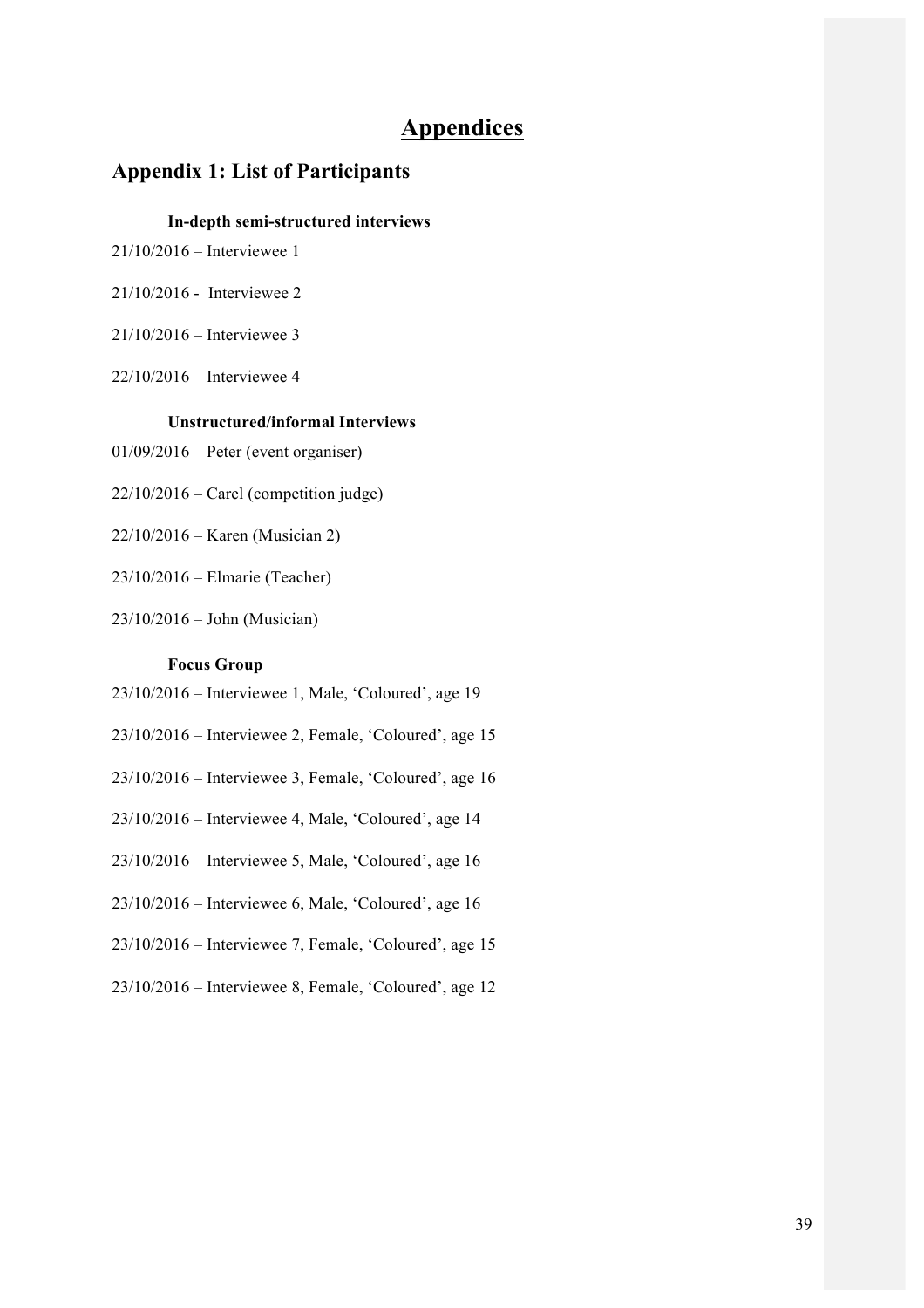# **Appendix 2: Consent/Assent Form English**



UNIVERSITEIT.STELLENBOSCH.UNIVERSITY jou kennisvennoot · your knowledge partner

#### **CONSENT FORM AGREEING TO PARTICIPATE IN A RESEARCH PROJECT**

Good day. My name is Andre Gerard Breytenbach. I am a Honours student in the Department of Sociology and Social Anthropology, Stellenbosch University, South Africa. I am asking you to participate in a research study which will contribute to my Honours degree. The aim of the study is to look at the *Rieldans* and what it means for the people who participate in it in Williston, and whether it may contribute to community development. As part of this study I wish to collect information from people like yourself who are participating in and/or knowledgeable about *Rieldans*.

If you agree to take part in this study, I will ask you to respond to some questions and engage in conversation with me/participate in a group discussion, in which you draw on your experiences and knowledge concerning issues related to my study. Our conversation should take approximately 45 minutes to one hour. Before I proceed, I need your agreement, either orally or by means of your signature, that you are aware of the following:

1. Participation in the study is voluntary, in other words, you can choose whether to take part or not.

2. If you agree to take part, you are free to stop and also withdraw at any time, without any negative consequences. You may also refuse to answer any questions that you are not comfortable with and still remain part of the study.

3. There are no foreseeable risks to you in this research. There will also be no direct benefit to you, including no payment of money for agreeing to take part. However, I expect that my study will add to our understanding of *Rieldans*, and it may contribute to promoting its practice.

4. You will not be identified as a participant in the study unless you give me express permission to use your name or you are responding in your official capacity (in which case the requirements of your institution around this will be respected). Otherwise, your identity will remain confidential and protected through the use of a pseudonym/made-up name.

5. If you agree, I would like to record my interview/discussion with you. This makes it easier for me to be sure my notes from our discussion are accurate. If you agree to being recorded, you may still ask for the recorder to be switched off at any time during the interview. The recordings are intended for research purposes only and will not be given to anybody else in the community.

6. All the data I collect will be stored securely and only be used for legitimate research purposes.

7. I may publish the results of my study in an academic publication. As with the dissertation, unless you have given permission for your name to be used, your identity will remain confidential in any such publication, through the use of codes or pseudonyms.

If you have any questions or concerns about the research, please feel free to contact one or more of the following:

**Researcher**: Andre Gerard Breytenbach; cell: +27 (76) 854 1680; email: breytes7@gmail.com.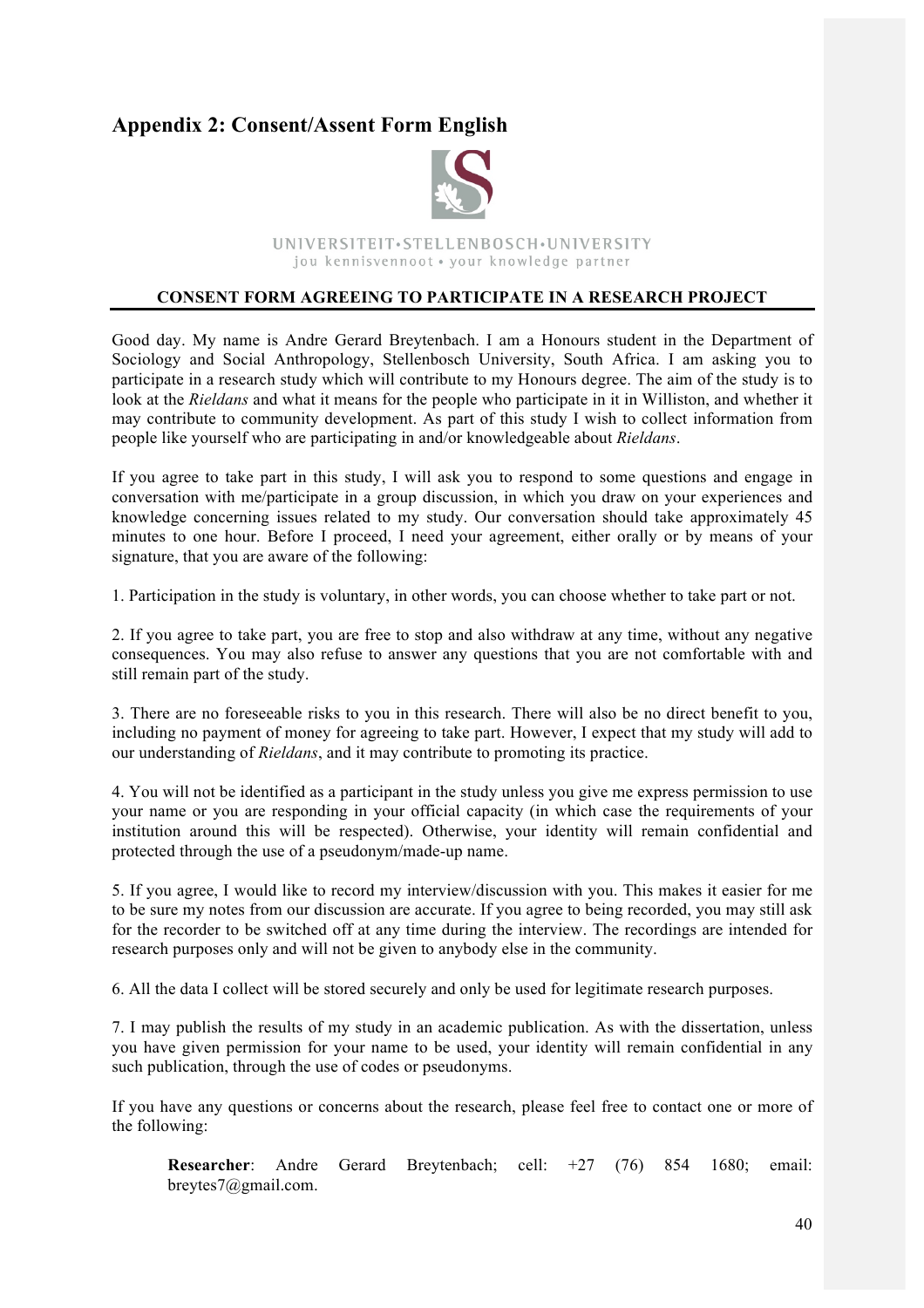**My supervisor**: Prof. Cherryl Walker, Department of Sociology & Social Anthropology, Stellenbosch University, Private Bag XI Matieland 7602, South Africa; (tel: 021 808 2420; email: cjwalker@sun.ac.za).

**Research Division**: Ms Maléne Fouché, Division for Research Development, Stellenbosch University, Private Bag XI Matieland 7602, South Africa; tel: 021 808 4622; e-mail: mfouche@sun.ac.za.

#### **SIGNATURE OF RESEARCH PARTICIPANT'S PARENT/GUARDIAN IF APPROPRIATE (BELOW 18 YEARS OLD)**

 $*$ 

**Name of parent/guardian**

 $*$ 

**Signature of parent/guardian Date** 

## **ORAL CONSENT/SIGNATURE OF RESEARCH PARTICIPANT**

The information above was described to me by Andre Gerard Breytenbach in English // Afrikaans //Xhosa. I was given the opportunity to ask questions which were answered to my satisfaction. I hereby consent voluntarily to participate in this study. I have been given/ have been offered but not accepted a copy of this form.

### **Note any conditions (e.g. participant agrees to be identified):**

 $*$ **Name of Participant**

 $*$ 

**Signature of Participant Date** 

**OR Oral consent given and noted by the Researcher [TICK]**: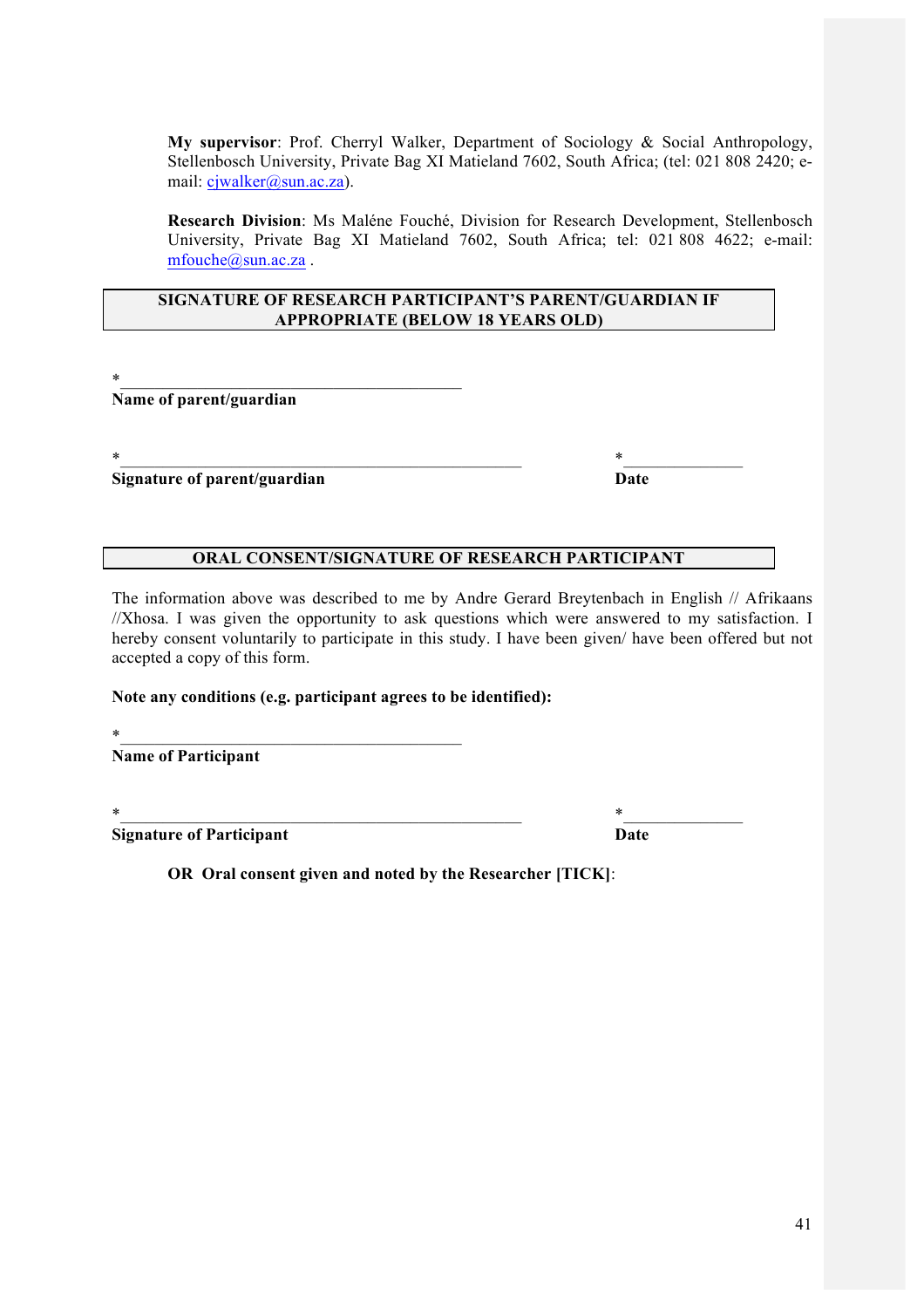## **SIGNATURE OF RESEARCHER**

I declare that I have carefully explained the information given in this document to

\_\_\_\_\_\_\_\_\_\_\_\_\_\_\_\_\_\_\_\_\_\_\_\_\_\_\_\_\_. He/she was encouraged to ask questions about the interview procedure. This conversation was conducted in English // Afrikaans // XHOSA .... . This respondent chose to give consent via:

**Signature OR Oral Consent** [CIRCLE AS APPLICABLE]

 $\mathcal{L}_\text{max} = \mathcal{L}_\text{max} = \mathcal{L}_\text{max} = \mathcal{L}_\text{max} = \mathcal{L}_\text{max} = \mathcal{L}_\text{max} = \mathcal{L}_\text{max} = \mathcal{L}_\text{max} = \mathcal{L}_\text{max} = \mathcal{L}_\text{max} = \mathcal{L}_\text{max} = \mathcal{L}_\text{max} = \mathcal{L}_\text{max} = \mathcal{L}_\text{max} = \mathcal{L}_\text{max} = \mathcal{L}_\text{max} = \mathcal{L}_\text{max} = \mathcal{L}_\text{max} = \mathcal{$ 

**Signature of Researcher Date** 

NB: This form will be translated into Afrikaans before being administered to the research Participants.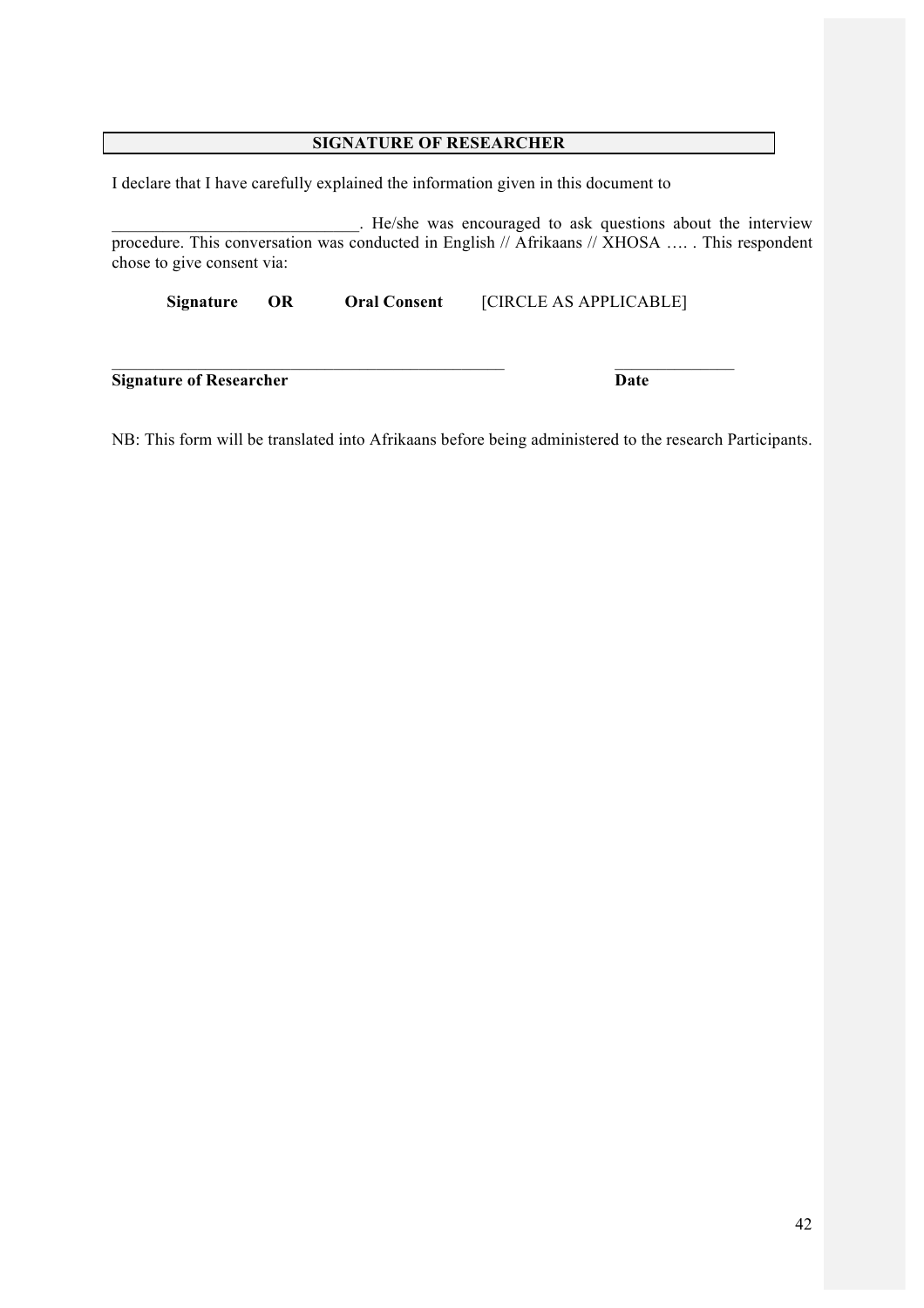# **Appendix 3: Consent/Assent Form Afrikaans**



UNIVERSITEIT.STELLENBOSCH.UNIVERSITY jou kennisvennoot · your knowledge partner

#### **TOESTEMMINGSVORM OM AAN 'N NAVORSINGSPROJEK DEEL TE NEEM**

Goeiedag, my naam is Andre Gerard Breytenbach. Ek is 'n honneursstudent in die Departement Sosiologie en Sosiale Antropologie, Universiteit Stellenbosch, Suid-Afrika. Ek wil jou graag vra om deel te neem aan 'n navorsingstudie wat tot my honneursgraad sal bydra. Die doel van die studie is om te kyk na *Rieldans* en wat dit beteken vir die mense wat deelneem daarin in Williston, en of dit bydra tot gemeenskapsontwikkeling. As deel van hierdie studie wil ek inligting insamel van mense soos jy wat op die gebied van *Rieldans* werk en/of kennis daarvan het.

Indien jy instem om aan die studie deel te neem, sal ek jou vra om op 'n paar vrae te reageer en met my/in 'n groep te gesels oor jou ervarings en kennis van kwessies wat met my studie verband hou. Ons gesprek sal ongeveer 45 minute tot 'n uur duur. Voordat ek verder gaan, moet jy hetsy mondelings of met jou handtekening bevestig dat jy bewus is van die volgende:

1. Deelname aan die studie is vrywillig, met ander woorde jy kan kies of jy wil deelneem of nie.

2. Selfs al stem jy in om deel te neem, kan jy in enige stadium ophou en selfs onttrek sonder dat dit enige negatiewe gevolge vir jou sal inhou. Jy kan ook weier om enige vrae te beantwoord waarmee jy ongemaklik voel, en steeds in die studie aanbly.

3. Hierdie navorsing hou geen voorsienbare risiko's vir jou in nie. Dit hou ook geen direkte voordeel vir jou in nie, en jy sal geen finansiële vergoeding vir deelname ontvang nie. Tog verwag ek dat my studie ons begrip van *Rieldans* sal uitbrei en moontlik lei na die bevordering van dié vorm van dans.

4. Jou identiteit as deelnemer aan die studie sal nie bekend gemaak word nie, tensy jy my uitdruklik toestemming gee om jou naam te gebruik, of tensy jy in jou amptelike hoedanigheid deelneem (in welke geval die vereistes van jou instelling in hierdie verband nagekom sal word). So nie, sal jou identiteit vertroulik bly en beskerm word deur die gebruik van 'n skuil- of denkbeeldige naam.

5. Indien jy instem, wil ek graag my onderhoud/gesprek met jou opneem. Dit maak dit vir my makliker om te verseker dat my aantekeninge oor ons gesprek akkuraat is. As jy toestemming gee vir die opname, kan jy steeds in enige stadium van die onderhoud vra dat die opnemer afgeskakel word. Die opnames is slegs vir navorsingsdoeleindes en sal nie aan enigiemand anders in die gemeenskap gegee word nie.

6. Alle data wat ek insamel, sal veilig bewaar en slegs vir werklike navorsingsdoeleindes gebruik word.

7. Ek kan dalk die resultate van my studie in 'n akademiese publikasie publiseer. Soos met die verhandeling, sal kodes of skuilname gebruik word om jou identiteit in enige sulke publikasies te beskerm, tensy jy my toestemming gee om jou naam te gebruik.

Vir enige vrae of probleme in verband met die navorsing, kontak gerus een of meer van die volgende: **Navorser:** Andre Gerard Breytenbach; cell: +27 (76) 854 1680; email: breytes7@gmail.com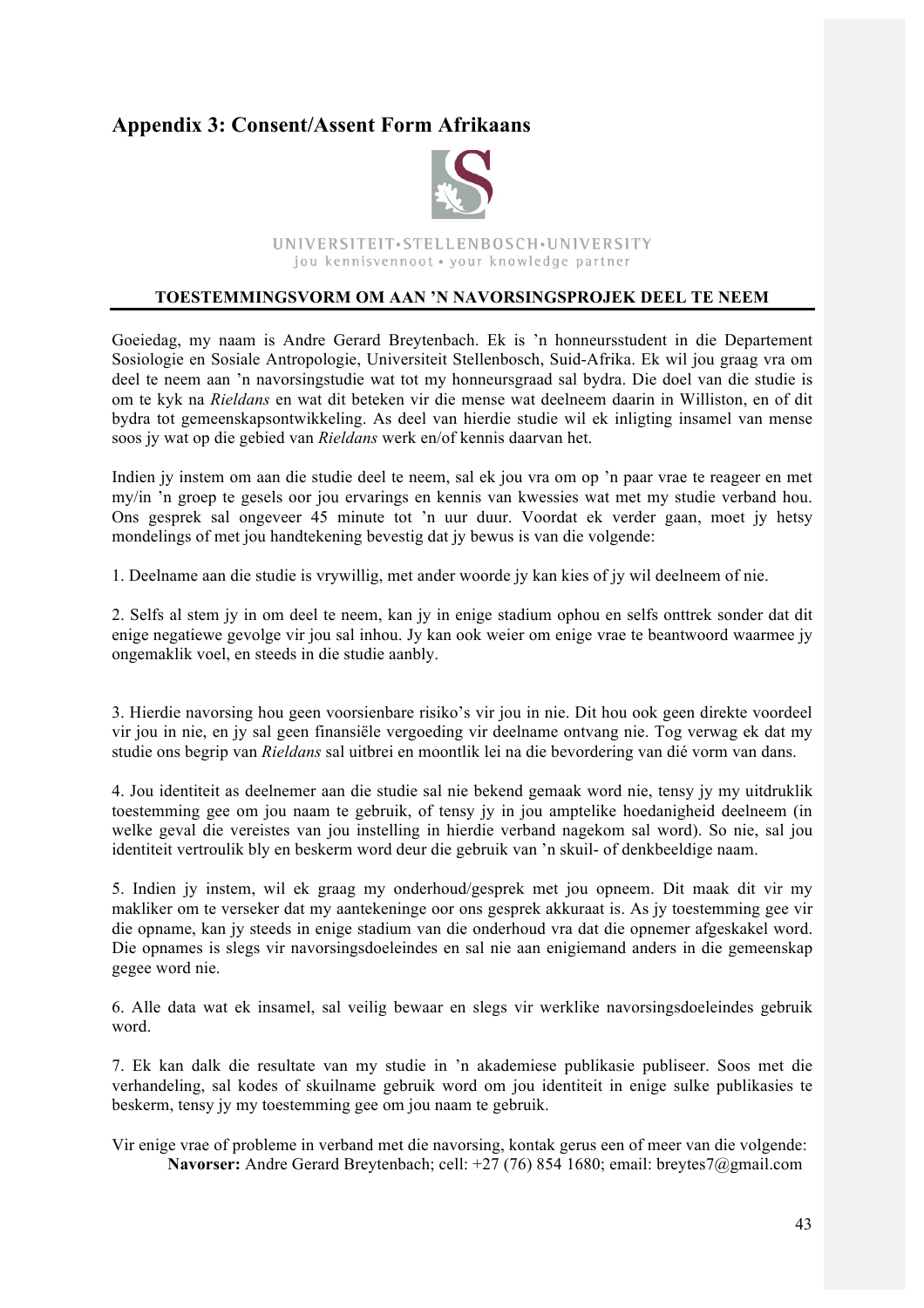**My studieleier**: Prof Cherryl Walker, Departement Sosiologie en Sosiale Antropologie, Universiteit Stellenbosch, Privaat Sak XI, Matieland 7602, Suid-Afrika; (tel: 021 808 2420; epos: cjwalker@sun.ac.za).

**Afdeling Navorsingsontwikkeling**: Me Maléne Fouché, Afdeling Navorsingsontwikkeling, Universiteit Stellenbosch, Privaat Sak X1, Matieland 7602, Suid-Afrika; tel: 021 808 4622; epos: mfouche@sun.ac.za.

#### **HANDTEKENING VAN NAVORSINGSDEELNEMER SE OUER/VOOG INDIEN VAN TOEPASSING (ONDER 18 JAAR OUD)**

 $*$ 

**Naam van ouer/voog**

 $*$ 

**Handtekening van ouer/voog Datum**

## **MONDELINGE TOESTEMMING/HANDTEKENING VAN NAVORSINGSDEELNEMER**

Andre Gerard Breytenbach het die inligting hier bo in Engels//Afrikaans//isiXhosa aan my verduidelik. Ek het geleentheid ontvang om vrae te vra, en dit is bevredigend beantwoord. Ek stem hiermee vrywillig in om aan hierdie studie deel te neem. 'n Afskrif van hierdie vorm is aan my oorhandig/is aan my aangebied, maar ek het dit van die hand gewys.

#### **Teken enige voorwaardes aan (bv. dat deelnemer instem om geïdentifiseer te word):**

| $\ast$                     |       |  |
|----------------------------|-------|--|
| Naam van deelnemer         |       |  |
| $\ast$                     | ∗     |  |
| Handtekening van deelnemer | Datum |  |

#### **OF Mondelinge toestemming verleen en aangeteken deur die navorser [MERK]**:

#### **HANDTEKENING VAN NAVORSER**

Ek verklaar dat ek die inligting in hierdie dokument sorgvuldig aan \_\_\_\_\_\_\_\_\_\_\_\_\_\_\_\_\_\_\_\_\_\_\_\_\_\_\_\_\_\_\_\_\_\_\_\_\_ verduidelik het. Hy/sy is aangemoedig om vrae te vra oor hoe die onderhoud gevoer sal word. Die gesprek is in Engels//Afrikaans//IsiXhosa gevoer. Hierdie respondent het gekies om toestemming te verleen deur middel van:

**Handtekening OF Mondelinge toestemming** [OMKRING DIE TOEPASLIKE EEN]

 $\mathcal{L}_\text{max} = \mathcal{L}_\text{max} = \mathcal{L}_\text{max} = \mathcal{L}_\text{max} = \mathcal{L}_\text{max} = \mathcal{L}_\text{max} = \mathcal{L}_\text{max} = \mathcal{L}_\text{max} = \mathcal{L}_\text{max} = \mathcal{L}_\text{max} = \mathcal{L}_\text{max} = \mathcal{L}_\text{max} = \mathcal{L}_\text{max} = \mathcal{L}_\text{max} = \mathcal{L}_\text{max} = \mathcal{L}_\text{max} = \mathcal{L}_\text{max} = \mathcal{L}_\text{max} = \mathcal{$ 

**Handtekening van navorser Datum**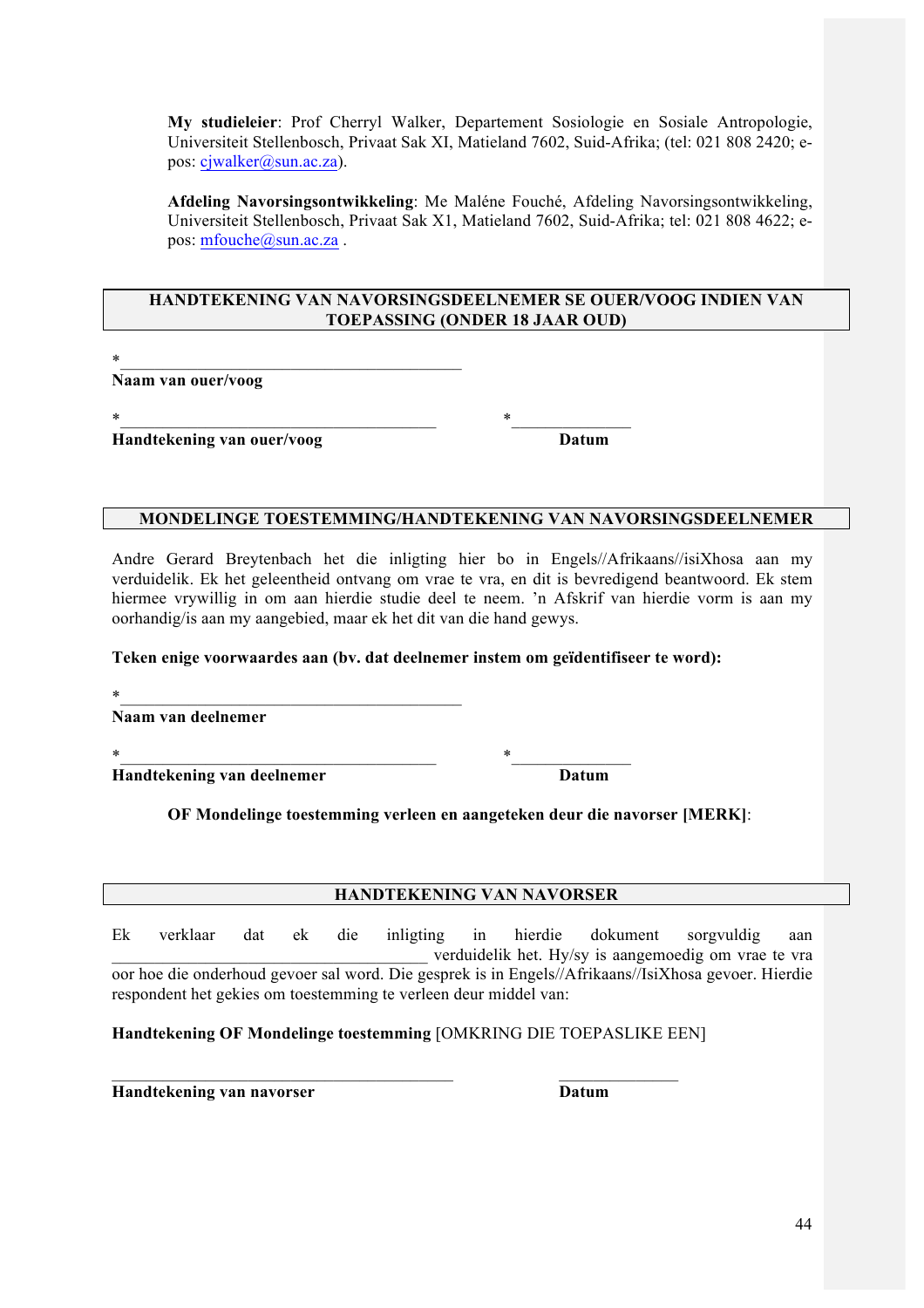# **Appendix 4: Institutional Permission**



UNIVERSITEIT·STELLENBOSCH·UNIVERSITY jou kennisvennoot · your knowledge partner

## **LETTER OF AUTHORIZATION TO CONDUCT RESEARCH**

This letter will serve as authorization of Andre Gerard Breytenbach (ID: 9301225395089) to conduct the research project entitled "Dance to Advance: The *Rieldans*, Nama identity and community empowerment in Williston". Upon a review of the research proposal, and interview schedules that were sent to us we are glad to offer you an opportunity to conduct the same study with the members of the 'Die Stofskoptrappers', a *Rieldans* group that consists of members within our academic facility, Hoorskool Williston. All interviews and observations are approved and will be duly supervised by Elmarie (the groups teacher).

 $\mathcal{L}_\text{max} = \mathcal{L}_\text{max} = \mathcal{L}_\text{max} = \mathcal{L}_\text{max} = \mathcal{L}_\text{max} = \mathcal{L}_\text{max} = \mathcal{L}_\text{max} = \mathcal{L}_\text{max} = \mathcal{L}_\text{max} = \mathcal{L}_\text{max} = \mathcal{L}_\text{max} = \mathcal{L}_\text{max} = \mathcal{L}_\text{max} = \mathcal{L}_\text{max} = \mathcal{L}_\text{max} = \mathcal{L}_\text{max} = \mathcal{L}_\text{max} = \mathcal{L}_\text{max} = \mathcal{$ 

Yours Faithfully,

**Name of school head**

 $\mathcal{L}_\text{max} = \mathcal{L}_\text{max} = \mathcal{L}_\text{max} = \mathcal{L}_\text{max} = \mathcal{L}_\text{max}$ 

**Signature of school head Date**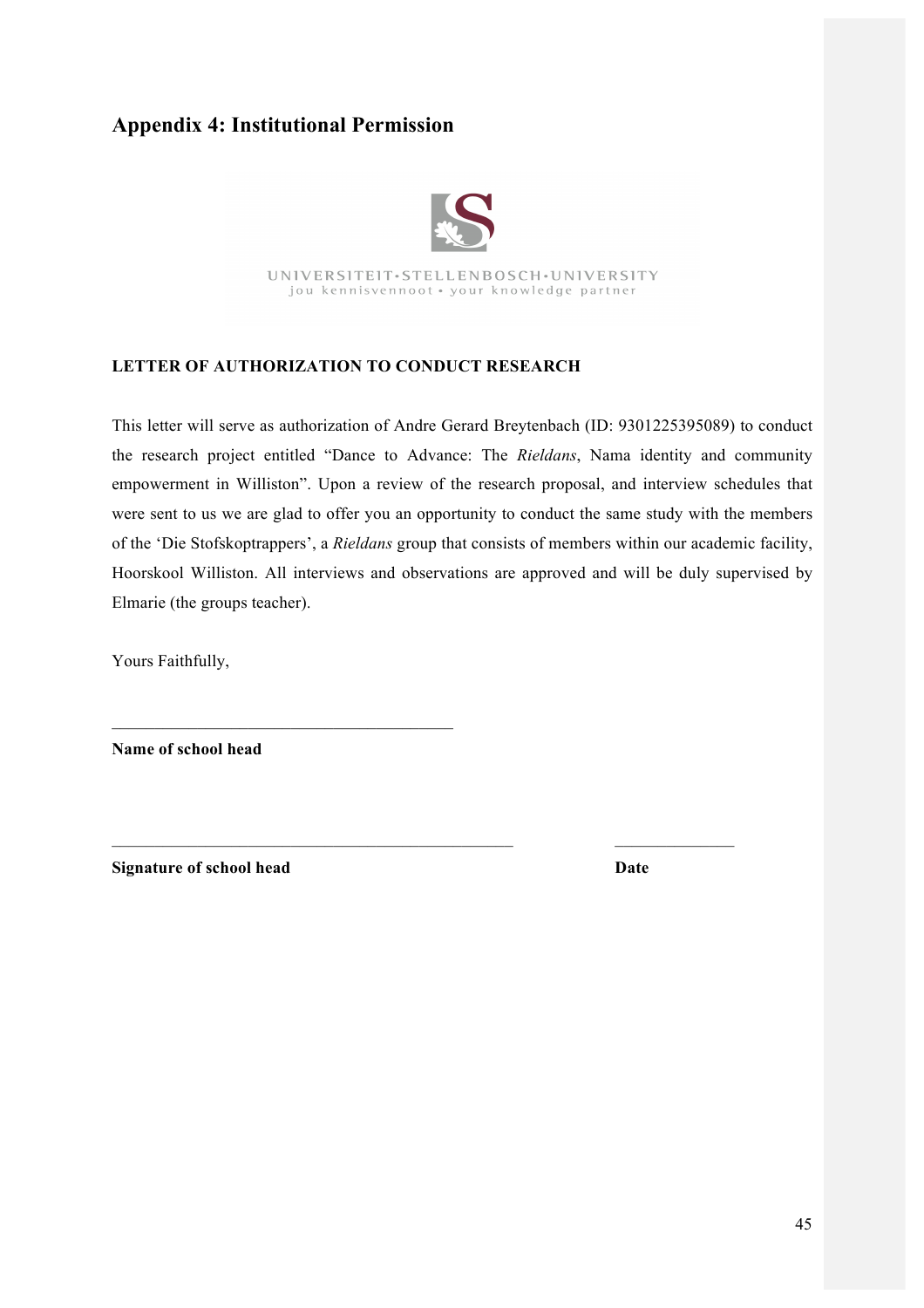# **Appendix 5: In-depth Semi-structured Interview Schedule**



UNIVERSITEIT·STELLENBOSCH·UNIVERSITY jou kennisvennoot · your knowledge partner

# **SEMI-STRUCTURED INTERVIEW SCHEDULE: TEACHERS/CHOREOGRAPHERS AND DANCERS**

**Research Title:** *The Rieldans, Nama identity, and community Empowerment in Williston.*

**Purpose of interview schedule:** This interview schedule serves as a guide for the semi-structured Interviews that will be conducted with the teachers/choreographers and *Riel-dancers*.

There are 3 different topics in this interview, each topic focussing on a different aspect of the study:

- 1. General and background
- 2. Identity
- 3. Dance related

#### **1. General and Background**

The purpose of this topic is to gain background information on the interviewee's personal history, whilst establishing a relationship with the interviewee and placing them at ease.

#### *Important to establish:*

- *How, and why the interviewee became a Rieldans teacher/choreographer/dance (At what age? For dancers only)*
- *What their family setting is like*

#### *Prompt Questions include*

*Tell me about yourself and how you became involved in Rieldans. Have you always lived in \*? Who taught you how to do the Rieldans and when? Are other members of your family involved in Rieldans?*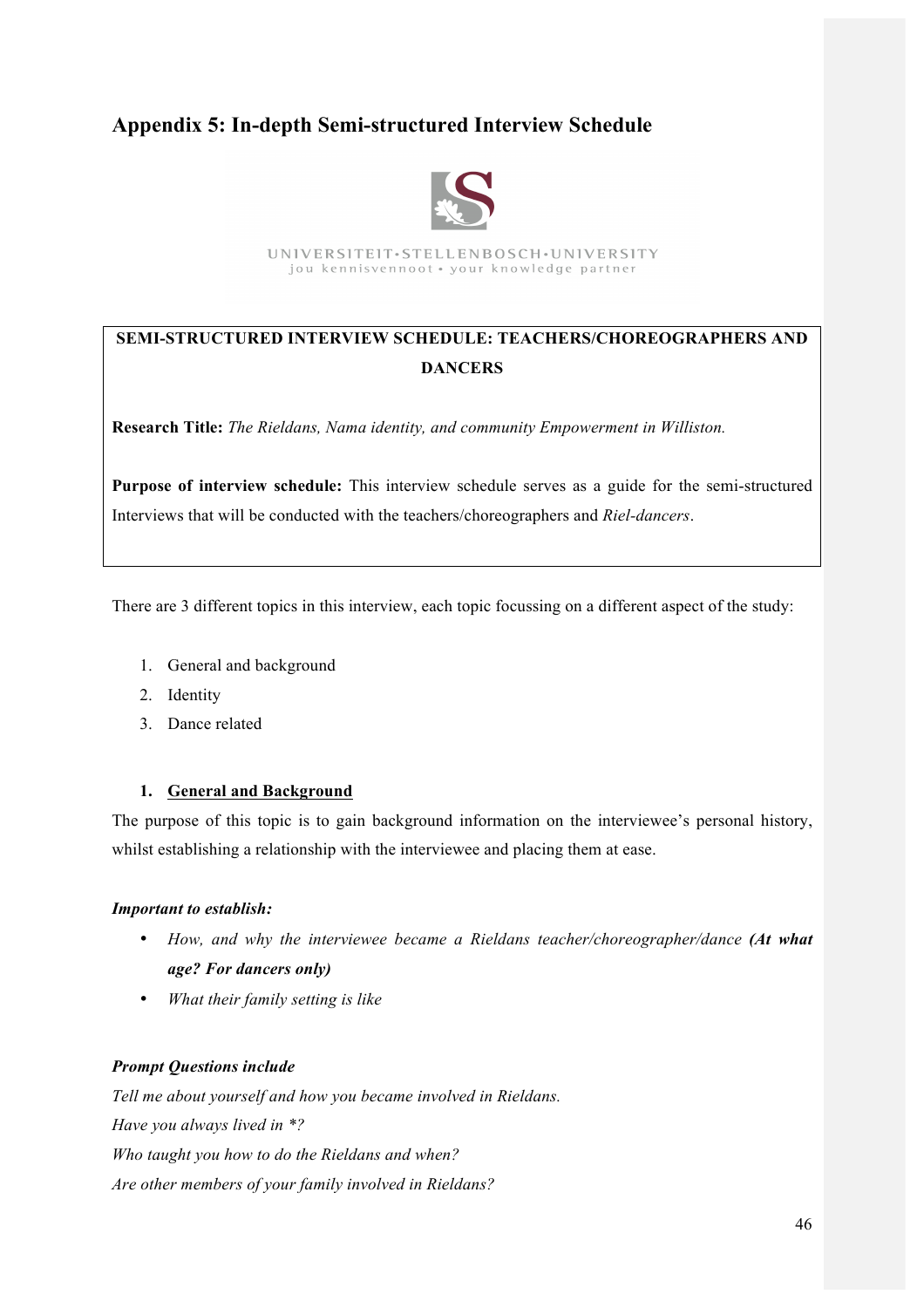*Did your parents do Rieldans, and if so, who taught them? Other than Rieldans, what do you do for a living? (teachers/choreographers only) Why do you teach Rieldans? (teachers/choreographers only) Was it your decision to start doing Rieldans? (dancers only)*

## **2. Identity**

The purpose of this set of questions is to understand what *Rieldans* means to the person in terms of ethnic identity.

## *Important to explore*

- Whether *Rieldans* is linked to a specific ethnic group and culture, e.g. Nama and/or Khoisan and/or 'coloured'
- How central *Rieldans* is to the identity of the people who perform it
- Gender dynamics, if any

## *Prompt questions include:*

*What does Rieldans mean to you? How important is it to you? Where does Rieldans come from – who first danced it? Does it belong only to a certain group? Which group? How central to the local community do you consider the dance to be, and why? Does the dance tell a story? If yes, what? Are men and women equally involved in Rieldans? Are there different roles? Are you friends with the women (girls)/men (boys) in the group? (dancers only) Do the women (girls)/men (boys) all come form the same area or school as you? (dancers only)*

## **3. Dance Related**

The purpose of this topic is to gain insight into the interviewee's dance environment, and general information on what teaching *Rieldans* means to the interviewee.

## *Important to explore:*

- How the dance is described
- Which aspects of the dance-form are perceived as being important
- Competing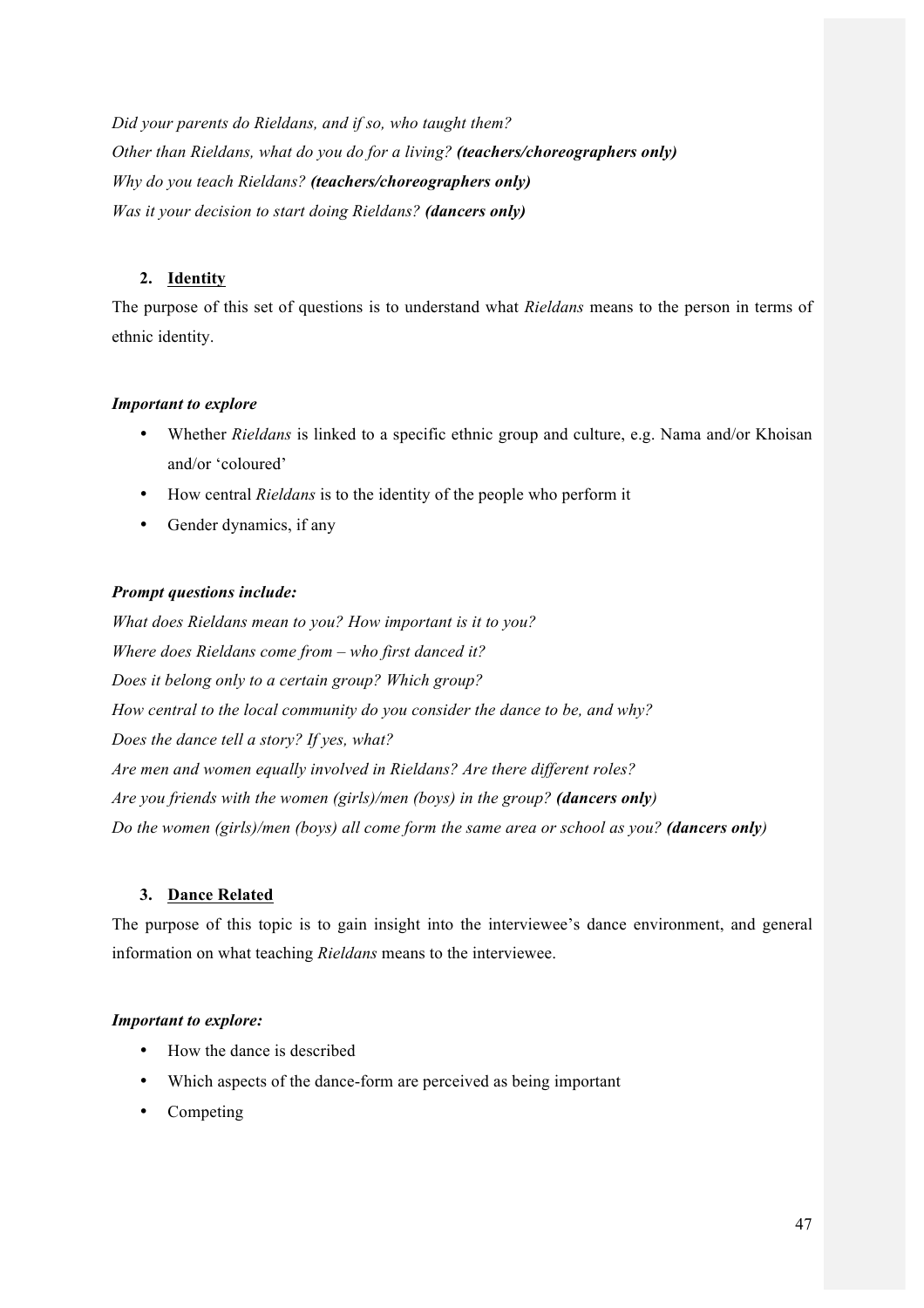#### *Prompt questions include:*

*What rules are there about what steps you must do and how? Can you change them? How many hours do you teach/practice a week? How important are the competitions? For the dancers? For the community? Are you currently preparing for any competitions? Who are your dancers? (teachers/choreographers only) Is there a possibility for sponsorship? If so, how? (teachers/choreographers only) What is involved in teaching Rieldans? Is it difficult to do? Are you paid to teach it? (teachers/choreographers only) Why do you continue to teach/choreograph Rieldans? (teachers/choreographers only) Do you enjoy teaching Rieldans? (teachers/choreographers only) Why did you join this Rieldans group? (dancers only) Do you get paid to do Rieldans? (dancers only) Is Rieldans difficult to do? (dancers only) Do you do any other extra-curricular activities other than Rieldans? (dancers only) Why do you continue to Rieldans? (dancers only)*